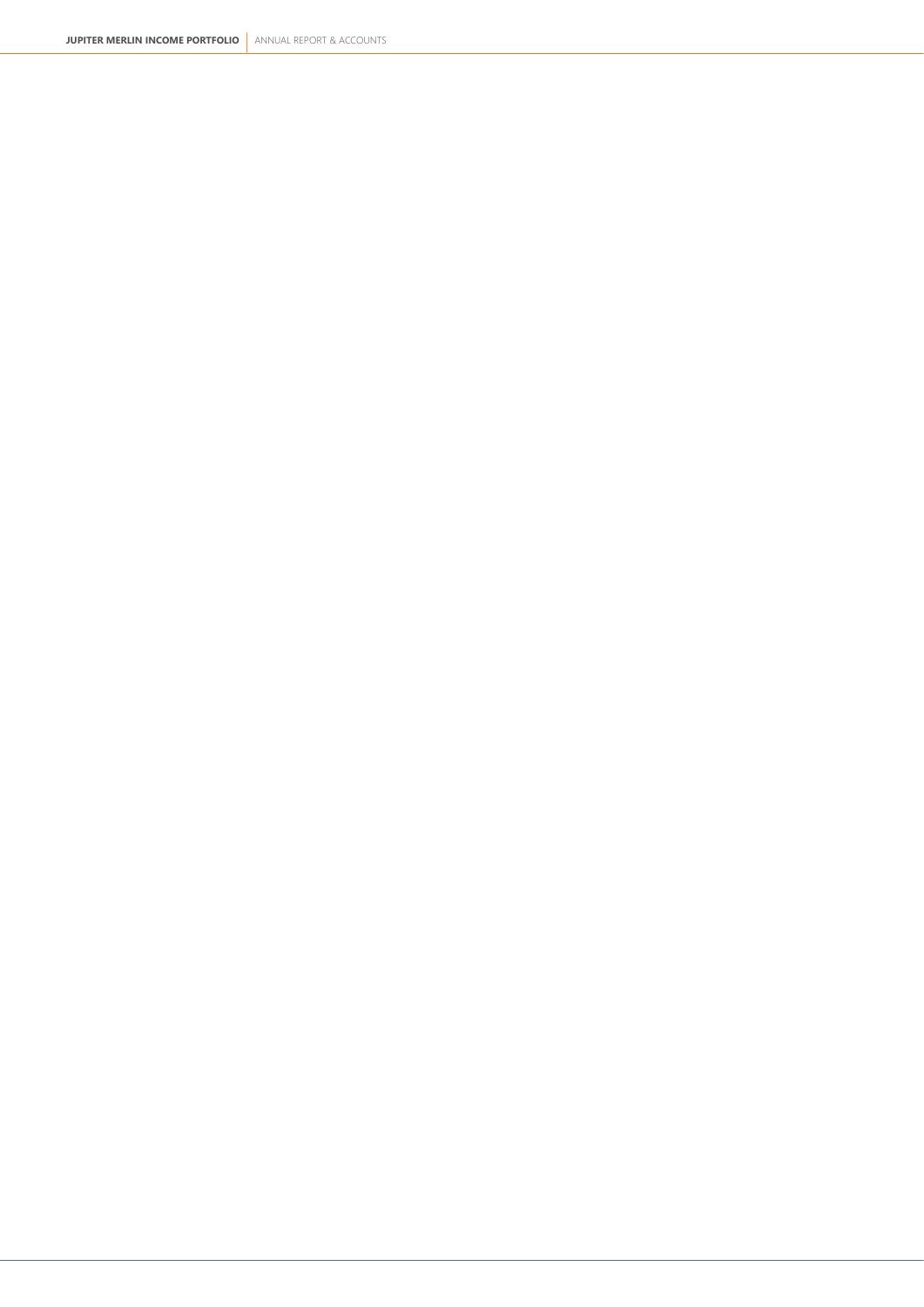| <b>Contents</b>                                                                                                                               |    |
|-----------------------------------------------------------------------------------------------------------------------------------------------|----|
| Fund Information*                                                                                                                             |    |
| Investment Report*                                                                                                                            | 4  |
| Comparative Tables                                                                                                                            | 6  |
| Risk and Reward Indicator*                                                                                                                    | 8  |
| Portfolio Statement*                                                                                                                          | 9  |
| Summary of Material Portfolio Changes                                                                                                         | 10 |
| Statement of Authorised Fund Manager's Responsibilities in relation to the Financial Statements<br>of the Scheme                              | 11 |
| Statement of Trustee's Responsibilities in relation to the Financial Statements of the Scheme<br>and Report of the Trustee to the Unitholders | 12 |
| Independent auditors' report                                                                                                                  | 13 |
| Statement of Total Return                                                                                                                     | 17 |
| Statement of Change in Net Assets Attributable to Unitholders                                                                                 | 17 |
| <b>Balance Sheet</b>                                                                                                                          | 18 |
| Directors' Statement                                                                                                                          | 18 |
| Notes to the Financial Statements                                                                                                             | 19 |
| Distribution Tables                                                                                                                           | 34 |
| General Information*                                                                                                                          | 42 |

*[\\*These collectively comprise the Authorised Fund Manager's Report.](#page-44-0)*

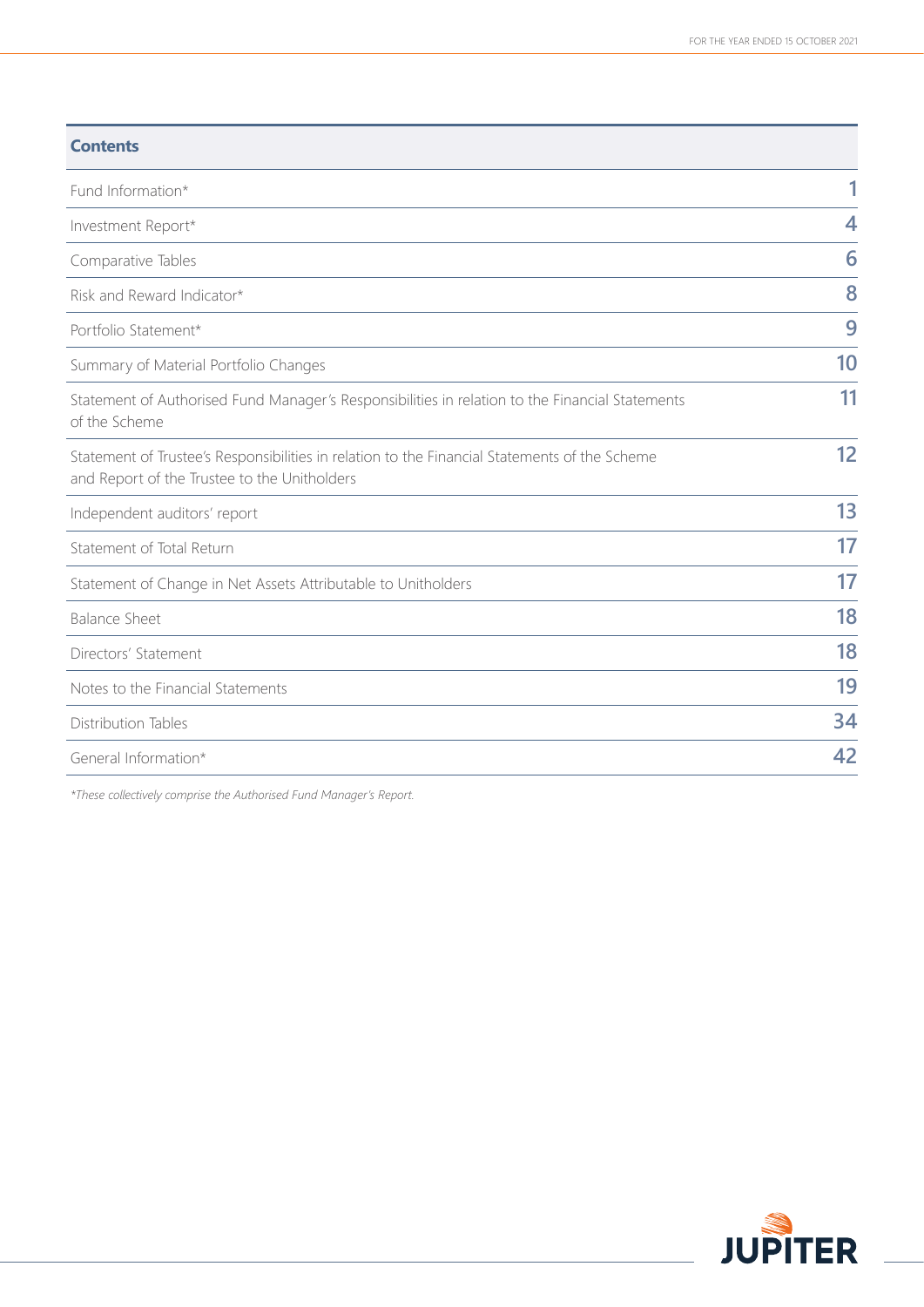## <span id="page-3-0"></span>**Fund Information**

### **Manager, Registrar and Administrator**

Jupiter Unit Trust Managers Limited PO Box 10666 Chelmsford CM99 2BG

Tel: **0800 561 4000**  Fax: **0800 561 4001 www.jupiteram.com**

Registered Address: The Zig Zag Building 70 Victoria Street London SW1E 6SQ *Authorised and regulated by the Financial Conduct Authority.* 

#### **Trustee**

Northern Trust Global Services SE (UK Branch) Trustee and Depositary Services 50 Bank Street Canary Wharf London E14 5NT

*Authorised by the Prudential Regulation Authority and regulated by the Financial Conduct Authority and by the Prudential Regulation Authority.*

#### **Investment Manager**

Jupiter Asset Management Limited The Zig Zag Building 70 Victoria Street London SW1E 6SQ *Authorised and regulated by the Financial Conduct Authority.* 

#### **Independent Auditors**

PricewaterhouseCoopers LLP Atria One 144 Morrison Street **Edinburgh** EH3 8EX

### **Directors**

The Directors of Jupiter Unit Trust Managers Limited are:

- **P Moore J Singh K Baillie\* T Scholefield**
- **P Wagstaff**
- **V Lazenby**
- **D Skinner\*\***

*\*Resigned 29 November 2021 \*\*Appointed 24 September 2021*

It is the intention of Jupiter Unit Trust Managers Limited to make this Report & Accounts available on their website. The maintenance and integrity of the Jupiter Unit Trust Managers Limited website is the responsibility of the Directors; the work carried out by the auditors of the Jupiter Merlin Income Portfolio does not involve consideration of these matters and, accordingly, the auditors accept no responsibility for any changes that may have occurred to the financial statements since they were initially presented on the website.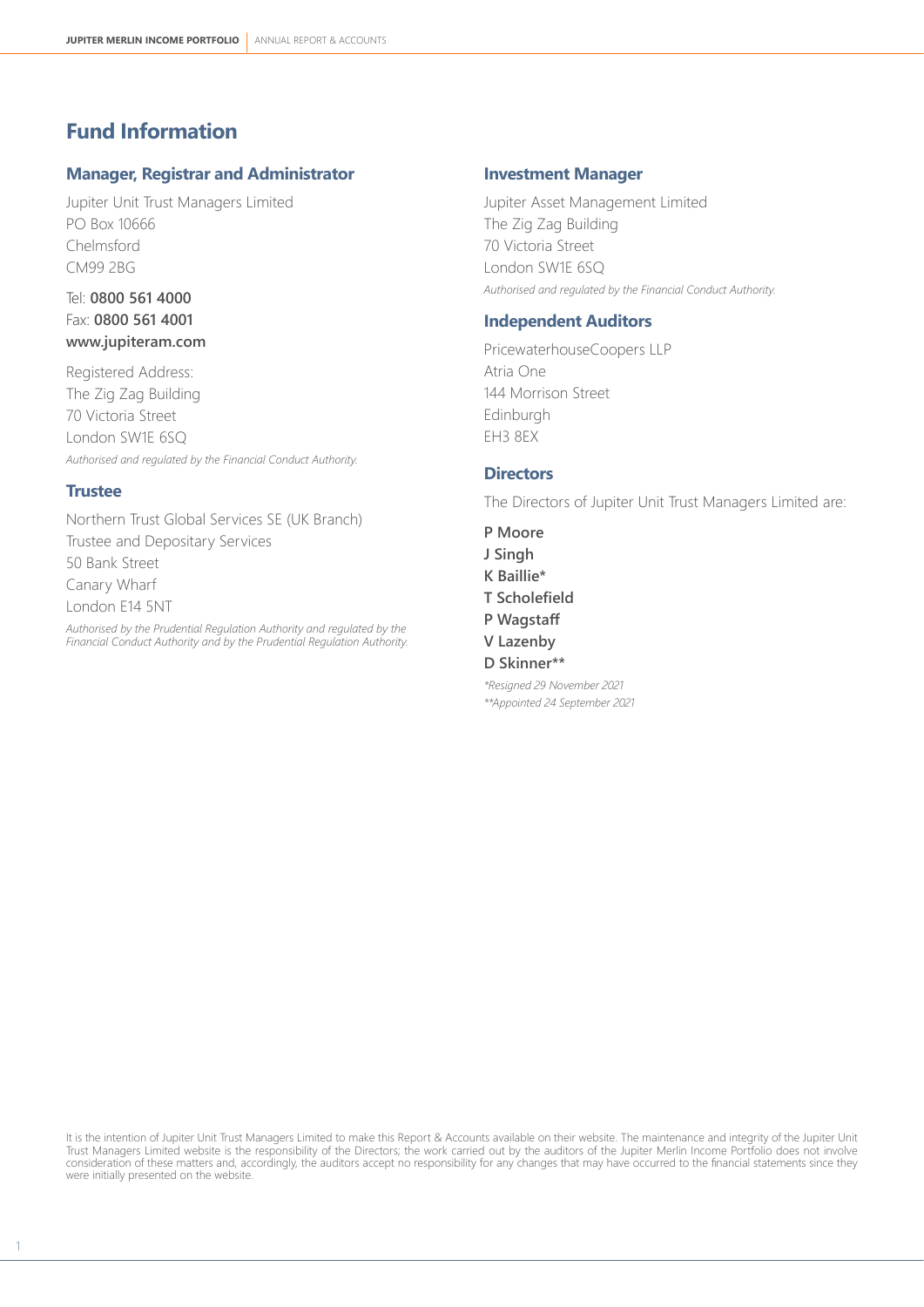## **Fund Information** *(continued)*

### **Investment Objective**

To provide income together with the prospect of capital growth to provide a return, net of fees, that is higher than the IA Mixed Investment 20%-60% Shares Sector average over the long term (at least five years).

### **Investment Policy**

At least 70% of the Fund is invested in collective investment schemes. Up to 30% of the Fund may be invested in other assets, including shares of companies, cash and near cash.

The Fund may only enter into derivative transactions for the purposes of efficient portfolio management (including hedging), i.e. to reduce risk, minimise costs or generate additional capital and/or income. The Fund may not enter into derivative transactions for investment (i.e. speculative) purposes.

### **Benchmarks**

Many funds sold in the UK are grouped into sectors by the Investment Association (the trade body that represents UK investment managers), to help investors to compare funds with broadly similar characteristics. This Fund is classified in the IA Mixed Investment 20%-60% Shares Sector.

### **Status**

The Fund operates under the Investment Funds Sourcebook (FUND) where applicable and the Collective Investment Schemes Sourcebook (COLL) of the Financial Conduct Authority. The Fund is an authorised unit trust scheme under Section 237 of the Financial Services and Markets Act 2000 and is a Non-UCITS Retail Scheme (NURS) as defined in the COLL rules.

The Fund is a qualifying fund for inclusion within a stocks and shares Individual Savings Account (ISA). It is the Manager's intention to continue to manage the affairs of the Fund in order to meet the qualifying requirements as outlined in current legislation.

### **Unit Classes**

In addition to the basic class of units which are available to all types of investors, the Fund also offers I-Class Units which are available to investors who invest a minimum of £1,000,000 and J-Class Units which are available to investors who invest a minimum of £500 (who buys units directly from the Manager and not through any intermediary or advisor). Further details are available from the Manager on request. Please note that in order to distinguish between the unit classes within the Fund they are defined in this report as either L-Class Units (non I-Class and non J-Class) or I-Class Units or J-Class Units. The unit types associated with each unit class are disclosed in the Comparative Tables on pages 6 and 7.

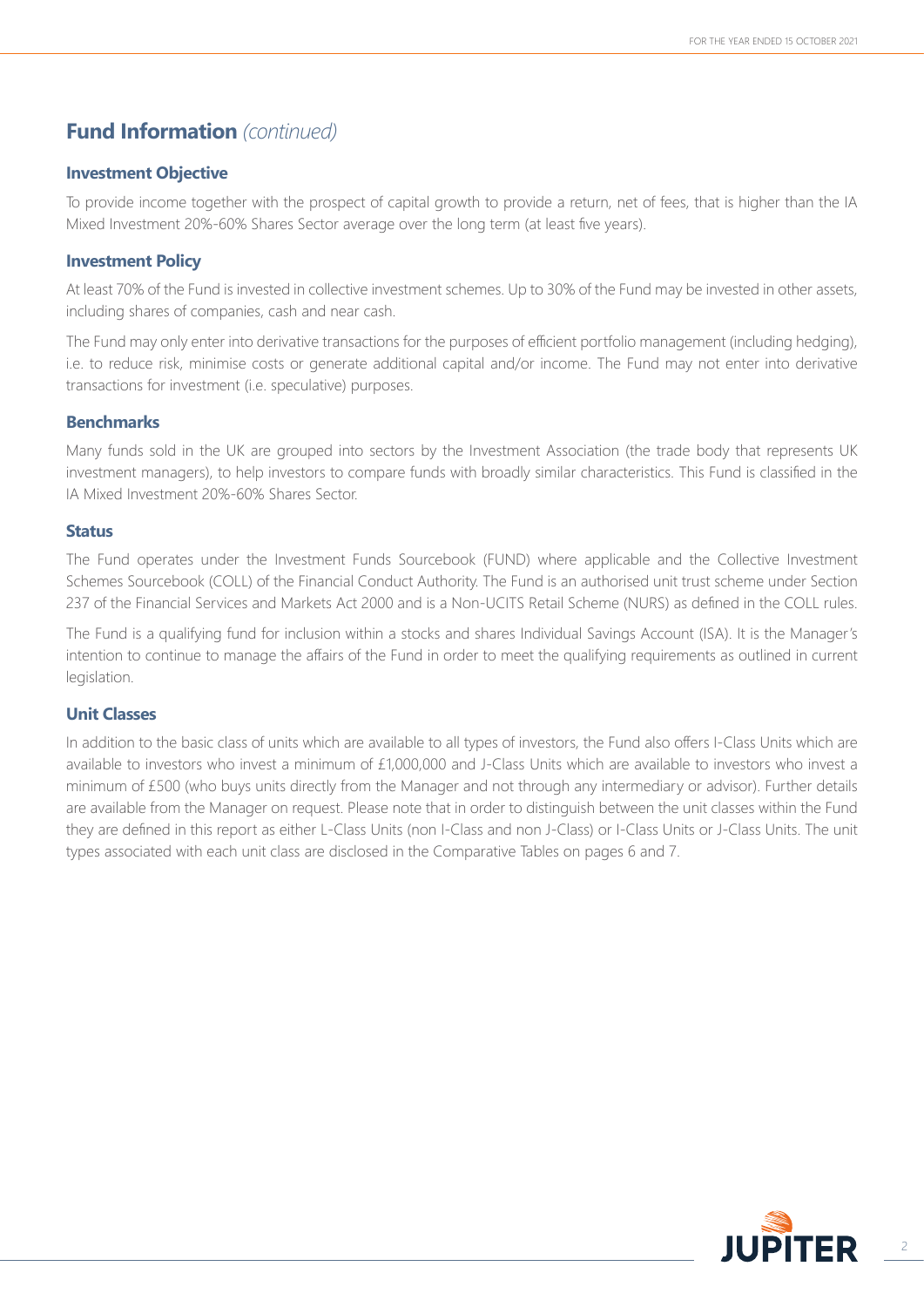### **Fund Information** *(continued)*

### **Cumulative Performance (% change to 15 October 2021)**

|                                     | l vear | 3 years | 5 years | 10 years |
|-------------------------------------|--------|---------|---------|----------|
| Percentage Growth                   | 10.7   | 224     | 298     | 82.8     |
| IA Mixed Investment 20%-60% Shares* | 10.6   | 189     | 243     | 73.2     |
| Sector Position                     | 82/172 | 46/150  | 28/137  | 44/88    |
| Quartile Ranking                    | 2nd    | 2nd.    | 1st     | 2nd      |

*Source: Morningstar, gross income reinvested net of fees, in GBP. The statistics disclosed above relate to I-Class Units unless otherwise stated. Past performance is no guide to the future. \*Target benchmark*

This document is for informational purposes only and is not investment advice. Market and exchange rate movements can cause the value of an investment to fall as well as rise and you may get back less than originally invested. We recommend you discuss any investment decisions with a financial adviser, particularly if you are unsure whether an investment is suitable. Jupiter is unable to provide investment advice. Current tax levels and reliefs will depend on your individual circumstances and are subject to change in the future. **All of the Fund's expenses are charged to capital. This has had the effect of increasing the distributions paid on an annualised basis on L-Class Units by up to 2.24% of the class' average Net Asset Value during the period under review (I-Class Units 1.49% and J-Class Units 1.94%) and constraining the class' capital performance to an equivalent extent. This portfolio can invest more than 35% of its value in securities<br>issued or guaranteed by an EEA state. For definitions please see the** not guaranteed and may change in the future. Jupiter Unit Trust Managers Limited is authorised and regulated by the Financial Conduct Authority and its registered address is The Zig Zag Building, 70 Victoria Street, London, SW1E 6SQ.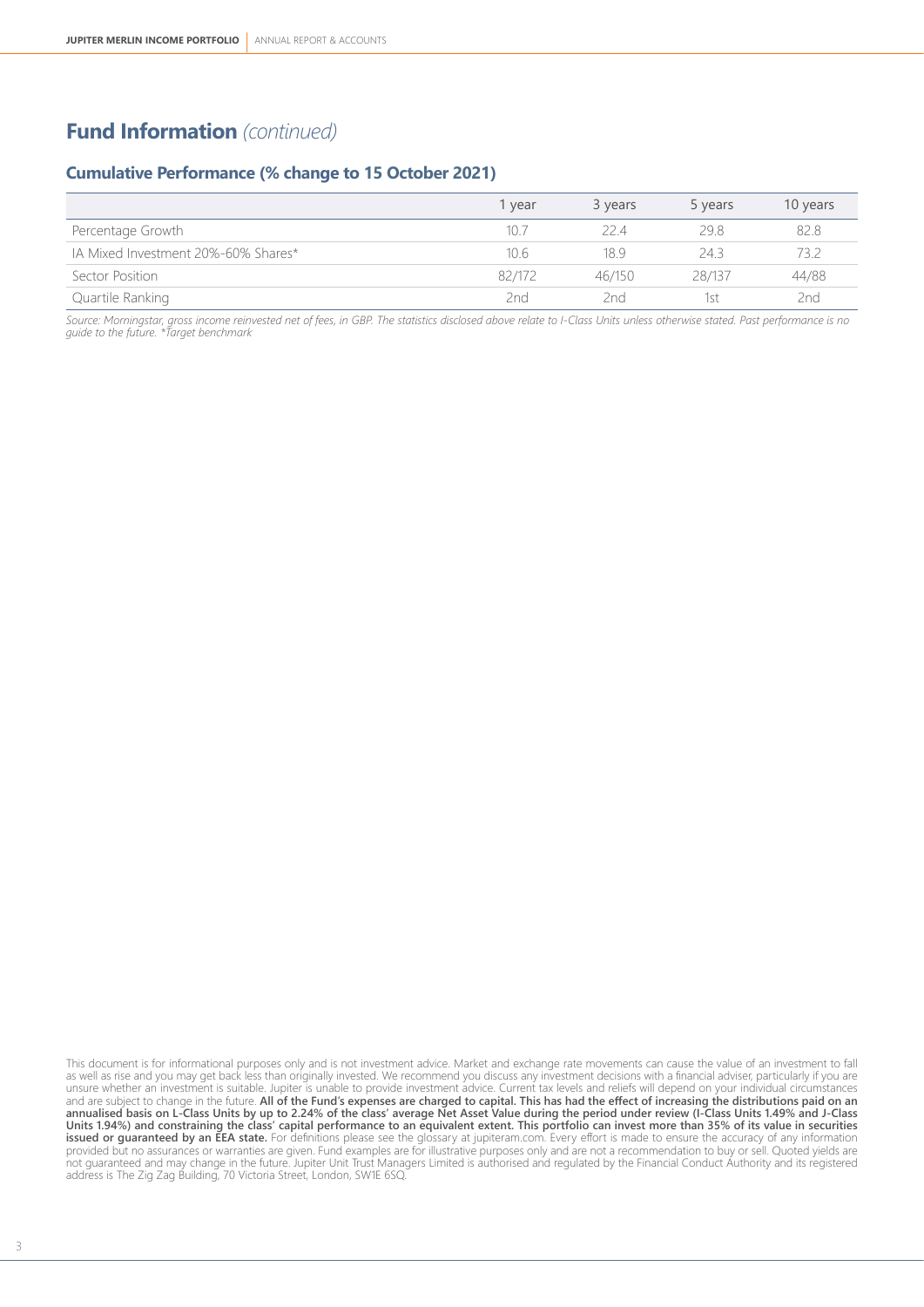### <span id="page-6-0"></span>**Investment Report**

### **Performance Review**

For the year ended 15 October 2021, the Portfolio returned 10.7%\* compared to 10.6%\* for the IA Mixed Investments 20-60% Shares sector average in Sterling terms. Over five years, the Portfolio returned 29.8%\* compared to 24.3%\* for the IA Mixed Investment 20%-60% Shares sector average in Sterling terms.

*\*Source: Morningstar, I-Class Units, gross income reinvested net of fees, in GBP. The statistics disclosed above relate to I-Class Units unless otherwise stated.*

### **Distribution**

A final quarterly distribution of 0.8175 pence per unit will be paid to holders of L-Class Income units on 15 December 2021 (1.9713 pence per unit L-Class Accumulation unit), bringing the total paid for the year under review to 3.0242 pence per unit for L-Class Income units (L-Class Accumulation units 7.2377 pence per unit) compared to 2.9798 pence per unit for L-Class income units (L-Class Accumulation units 6.9780 pence per unit) for the same period last year. A final quarterly distribution of 0.8715 pence per unit will be paid to holders of I-Class income units on 15 December 2021 (I-Class Accumulation units 2.0915 pence per unit), bringing the total paid for the year under review to 3.2176 pence per unit for I-Class Income units (I-Class Accumulation units 7.6640 pence per unit) compared to 3.1491 pence per unit for I-Class Income units (I-Class Accumulation units 7.3403 pence per unit) for the same period last year. Also, a final quarterly distribution of 0.8201 pence per unit will be paid to holders of J-Class Income units on 15 December 2021 (J-Class Accumulation units 1.9773 pence per unit), bringing the total paid for the year under review to 3.0305 pence per unit for J-Class Income units (J-Class Accumulation units 7.2514 pence per unit) compared to 1.3643 pence per unit for J-Class Income units (J-Class Accumulation units 3.2155 pence per unit) for the same period last year.

### **Market Review**

Nearly a year on from the arrival of the Covid-19 vaccines last November providing a prospective pathway towards recovery after the economic collapse of 2020, the effect of the rebound in global economic fortunes was pronounced in the first half of this year. However, it is evident that the release of pent-up demand has been such that many supply chain systems have had difficulty keeping up with the pace, both at the national level and globally: goods are log-jammed in the wrong places; in some sectors, notably haulage and logistics, labour shortages are acute (despite in many countries unemployment still being a factor, and in some cases appreciable numbers remaining on furlough). The net result is stuttering economic growth thanks to these pronounced frictional effects, but spiking inflation caused by shortages of raw materials and labour. If these seem contradictory and counter-intuitive, nevertheless they are the essential ingredients of the classic 1970s-type conditions: stagnant growth but rising costs giving rise to incipient "stagflation". The current situation is exacerbated by the compounding effect of a global electricity crisis, one in which to a greater or lesser extent all developed economies are being affected by an exponential increase in natural gas fuel prices, while in China an acute shortage of coal has led to swathes of Chinese industrial output being forced to close for up to 20 days a month to preserve stocks, literally to keep the lights on. Ahead of the November, United Nations COP26 Climate Change convention in Glasgow to plan the next phase of the global transition to a carbon net-zero society, a global energy crisis highlighting the lack of resilience in energy systems against a back-drop of ever-increasing demand for electricity should remind leaders of the need rapidly to develop sustainable, affordable and secure sources of energy for the foreseeable future.

### **Policy Review**

In October 2020, we switched M&G Strategic Corporate Bond Fund into M&G Global Corporate Bond Fund, managed by Ben Lord, offering a more concentrated approach to the attractive investment grade corporate bond sector.

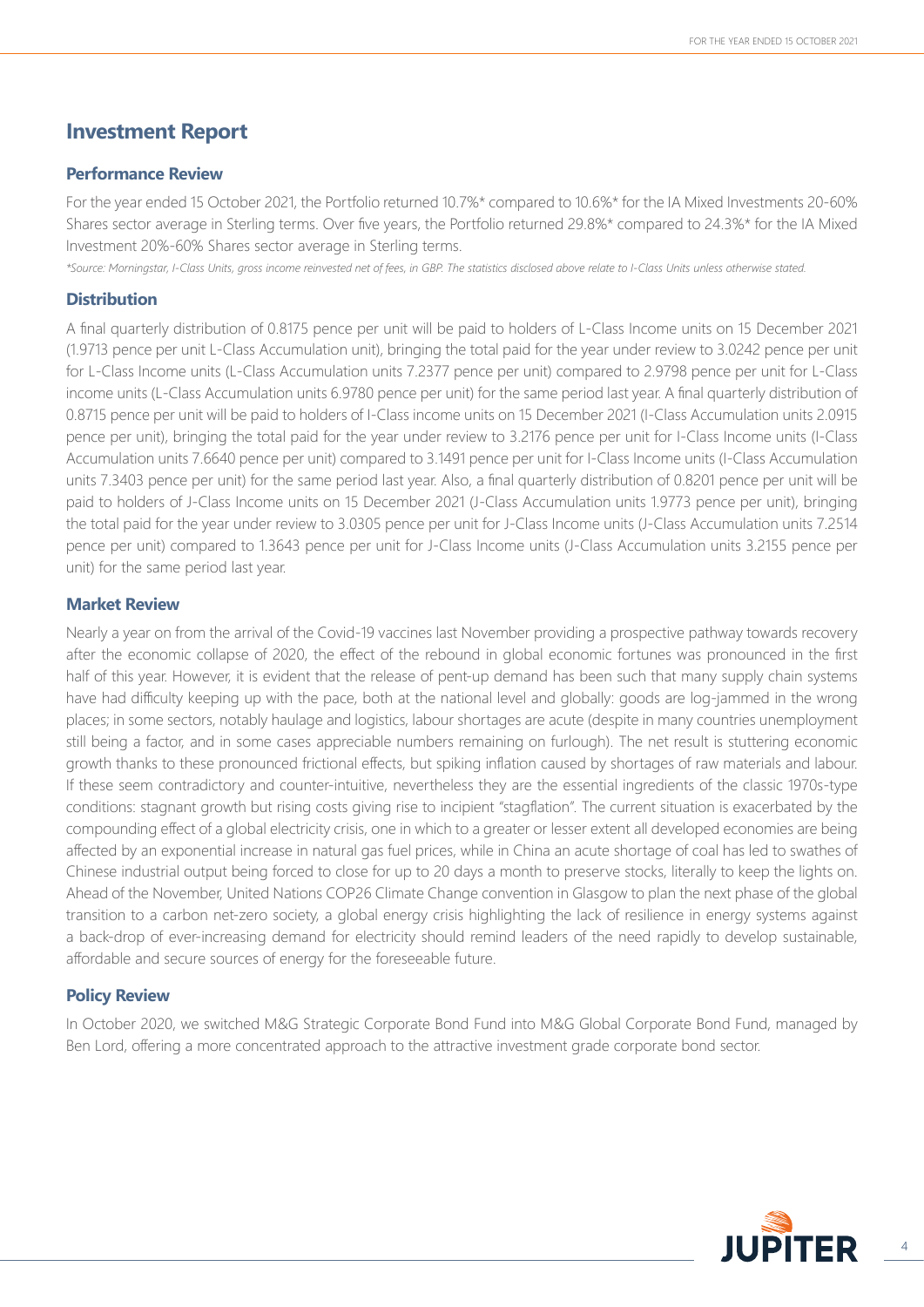### **Investment Report** *(continued)*

Preoccupied with capital preservation early in the pandemic, Portfolio equity exposure was biased towards 'growth' companies and those perceived as Covid-19 winners. Recognising the significance of the vaccine announcements in November and the visible prospect of economic recovery, we balanced up our 'growth' (An investment style that focuses on companies with the potential to grow their earnings significantly over time. Such companies typically reinvest earnings into the business to fund future expansion) and 'value' (An Investment style that focuses on buying stocks trading for less than their intrinsic value) styles. Believing the secular growth narrative remains intact we were reluctant to fund the 'value' additions from our 'growth' funds. Instead, we sold most of our physical gold exposure and most of the BlackRock Gold & General Fund holding at a significant profit. We also sold Jupiter Asian Income Fund. As investors began to price in higher inflation risk, particularly in the US, we trimmed the Allianz and Jupiter Strategic Bond funds to mitigate against weaker prices.

We reallocated some of the proceeds to the existing holding in M&G Global Dividend Fund. Anticipating Dominic Cummings' departure from No 10 presaging a likely Brexit deal, we added a new UK 'value' fund, Man GLG Income Fund seeking good-value, mispriced UK assets with the prospect of responding positively to economic recovery. Finally in November, we bought a new technology holding, BlueBox Global Technology Fund; manager William de Gale seeks companies which not only enable the technological revolution, but which are strong businesses, generating profits and cash and making decent returns. All these actions in November added significant extra value (had we not taken such action, performance would have been around 3% less or worse).

In March, to increase the Portfolio's exposure to the global economic recovery we bought a new holding in BlackRock Natural Resources Growth & Income Fund, investing in activities ranging from energy and mining to agriculture, trimming some Fundsmith Equity Fund and TB Wise Evenlode Income Fund. We also added to Morant Wright Nippon Yield Fund with its value approach in an attractive and cheap market. In April we opened a new position in Jupiter Global Equity Growth Unconstrained Fund, an interesting fund run by innovative managers based in the US which targets investment opportunities among disruptive technologies.

### **Investment Outlook**

The current situation presents a pretty policy problem for the major central banks, stuck on the horns of a dilemma. On the one hand, strong inflationary pressures which are showing signs of becoming enduring rather than merely transitory, scream "raise rates!", not least to mitigate against the corrosive effects of increasingly negative real interest rates (the amount by which inflation exceeds bank interest rates, eroding the purchasing power of savers' cash). On the other, the dislocation and disruption and the stuttering global recovery say that now is not the right time to be thinking either about tapering Quantitative Easing (QE) (is a monetary policy whereby a central bank buys government bonds or other financial assets in order to inject money into the economy to expand economic activity) or raising interest rates. What is also abundantly clear is that were we to talk ourselves in to a second global recession, the central banks would be on the ropes; while there are many technical complexities to monetary policy, essentially there are only two principal levers at a central banker's disposal: 1) pumping in money through QE (a strategy already demonstrably obeying the law of diminishing returns economically), and 2) flexing interest rates. But rates are already at zero (negative in the Eurozone); that lever is at its maximum limit on the arc of effective travel, the US Federal Reserve (FED) in particular having been adamant that negative rates are not a viable option. The risk is that central banks would be going to war with half their armoury unavailable. The language from the principal central bankers, Powell at the FED, Lagarde at the European Central Bank, Kuroda in Japan and Bailey at the Bank of England, is to hold a consistent line: this is a bump in the road, dislocation will sort itself out, the inflation pressure is transitory; keep calm. But you can tell that behind the microphones and the podiums, they have all their fingers and toes crossed; they are in trouble if they are wrong.

**Jupiter Independent Funds Team**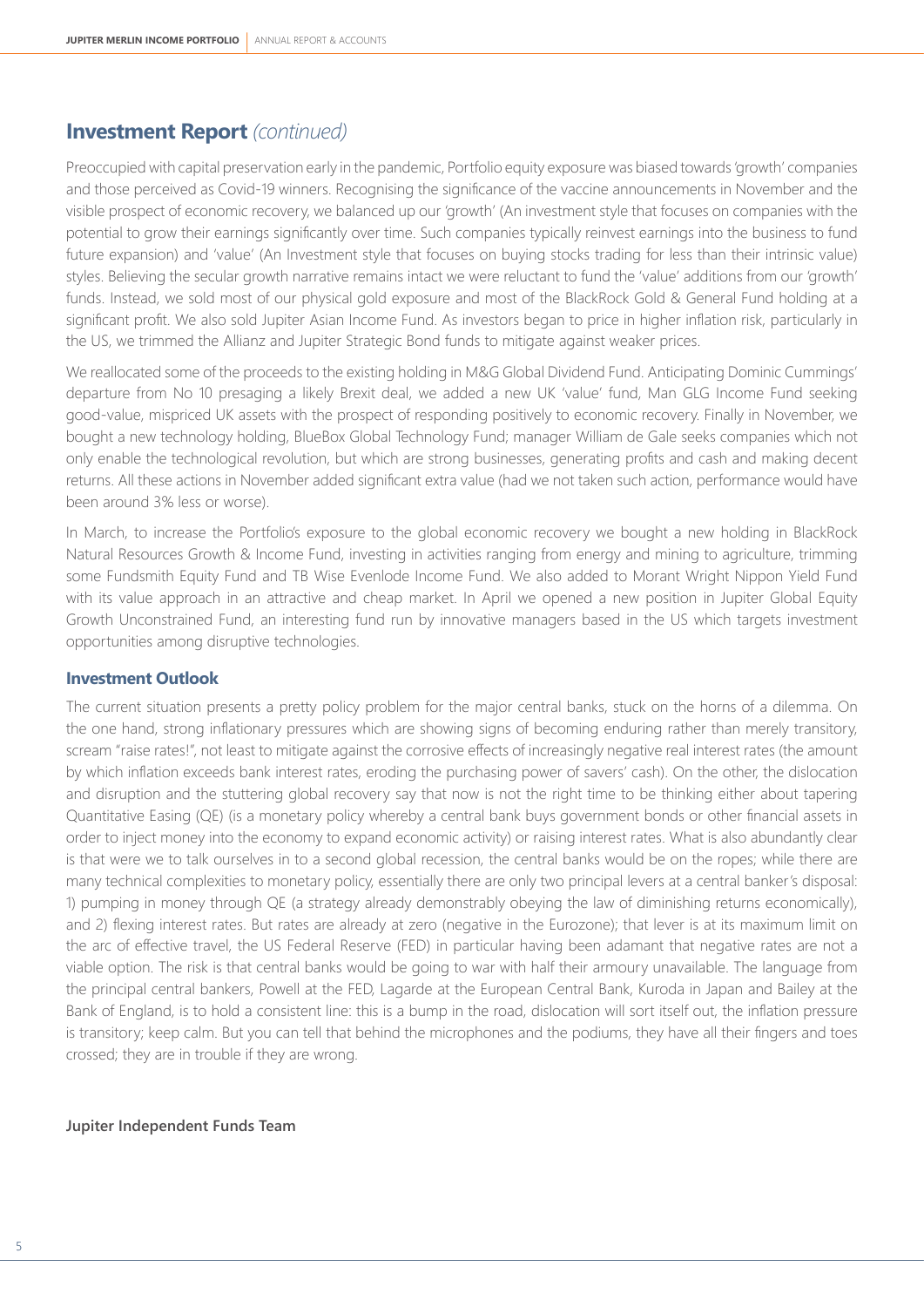## <span id="page-8-0"></span>**Comparative Tables**

### **Change in net asset per unit**

|                                     | L-Class Income**              |                 |                 | I-Class Income           |                 |                 |
|-------------------------------------|-------------------------------|-----------------|-----------------|--------------------------|-----------------|-----------------|
|                                     | 15.10.21<br>(p)               | 15.10.20<br>(p) | 15.10.19<br>(p) | 15.10.21<br>(p)          | 15.10.20<br>(p) | 15.10.19<br>(p) |
| Opening net asset value per unit    | 134.74                        | 136.33          | 129.65          | 142.88                   | 143.68          | 135.83          |
| Return before operating charges*    | 16.25                         | 4.30            | 12.83           | 17.06                    | 4.36            | 13.27           |
| Operating charges                   | (3.17)                        | (2.91)          | (2.30)          | (2.25)                   | (2.01)          | (1.37)          |
| Return after operating charges*     | 13.08                         | 1.39            | 10.53           | 14.81                    | 2.35            | 11.90           |
| Distributions on income unit        | (3.02)                        | (2.98)          | (3.85)          | (3.22)                   | (3.15)          | (4.05)          |
| Closing net asset value per unit    | 144.80                        | 134.74          | 136.33          | 154.47                   | 142.88          | 143.68          |
| *after direct transaction costs of: | $\overbrace{\phantom{12332}}$ |                 |                 | $\qquad \qquad$          |                 |                 |
| Performance                         |                               |                 |                 |                          |                 |                 |
| Return after charges (%)            | 9.71                          | 1.02            | 8.12            | 10.37                    | 1.64            | 8.76            |
| Other Information                   |                               |                 |                 |                          |                 |                 |
| Closing net asset value (£'000)     | 143,446                       | 153,250         | 182,360         | 337,001                  | 349,948         | 381,502         |
| Closing number of units             | 99,067,924                    | 113,737,973     | 133,766,409     | 218,172,558              | 244,932,564     | 265,517,653     |
| Operating charges (%)               | 2.24                          | 2.16            | 2.21            | 1.49                     | 1.41            | 1.46            |
| Direct transaction costs (%)        |                               |                 |                 | $\overline{\phantom{0}}$ |                 |                 |
| Prices                              |                               |                 |                 |                          |                 |                 |
| Highest unit price (p)              | 147.70                        | 140.88          | 140.26          | 157.46                   | 148.65          | 147.64          |
| Lowest unit price (p)               | 130.71                        | 118.33          | 126.84          | 138.64                   | 125.03          | 133.05          |

### **Change in net asset per unit**

|                                     | J-Class Income***        |           |
|-------------------------------------|--------------------------|-----------|
|                                     | 15.10.21                 | 15.10.20  |
|                                     | (p)                      | (p)       |
| Opening net asset value per unit    | 134.87                   | 132.98    |
| Return before operating charges*    | 16.20                    | 5.77      |
| Operating charges                   | (2.76)                   | (2.52)    |
| Return after operating charges*     | 13.44                    | 3.25      |
| Distributions on income unit        | (3.03)                   | (1.36)    |
| Closing net asset value per unit    | 145.28                   | 134.87    |
| *after direct transaction costs of: | $\overline{\phantom{a}}$ |           |
| Performance                         |                          |           |
| Return after charges (%)            | 9.97                     | 2.44      |
| <b>Other Information</b>            |                          |           |
| Closing net asset value $(E'000)$   | 11,526                   | 9,526     |
| Closing number of units             | 7,933,707                | 7,062,714 |
| Operating charges (%)               | 1.94                     | 1.86      |
| Direct transaction costs (%)        | $\overline{\phantom{a}}$ |           |
| Prices                              |                          |           |
| Highest unit price (p)              | 148.16                   | 137.07    |
| Lowest unit price (p)               | 130.85                   | 131.85    |

*\*\*With effect from 15 February 2021, Retail Units have been re-named as L-Class Units.*

*\*\*\*The J-Class Units were launched on 29 May 2020.*

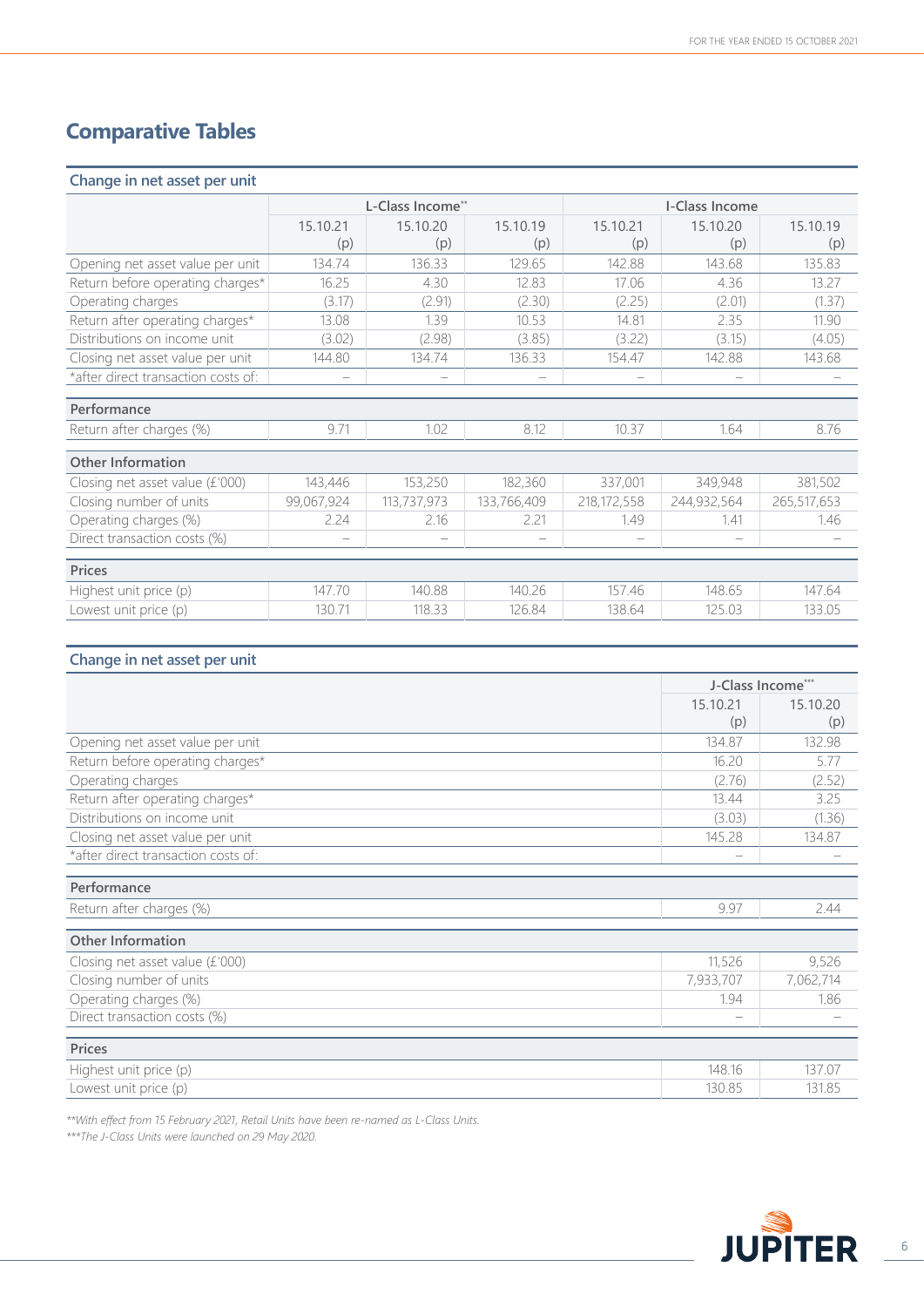## **Comparative Tables** *(continued)*

| Change in net asset per unit                   |                        |                 |                 |                             |                 |                 |  |
|------------------------------------------------|------------------------|-----------------|-----------------|-----------------------------|-----------------|-----------------|--|
|                                                | L-Class Accumulation** |                 |                 | <b>I-Class Accumulation</b> |                 |                 |  |
|                                                | 15.10.21<br>(p)        | 15.10.20<br>(p) | 15.10.19<br>(p) | 15.10.21<br>(p)             | 15.10.20<br>(p) | 15.10.19<br>(p) |  |
| Opening net asset value per unit               | 320.13                 | 316.63          | 292.65          | 337.68                      | 332.17          | 305.17          |  |
| Return before operating charges*               | 38.58                  | 10.32           | 29.23           | 40.48                       | 10.19           | 30.10           |  |
| Operating charges                              | (7.59)                 | (6.82)          | (5.25)          | (5.35)                      | (4.68)          | (3.10)          |  |
| Return after operating charges*                | 30.99                  | 3.50            | 23.98           | 35.13                       | 5.51            | 27.00           |  |
| Distribution on accumulation unit              | (7.24)                 | (6.98)          | (8.79)          | (7.66)                      | (7.34)          | (9.20)          |  |
| Retained distributions on<br>accumulation unit | 7.24                   | 6.98            | 8.79            | 7.66                        | 7.34            | 9.20            |  |
| Closing net asset value per unit               | 351.12                 | 320.13          | 316.63          | 372.81                      | 337.68          | 332.17          |  |
| *after direct transaction costs of:            | 0.01                   | 0.01            |                 | 0.01                        | 0.01            |                 |  |
| Performance                                    |                        |                 |                 |                             |                 |                 |  |
| Return after charges (%)                       | 9.68                   | 1.11            | 8.19            | 10.40                       | 1.66            | 8.85            |  |
| <b>Other Information</b>                       |                        |                 |                 |                             |                 |                 |  |
| Closing net asset value $(E'000)$              | 539,140                | 563,496         | 658,106         | 971,223                     | 976,243         | 1,033,315       |  |
| Closing number of units                        | 153,547,179            | 176,018,719     | 207,844,874     | 260,516,285                 | 289,105,542     | 311,083,326     |  |
| Operating charges (%)                          | 2.24                   | 2.16            | 2.21            | 1.49                        | 1.41            | 1.46            |  |
| Direct transaction costs (%)                   | -                      |                 |                 | $\overline{\phantom{0}}$    | -               |                 |  |
| Prices                                         |                        |                 |                 |                             |                 |                 |  |
| Highest unit price (p)                         | 356.15                 | 328.04          | 323.60          | 377.90                      | 334.85          | 339.04          |  |
| Lowest unit price (p)                          | 310.43                 | 276.68          | 286.30          | 327.71                      | 290.99          | 298.91          |  |

### **Change in net asset per unit**

|                                             | J-Class Accumulation*** |                 |
|---------------------------------------------|-------------------------|-----------------|
|                                             | 15.10.21<br>(p)         | 15.10.20<br>(p) |
| Opening net asset value per unit            | 316.36                  | 312.59          |
| Return before operating charges*            | 42.54                   | 9.70            |
| Operating charges                           | (6.60)                  | (5.93)          |
| Return after operating charges*             | 35.94                   | 3.77            |
| Distribution on accumulation unit           | (7.25)                  | (3.22)          |
| Retained distributions on accumulation unit | 7.25                    | 3.22            |
| Closing net asset value per unit            | 352.30                  | 316.36          |
| *after direct transaction costs of:         | 0.01                    | 0.01            |
| Performance                                 |                         |                 |
| Return after charges (%)                    | 11.36                   | 1.21            |
| <b>Other Information</b>                    |                         |                 |
| Closing net asset value (£'000)             | 34,682                  | 26,639          |
| Closing number of units                     | 9,844,600               | 8,420,431       |
| Operating charges (%)                       | 1.94                    | 1.86            |
| Direct transaction costs (%)                |                         |                 |
| Prices                                      |                         |                 |
| Highest unit price (p)                      | 357.25                  | 323.53          |
| Lowest unit price (p)                       | 310.76                  | 309.93          |

*\*\*With effect from 15 February 2021, Retail Units have been re-named as L-Class Units. \*\*\*The J-Class Units were launched on 29 May 2020.*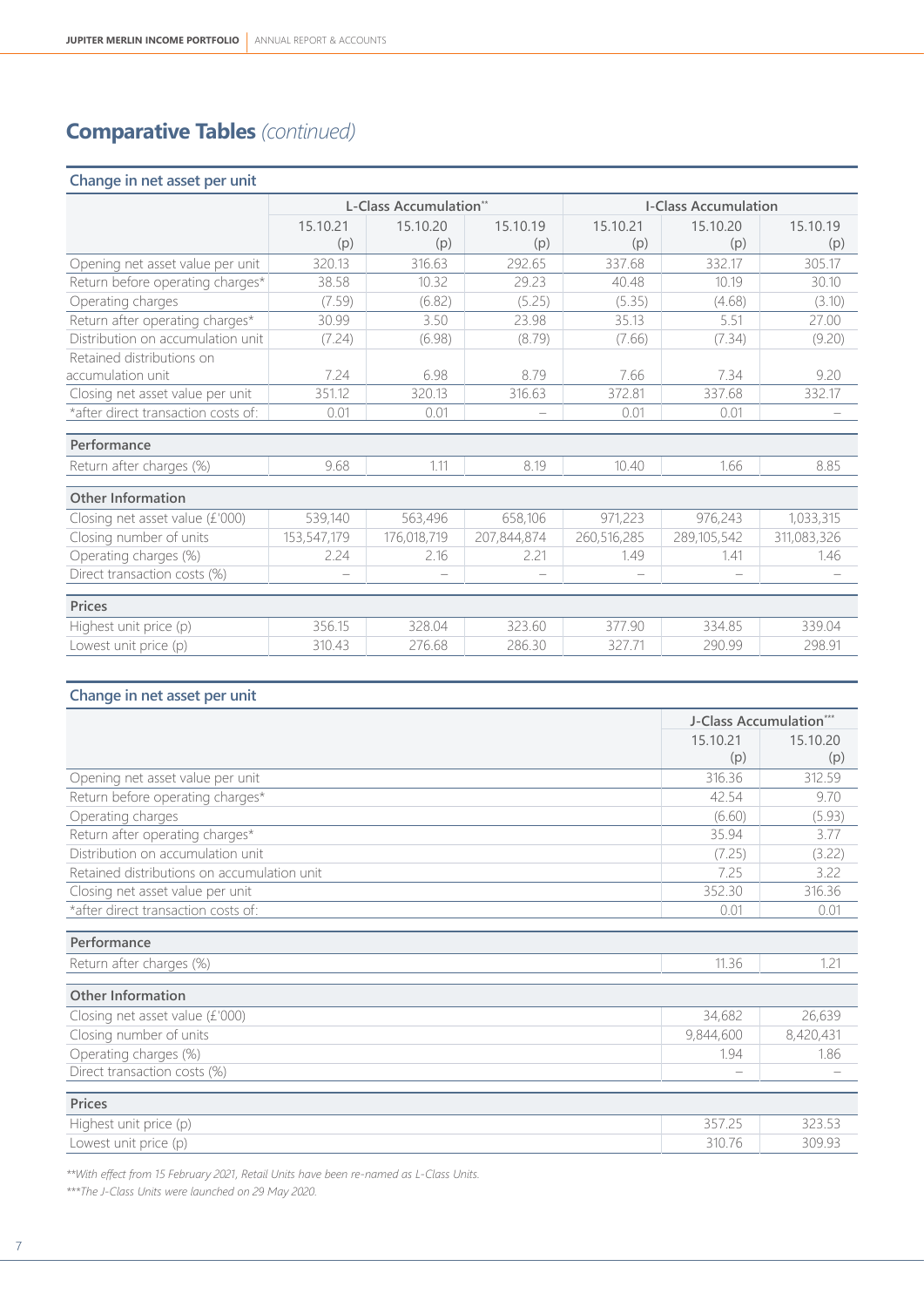## <span id="page-10-0"></span>**Comparative Tables** *(continued)*

### **Portfolio Turnover Rate**

The Portfolio Turnover Rate (PTR) of the Fund, based on the figures included within the financial statements for the year as indicated below, is as follows:

|                         | Year to 15,10.21 | Year to 15,10.20 |
|-------------------------|------------------|------------------|
| Portfolio Turnover Rate | 48.83%           | 67.09%           |

The PTR provides an indication of the rate the Manager has bought and sold the underlying assets of the Fund during the year as indicated above. In general, the higher the PTR of a fund, the greater level of portfolio transaction costs will be incurred.

### **Risk and Reward Indicator**

The Risk and Reward Indicator table demonstrates where the Fund ranks in terms of its potential risk and reward. The higher the rank the greater the potential reward but the greater the risk of losing money. It is based on past data, may change over time and may not be a reliable indication of the future risk profile of the Fund. The shaded area in the table below shows the Fund's ranking on the Risk and Reward Indicator.



- The lowest category does not mean 'no risk'. Some risk will still be present in funds with a risk and reward rating of 1.
- The Fund is in this category due to the nature of its investments and previous levels of volatility (how much the value of the Fund rises and falls).

### **Charges**

 The charges you pay are used to pay the costs of running the Fund, including the costs of marketing and distributing it. These charges reduce the potential growth of your investment.

| Charges taken from the Fund over the year to: | 15.10.21 | $151020**$ |
|-----------------------------------------------|----------|------------|
| Ongoing charges for L-Class* Units            | 2.24%    | 2.16%      |
| Ongoing charges for I-Class Units             | 1.49%    | 1.41%      |
| Ongoing charges for J-Class Units             | 1.94%    | 1.86%      |

*\*With effect from 15 February 2021, Retail Units have been re-named as L-Class Units.*

*\*\*With effect from 29 May 2020, the fees charged to the Fund by the Manager have changed. Under the new simplified fee structure, the Manager will combine the Registration Fee and the Other Operational Charges into a new fixed fee called the Aggregate Operating Fee (AOF). The Manager will pay the Other Operational Charges (including fees charged by Trustee and Auditors) out of the AOF. The Fund will not have to pay any further amounts for its administration and operation. The AOF will not include transaction costs, the costs to trade the underlying stocks and shares, which will continue to be paid by the Fund.*

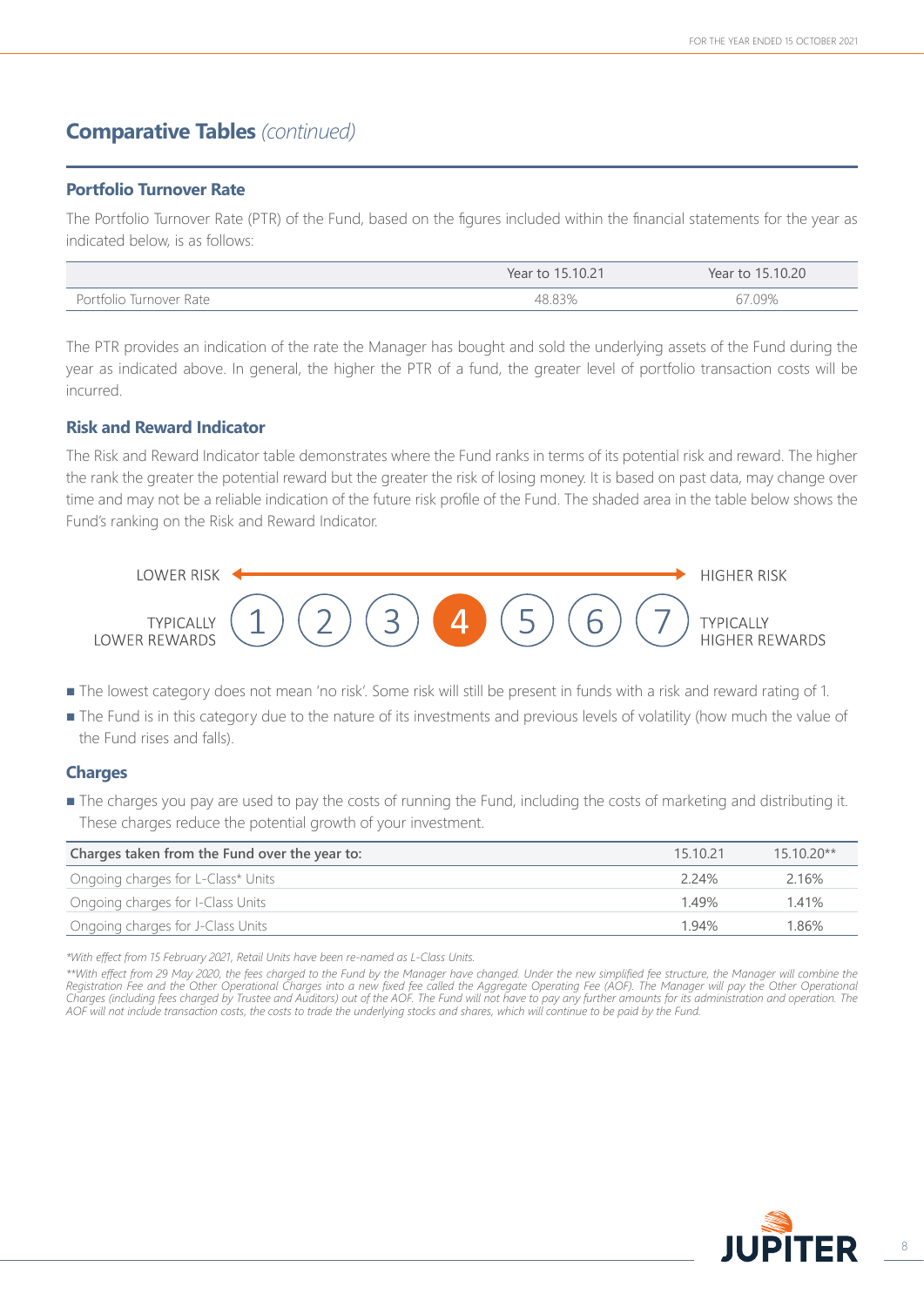## <span id="page-11-0"></span>**Portfolio Statement**

### **As at 15 October 2021**

| Holding     | Investment                                                                  | Market value<br>£ | Total net assets<br>$\%$ |
|-------------|-----------------------------------------------------------------------------|-------------------|--------------------------|
|             |                                                                             |                   |                          |
| 600,000     | UK Equity Funds - 35.01% (28.72%)<br><b>BlackRock Gold and General Fund</b> | 7,848,000         | 0.38                     |
| 18,000,000  | Jupiter Income Trust Fund <sup>+</sup>                                      | 86,725,800        | 4.26                     |
| 75,000,000  | Jupiter UK Special Situations Fund <sup>+</sup>                             | 142,395,000       | 6.99                     |
| 120,000,000 | Man GLG Income Fund                                                         | 143,760,000       | 7.06                     |
| 58,000,000  | Royal London UK Equity Income Fund                                          | 69,890,000        | 3.43                     |
| 109,000,000 | TB Wise Evenlode Income Fund                                                | 262,591,900       | 12.89                    |
|             |                                                                             | 713,210,700       | 35.01                    |
|             | Fixed Interest Funds - 31.84% (36.34%)                                      |                   |                          |
| 165,000,000 | Allianz Strategic Bond Fund                                                 | 205,293,000       | 10.08                    |
| 40,000,000  | Hermes Multi Strategy Credit Fund                                           | 42,956,000        | 2.11                     |
| 255,000,000 | Jupiter Strategic Bond Fund <sup>+</sup>                                    | 168,096,000       | 8.25                     |
| 17,000,000  | M&G Global Corporate Bond Fund                                              | 179,006,600       | 8.79                     |
| 500,000     | Vontobel Fund - TwentyFour Strategic Income Fund                            | 53,230,000        | 2.61                     |
|             |                                                                             | 648,581,600       | 31.84                    |
|             | Overseas Equity Funds - 25.12% (16.71%)                                     |                   |                          |
| 61,000,000  | BlackRock Natural Resources Growth & Income Fund                            | 61,183,000        | 3.00                     |
| 140,000     | BlueBox Global Technology Fund                                              | 136,389,162       | 6.70                     |
| 28,000,000  | Fundsmith Equity Fund                                                       | 159,908,000       | 7.85                     |
| 250,000     | Jupiter Global Equity Growth Unconstrained Fund <sup>+</sup>                | 26,842,500        | 1.32                     |
| 12,000,000  | LF Morant Wright Nippon Yield Fund                                          | 42,648,000        | 2.09                     |
| 33,000,000  | M&G Global Dividend Fund                                                    | 84,720,900        | 4.16                     |
|             |                                                                             | 511,691,562       | 25.12                    |
|             | Others - 7.46% (16.68%)                                                     |                   |                          |
| 10,386      | Mayfair Capital Commercial Property Trust*^                                 | 115,375,581       | 5.67                     |
| 300,000     | WisdomTree Physical Gold ETF                                                | 36,523,540        | 1.79                     |
|             |                                                                             | 151,899,121       | 7.46                     |
|             | Total value of investments                                                  | 2,025,382,983     | 99.43                    |
|             | Net other assets                                                            | 11,634,689        | 0.57                     |
|             | Net assets                                                                  | 2,037,017,672     | 100.00                   |
|             |                                                                             |                   |                          |

*All holdings are ordinary shares or stock units unless otherwise stated.*

*The figures in brackets show allocations as at 15 October 2020.*

*† Represents an investment in a Jupiter Investment Management Group Limited product.*

*\* Represents an unquoted security.*

*^Represents an unapproved security.*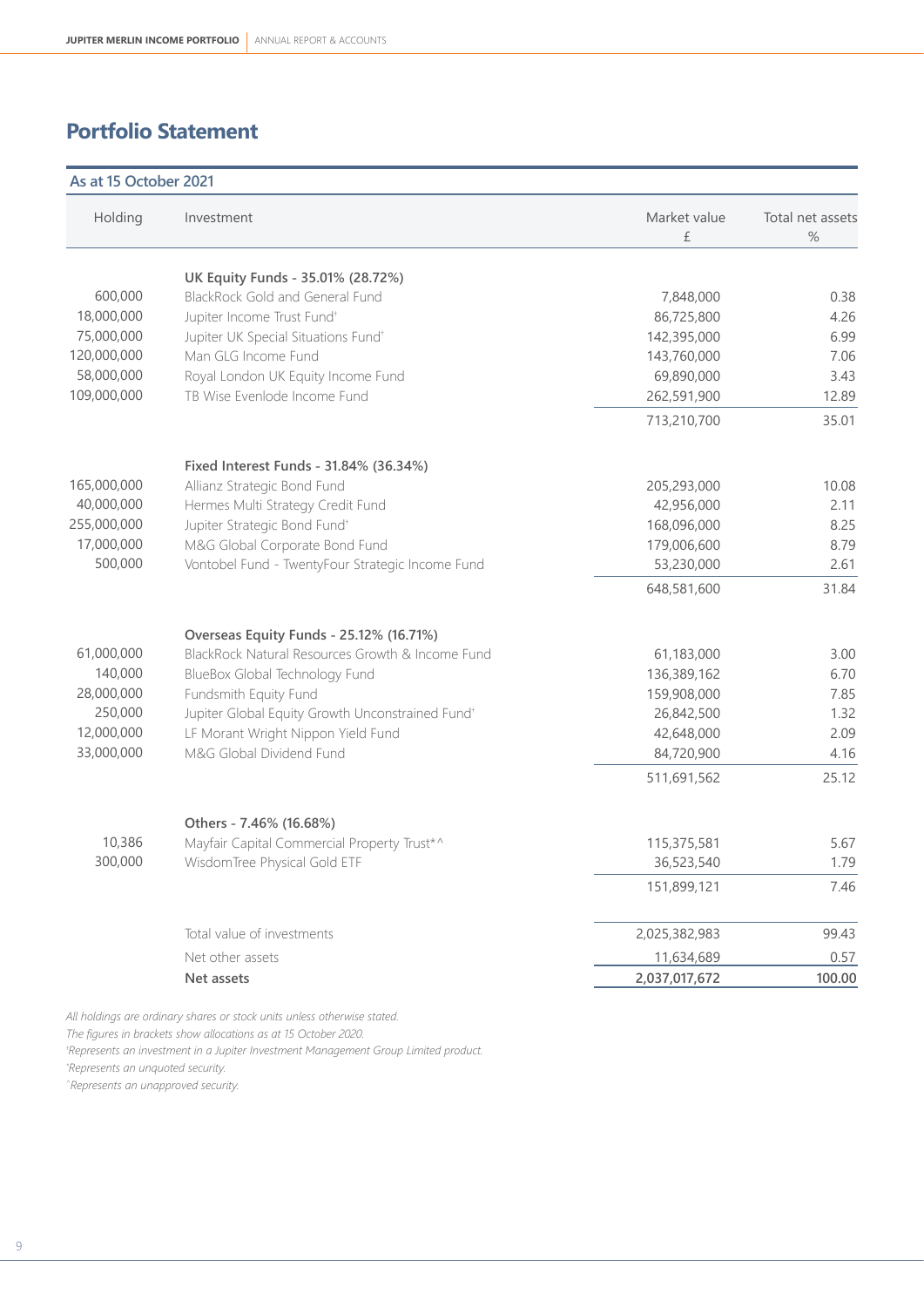## <span id="page-12-0"></span>**Summary of Material Portfolio Changes**

### **Total purchases and significant sales for the year ended 15 October 2021**

| Purchases                                                                           | Cost<br>£   | <b>Sales</b>                                                  | Proceeds<br>£ |
|-------------------------------------------------------------------------------------|-------------|---------------------------------------------------------------|---------------|
| Man GLG Income Fund                                                                 | 192,305,000 | Fundsmith Equity Fund                                         | 162,038,200   |
| LF Morant Wright Nippon Yield Fund                                                  | 42,311,600  | WisdomTree Physical Gold ETF                                  | 133,872,766   |
| M&G Global Dividend Fund                                                            | 98,721,000  | Man GLG Income Fund                                           | 77,000,000    |
| BlackRock Natural Resources Growth &<br>Income Fund<br>Jupiter Global Equity Growth | 60,825,600  | M&G Global Dividend Fund                                      | 67,989,900    |
| Unconstrained Fund                                                                  | 25,000,000  | <b>BlackRock Gold and General Fund</b>                        | 59,840,000    |
| BlueBox Global Technology Fund                                                      | 121,493,993 | Amundi Physical Gold                                          | 58,982,685    |
|                                                                                     |             | TB Wise Evenlode Income Fund                                  | 50,552,600    |
|                                                                                     |             | Jupiter Strategic Bond Fund                                   | 36,687,500    |
|                                                                                     |             | Allianz Strategic Bond Fund                                   | 26,898,000    |
|                                                                                     |             | M&G Global Corporate Bond Fund                                | 26,538,950    |
|                                                                                     |             | Subtotal                                                      | 700,400,601   |
| Total cost of purchases for the year                                                | 540,657,193 | Total proceeds of sales, including the<br>above, for the year | 731,439,451   |

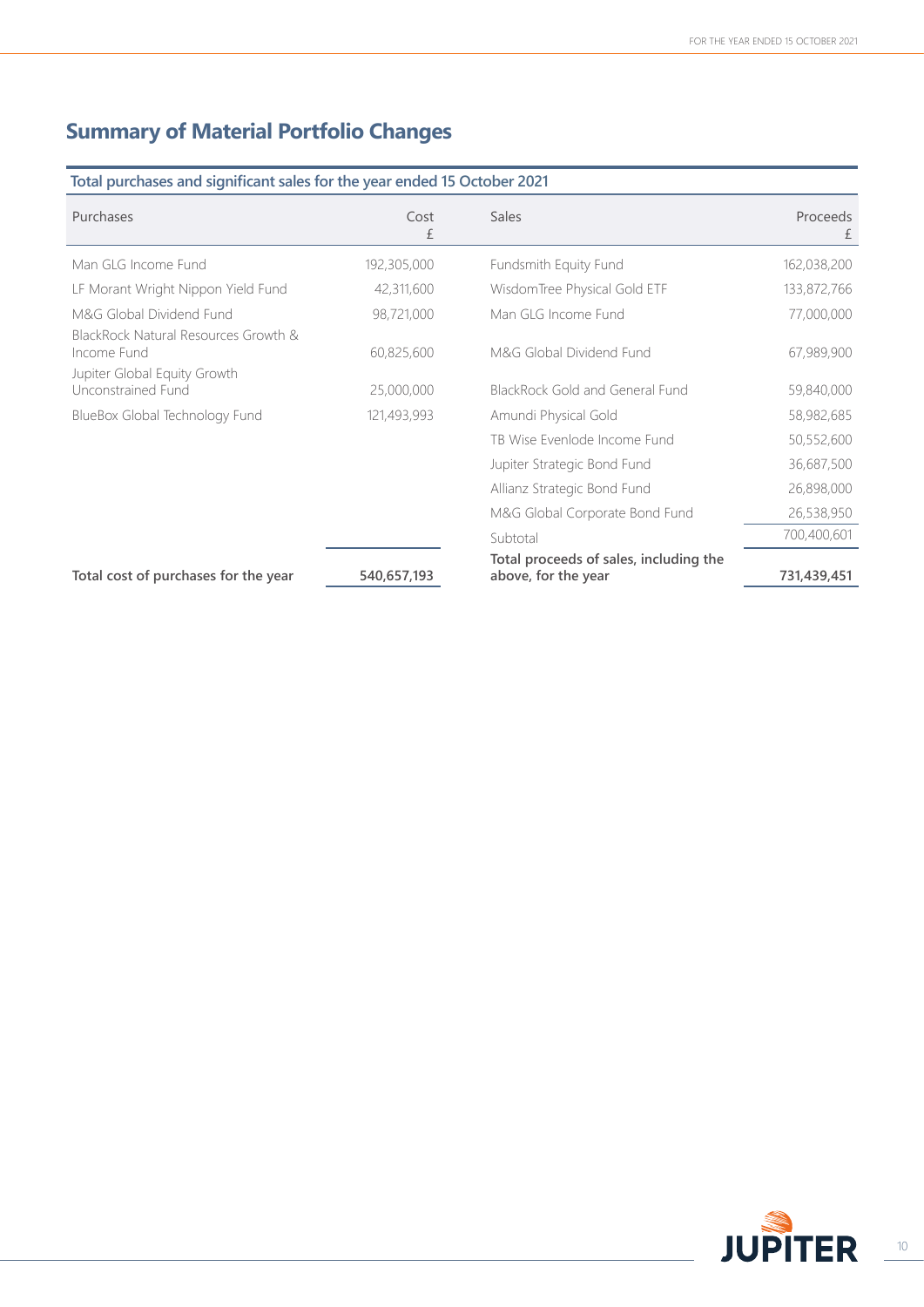## <span id="page-13-0"></span>**Statement of Authorised Fund Manager's Responsibilities in relation to the Financial Statements of the Scheme**

The Financial Conduct Authority's Collective Investment Schemes (COLL) and, where applicable, Investment Funds (FUND) Sourcebooks, as amended (the Sourcebooks) require the Authorised Fund Manager (the 'Manager') to prepare financial statements for each annual accounting period which give a true and fair view of the financial affairs of the Scheme and of its revenue and expenditure for the year. In preparing the financial statements the Manager is required to:

- select suitable accounting policies and then apply them consistently;
- make judgements and estimates that are reasonable and prudent;
- **prepare the accounts on a going concern basis, unless it is inappropriate to do so;**
- **Comply with the requirements of the Statement of Recommended Practice for Authorised Funds;**
- **follow applicable accounting standards; and**
- Exeep proper accounting records which enable it to demonstrate that the financial statements as prepared comply with the above requirements.

The Manager is responsible for the management of the Scheme in accordance with the Sourcebooks and the Scheme's Trust Deed and Prospectus. The Manager is also responsible for taking reasonable steps for the prevention and detection of fraud and other irregularities.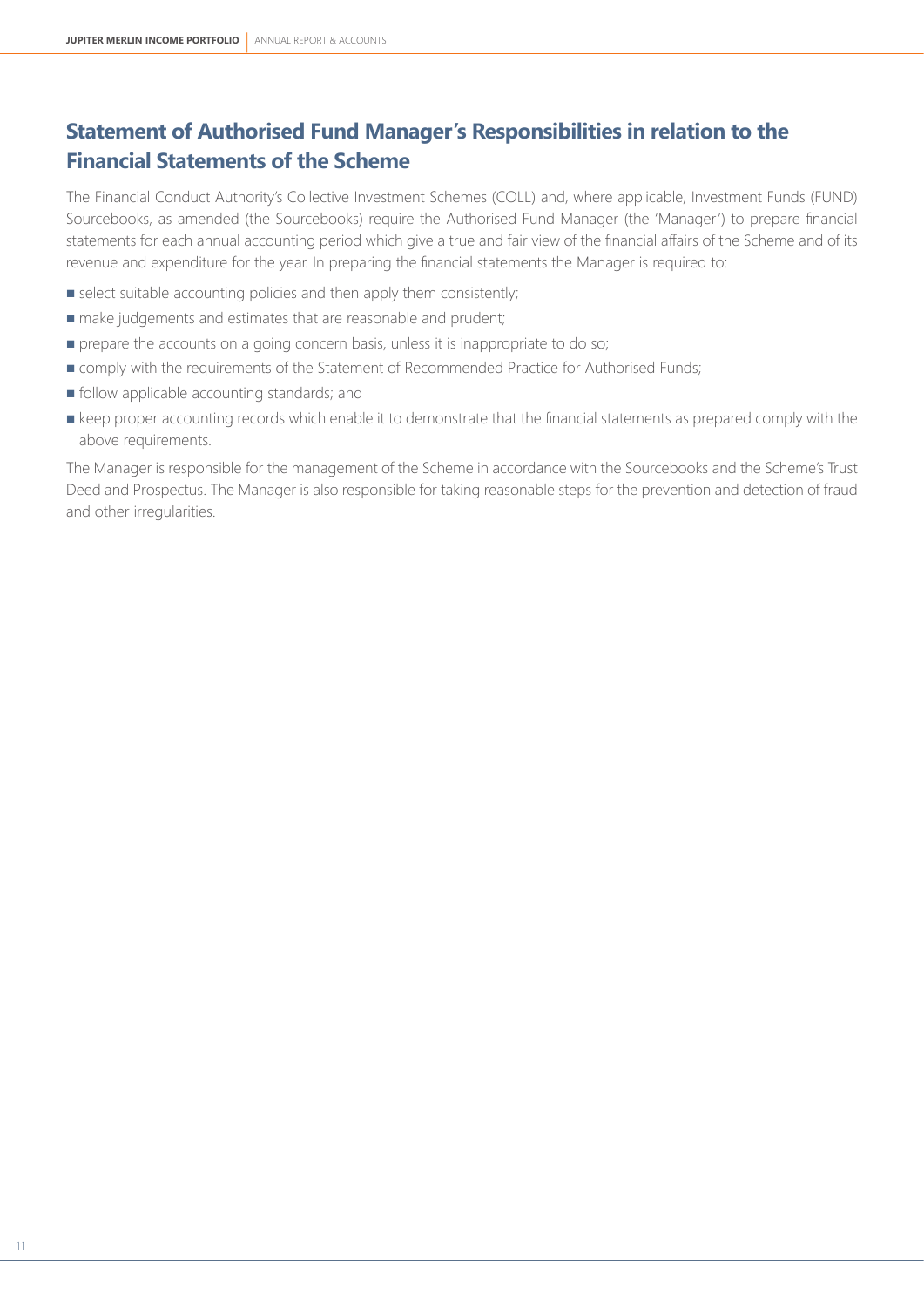## <span id="page-14-0"></span>**Statement of Trustee's Responsibilities in relation to the Financial Statements of the Scheme and Report of the Trustee to the Unitholders of the Jupiter Merlin Income Portfolio ("the Fund") for the Year Ended 15 October 2021**

The Trustee must ensure that the Fund is managed in accordance with the Financial Conduct Authority's Collective Investment Schemes Sourcebook, and, from 22 July 2014 the Investment Funds Sourcebook, the Financial Services and Markets Act 2000, as amended, (together "the Regulations"), the Trust Deed and Prospectus (together "the Scheme documents") as detailed below.

The Trustee must in the context of its role act honestly, fairly, professionally, independently and in the interests of the Fund and its investors.

The Trustee is responsible for the safekeeping of all custodial assets and maintaining a record of all other assets of the Fund in accordance with the Regulations.

The Trustee must ensure that:

- the Fund's cash flows are properly monitored and that cash of the Fund is booked in cash accounts in accordance with the Regulations;
- the sale, issue, repurchase, redemption and cancellation of units are carried out in accordance with the Regulations;
- $\blacksquare$  the value of units of the Fund are calculated in accordance with the Regulations;
- any consideration relating to transactions in the Fund's assets is remitted to the Fund within the usual time limits
- $\blacksquare$  the Fund's income is applied in accordance with the Regulations; and
- the instructions of the Alternative Investment Fund Manager ("the AIFM") are carried out (unless they conflict with the Regulations).

The Trustee also has a duty to take reasonable care to ensure that the Fund is managed in accordance with the Regulations and the Scheme documents of the Fund in relation to the investment and borrowing powers applicable to the Fund.

Having carried out such procedures as we considered necessary to discharge our responsibilities as Trustee of the Fund, it is our opinion, based on the information available to us and the explanations provided, that, in all material respects the Fund, acting through the AIFM:

(i) has carried out the issue, sale, redemption and cancellation, and calculation of the price of the Fund's units and the application of the Fund's income in accordance with the Regulations and the Scheme documents of the Fund; and

(ii) has observed the investment and borrowing powers and restrictions applicable to the Fund.

**Northern Trust Global Services SE (UK Branch)** Trustee & Depositary Services London 7 December 2021

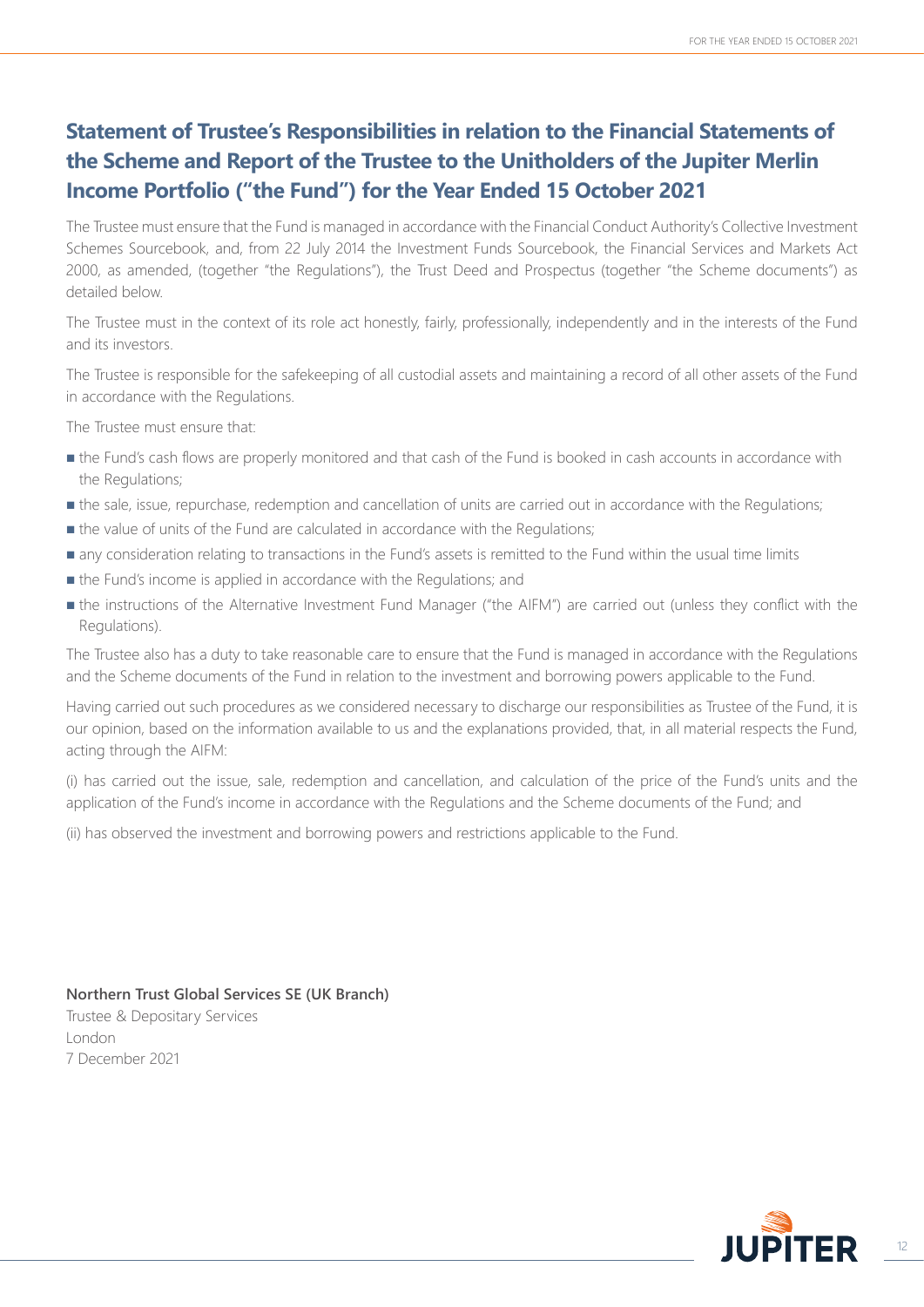## <span id="page-15-0"></span>**Independent auditors' report to the Unitholders of Jupiter Merlin Income Portfolio**

## **Report on the audit of the financial statements**

### **Opinion**

In our opinion, the financial statements of Jupiter Merlin Income Portfolio (the "Fund"):

- give a true and fair view of the financial position of the Fund as at 15 October 2021 and of the net revenue and the net capital gains on its scheme property for the year then ended; and
- have been properly prepared in accordance with United Kingdom Generally Accepted Accounting Practice (United Kingdom Accounting Standards, comprising FRS 102 "The Financial Reporting Standard applicable in the UK and Republic of Ireland", and applicable law), the Statement of Recommended Practice for UK Authorised Funds, the Collective Investment Schemes sourcebook and the Trust Deed.

We have audited the financial statements, included within the Annual Report & Accounts (the "Annual Report"), which comprise: the Balance Sheet as at 15 October 2021; the Statement of Total Return and the Statement of Change in Net Assets Attributable to Unitholders for the year then ended; the Distribution Tables; and the Notes to the Financial Statements, which include a description of the significant accounting policies.

### **Basis for opinion**

We conducted our audit in accordance with International Standards on Auditing (UK) ("ISAs (UK)") and applicable law. Our responsibilities under ISAs (UK) are further described in the Auditors' responsibilities for the audit of the financial statements section of our report. We believe that the audit evidence we have obtained is sufficient and appropriate to provide a basis for our opinion.

### **Independence**

We remained independent of the Fund in accordance with the ethical requirements that are relevant to our audit of the financial statements in the UK, which includes the FRC's Ethical Standard, and we have fulfilled our other ethical responsibilities in accordance with these requirements.

### **Conclusions relating to going concern**

Based on the work we have performed, we have not identified any material uncertainties relating to events or conditions that, individually or collectively, may cast significant doubt on the Fund's ability to continue as a going concern for a period of at least twelve months from the date on which the financial statements are authorised for issue.

In auditing the financial statements, we have concluded that the Authorised Fund Manager's use of the going concern basis of accounting in the preparation of the financial statements is appropriate.

However, because not all future events or conditions can be predicted, this conclusion is not a guarantee as to the Fund's ability to continue as a going concern.

Our responsibilities and the responsibilities of the Authorised Fund Manager with respect to going concern are described in the relevant sections of this report.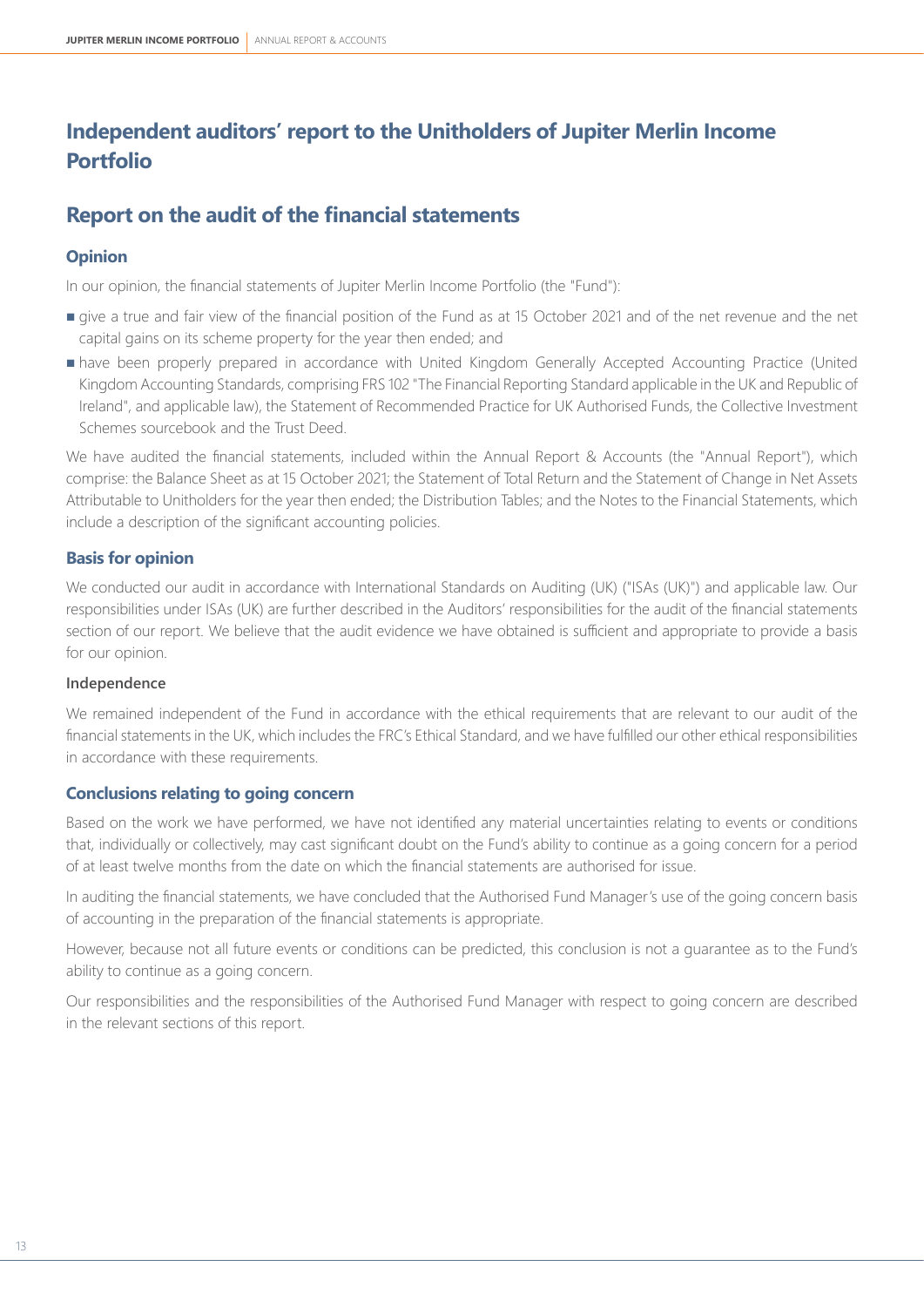## **Independent auditors' report to the Unitholders of Jupiter Merlin Income Portfolio** *(continued)*

### **Reporting on other information**

The other information comprises all of the information in the Annual Report other than the financial statements and our auditors' report thereon. The Authorised Fund Manager is responsible for the other information. Our opinion on the financial statements does not cover the other information and, accordingly, we do not express an audit opinion or, except to the extent otherwise explicitly stated in this report, any form of assurance thereon.

In connection with our audit of the financial statements, our responsibility is to read the other information and, in doing so, consider whether the other information is materially inconsistent with the financial statements or our knowledge obtained in the audit, or otherwise appears to be materially misstated. If we identify an apparent material inconsistency or material misstatement, we are required to perform procedures to conclude whether there is a material misstatement of the financial statements or a material misstatement of the other information. If, based on the work we have performed, we conclude that there is a material misstatement of this other information, we are required to report that fact. We have nothing to report based on these responsibilities.

### **Authorised Fund Manager's Report**

In our opinion, the information given in the Authorised Fund Manager's Report for the financial year for which the financial statements are prepared is consistent with the financial statements.

### **Responsibilities for the financial statements and the audit**

### **Responsibilities of the Authorised Fund Manager for the financial statements**

As explained more fully in the Statement of Authorised Fund Manager's Responsibilities in relation to the Financial Statements of the Scheme, the Authorised Fund Manager is responsible for the preparation of the financial statements in accordance with the applicable framework and for being satisfied that they give a true and fair view. The Authorised Fund Manager is also responsible for such internal control as they determine is necessary to enable the preparation of financial statements that are free from material misstatement, whether due to fraud or error.

In preparing the financial statements, the Authorised Fund Manager is responsible for assessing the Fund's ability to continue as a going concern, disclosing as applicable, matters related to going concern and using the going concern basis of accounting unless the Authorised Fund Manager either intends to wind up or terminate the Fund, or has no realistic alternative but to do so.

### **Auditors' responsibilities for the audit of the financial statements**

Our objectives are to obtain reasonable assurance about whether the financial statements as a whole are free from material misstatement, whether due to fraud or error, and to issue an auditors' report that includes our opinion. Reasonable assurance is a high level of assurance, but is not a guarantee that an audit conducted in accordance with ISAs (UK) will always detect a material misstatement when it exists. Misstatements can arise from fraud or error and are considered material if, individually or in the aggregate, they could reasonably be expected to influence the economic decisions of users taken on the basis of these financial statements.

Irregularities, including fraud, are instances of non-compliance with laws and regulations. We design procedures in line with our responsibilities, outlined above, to detect material misstatements in respect of irregularities, including fraud. The extent to which our procedures are capable of detecting irregularities, including fraud, is detailed below.

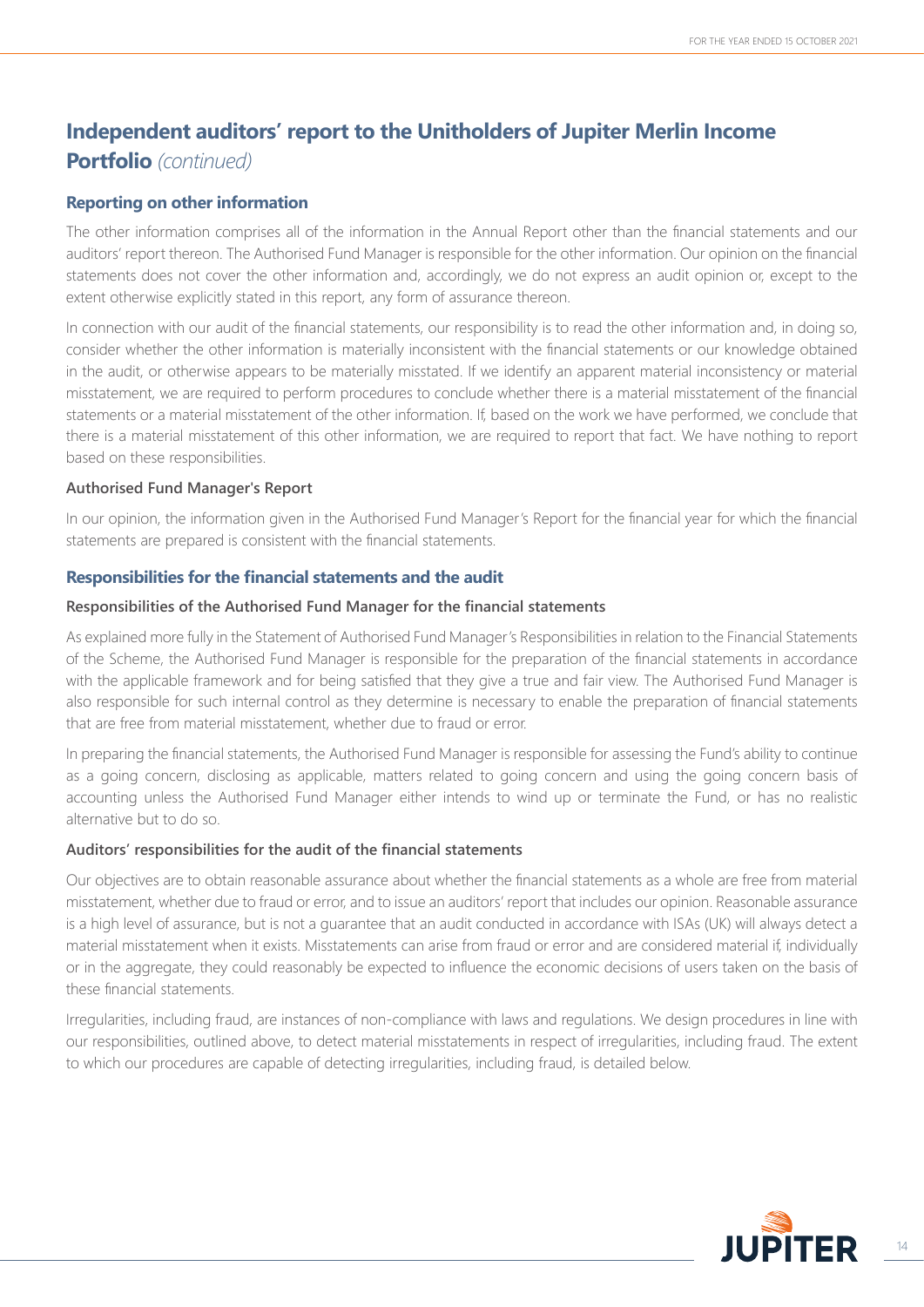## **Independent auditors' report to the Unitholders of Jupiter Merlin Income Portfolio** *(continued)*

Based on our understanding of the Fund/industry, we identified that the principal risks of non-compliance with laws and regulations related to breaches of the Collective Investment Schemes sourcebook, and we considered the extent to which non-compliance might have a material effect on the financial statements, in particular those parts of the sourcebook which may directly impact on the determination of amounts and disclosures in the financial statements. We evaluated management's incentives and opportunities for fraudulent manipulation of the financial statements (including the risk of override of controls), and determined that the principal risks were related to posting inappropriate journal entries to increase revenue or to increase the net asset value of the Fund. Audit procedures performed included:

- Discussions with the Authorised Fund Manager, including consideration of known or suspected instances of non-compliance with laws and regulation and fraud;
- Reviewing relevant meeting minutes, including those of the Authorised Fund Manager's board of directors;
- Identifying and testing journal entries, specifically any journals posted as part of the financial year end close process; and
- Designing audit procedures to incorporate unpredictability around the nature, timing or extent of our testing.

There are inherent limitations in the audit procedures described above. We are less likely to become aware of instances of non-compliance with laws and regulations that are not closely related to events and transactions reflected in the financial statements. Also, the risk of not detecting a material misstatement due to fraud is higher than the risk of not detecting one resulting from error, as fraud may involve deliberate concealment by, for example, forgery or intentional misrepresentations, or through collusion.

A further description of our responsibilities for the audit of the financial statements is located on the Financial Reporting Council's website at: www.frc.org.uk/auditorsresponsibilities. This description forms part of our auditors' report.

### **Use of this report**

This report, including the opinions, has been prepared for and only for the Fund's unitholders as a body in accordance with paragraph 4.5.12 of the Collective Investment Schemes sourcebook and for no other purpose. We do not, in giving these opinions, accept or assume responsibility for any other purpose or to any other person to whom this report is shown or into whose hands it may come save where expressly agreed by our prior consent in writing.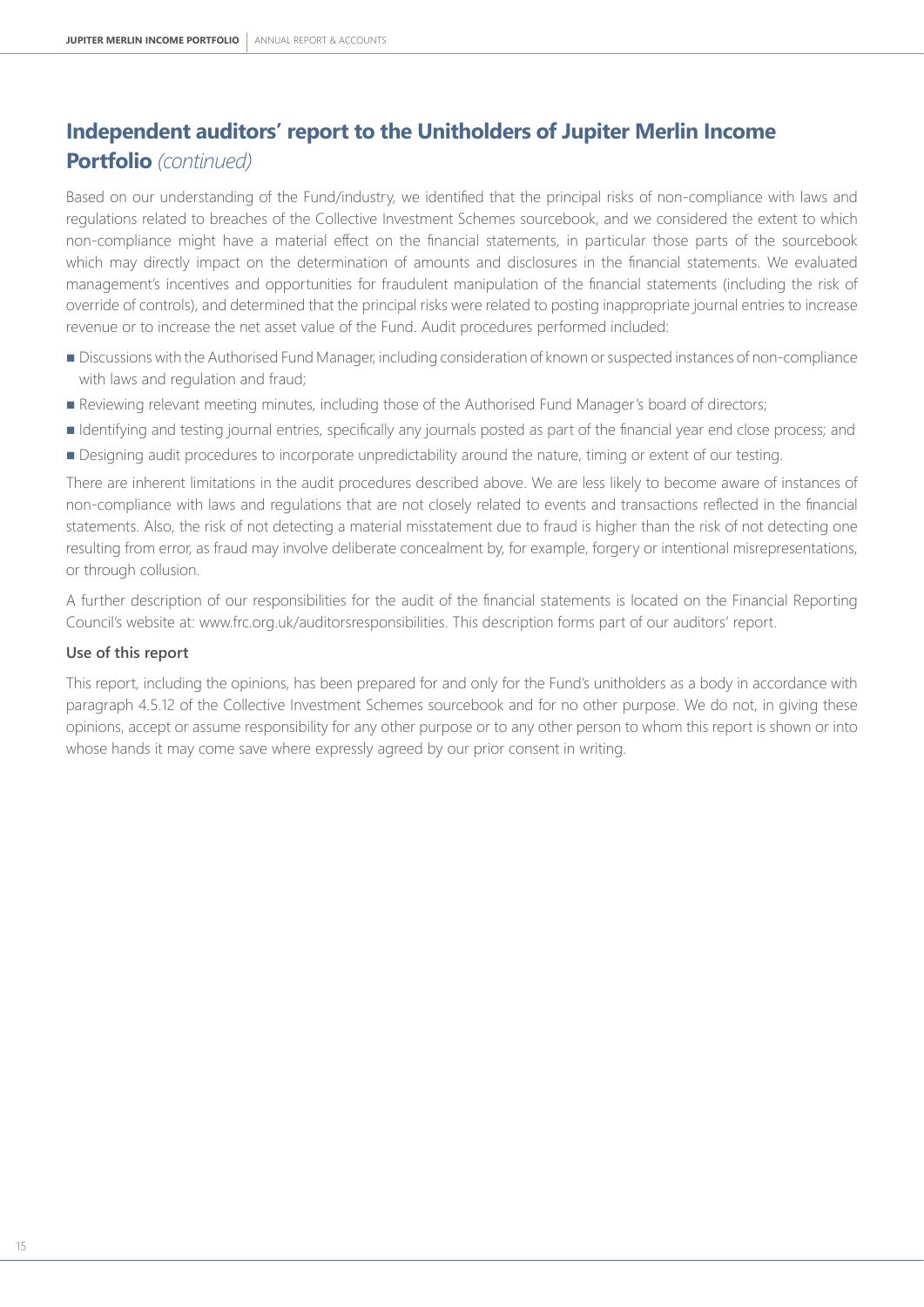## **Independent auditors' report to the Unitholders of Jupiter Merlin Income Portfolio** *(continued)*

## **Other required reporting**

### **Opinion on matter required by the Collective Investment Schemes sourcebook**

In our opinion, we have obtained all the information and explanations we consider necessary for the purposes of the audit.

### **Collective Investment Schemes sourcebook exception reporting**

Under the Collective Investment Schemes sourcebook we are also required to report to you if, in our opinion:

- **proper accounting records have not been kept; or**
- the financial statements are not in agreement with the accounting records and returns.

We have no exceptions to report arising from this responsibility.

**PricewaterhouseCoopers LLP** Chartered Accountants and Statutory Auditors Edinburgh 7 December 2021

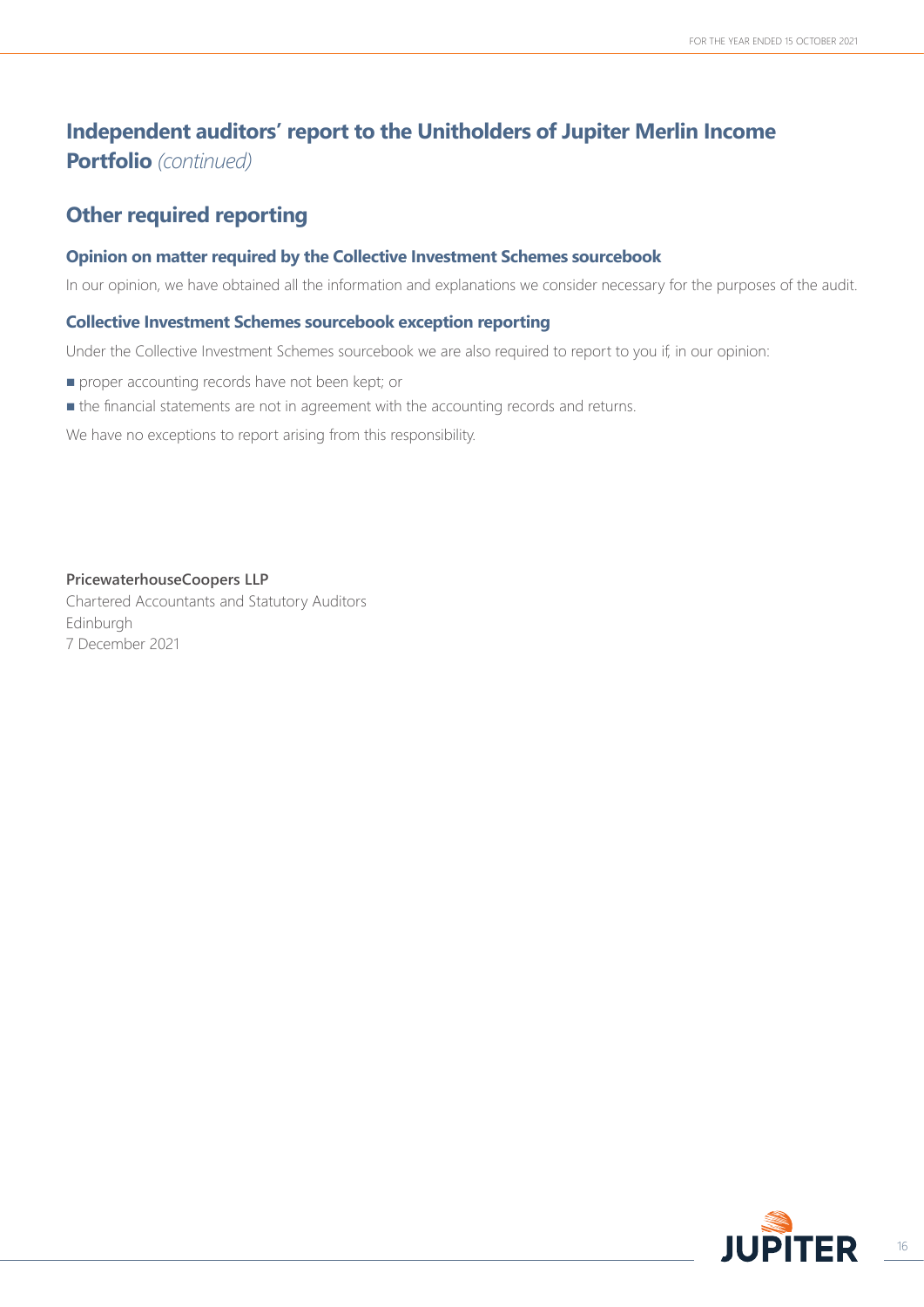## <span id="page-19-0"></span>**Statement of Total Return**

### **For the year ended 15 October 2021**

| $\frac{1}{2}$ of the year chacal is set ober $\frac{1}{2}$                     |             |                  |                |                  |                |
|--------------------------------------------------------------------------------|-------------|------------------|----------------|------------------|----------------|
|                                                                                | <b>Note</b> | Year to 15,10.21 |                | Year to 15.10.20 |                |
|                                                                                |             | £                | £              | £                | £              |
| Income                                                                         |             |                  |                |                  |                |
| Net capital gains                                                              | 3           |                  | 178,757,911    |                  | 4,225,852      |
| Revenue                                                                        | 4           | 48,339,757       |                | 54,168,552       |                |
| Expenses                                                                       | 5           | (25, 646, 902)   |                | (26, 448, 701)   |                |
| Interest payable and similar charges                                           |             | (5, 326)         |                | (30)             |                |
| Net revenue before taxation                                                    |             | 22,687,529       |                | 27,719,821       |                |
| Taxation                                                                       | 6           |                  |                | (2,485,520)      |                |
| Net revenue after taxation                                                     |             |                  | 22,687,529     |                  | 25,234,301     |
| Total return before distributions                                              |             |                  | 201,445,440    |                  | 29,460,153     |
| <b>Distributions</b>                                                           | 7           |                  | (44, 177, 848) |                  | (47, 279, 204) |
| Change in net assets attributable to unitholders<br>from investment activities |             |                  | 157,267,592    |                  | (17, 819, 051) |

## **Statement of Change in Net Assets Attributable to Unitholders**

| For the year ended 15 October 2021                                             |                  |                 |               |                  |
|--------------------------------------------------------------------------------|------------------|-----------------|---------------|------------------|
|                                                                                | Year to 15,10.21 |                 |               | Year to 15,10.20 |
|                                                                                | £                | $+$             | £             | £                |
| Opening net assets attributable to unitholders                                 |                  | 2,079,101,695   |               | 2,255,283,029    |
| Amounts receivable on issue of units                                           | 12,154,509       |                 | 22,322,929    |                  |
| Amounts payable on cancellation of units                                       | (244, 424, 641)  |                 | (215,876,569) |                  |
|                                                                                |                  | (232, 270, 132) |               | (193, 553, 640)  |
| Change in net assets attributable to unitholders<br>from investment activities |                  | 157,267,592     |               | (17, 819, 051)   |
| Unclaimed distributions                                                        |                  | 1,050           |               | 10,163           |
| Retained distribution on accumulation units                                    |                  | 32,917,467      |               | 35,181,194       |
| Closing net assets attributable to unitholders                                 |                  | 2,037,017,672   |               | 2,079,101,695    |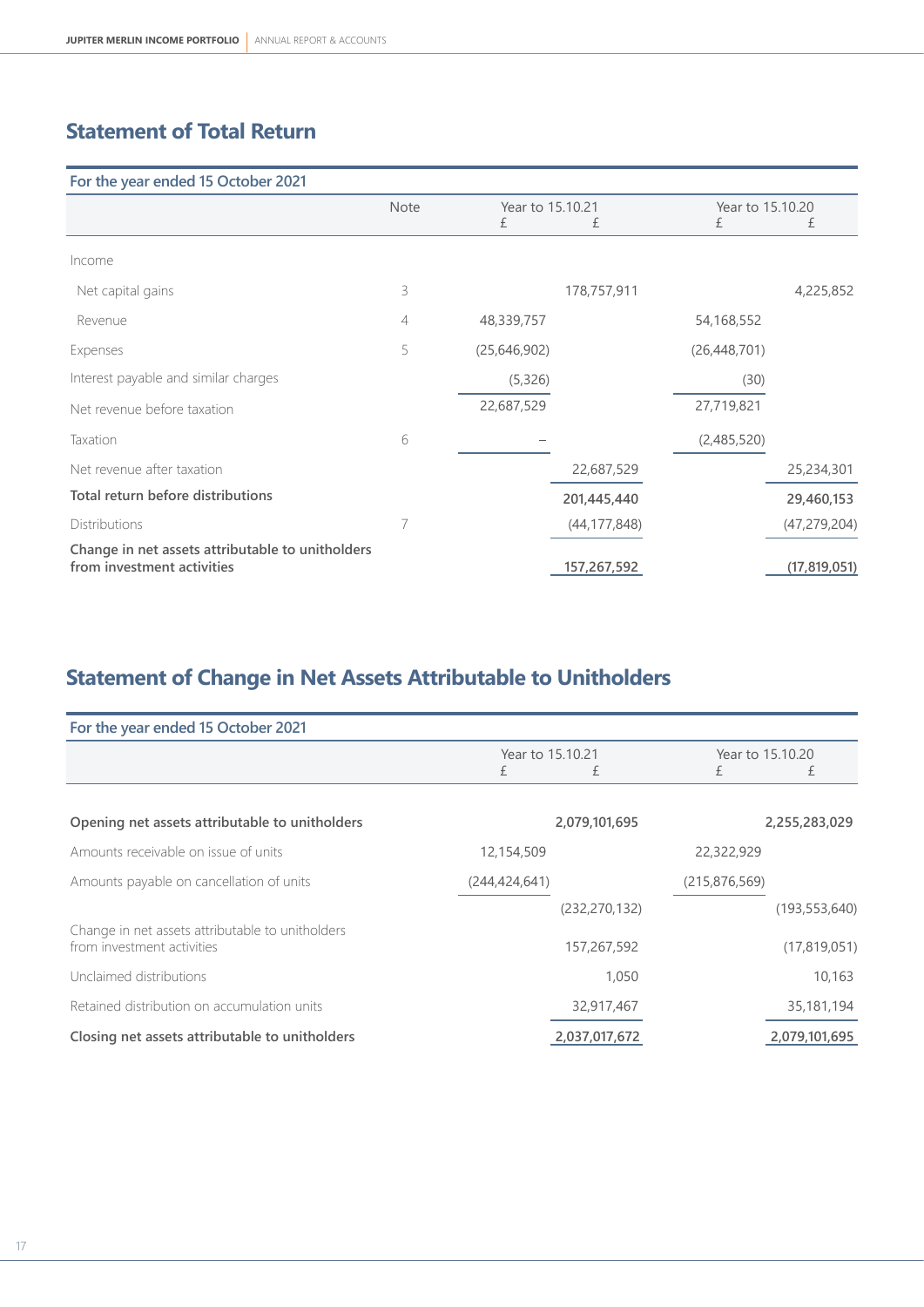## <span id="page-20-0"></span>**Balance Sheet**

| As at 15 October 2021                  |      |               |                 |
|----------------------------------------|------|---------------|-----------------|
|                                        | Note | 15.10.21      | 15.10.20        |
|                                        |      | £             | £               |
| Assets                                 |      |               |                 |
| Fixed Assets:                          |      |               |                 |
| Investments                            |      | 2,025,382,983 | 2,046,930,166   |
| Current assets:                        |      |               |                 |
| Debtors                                | 8    | 10,510,557    | 224,455,301     |
| Cash and bank balances                 | 9    | 8,833,891     | 22,425,721      |
| Total assets                           |      | 2,044,727,431 | 2,293,811,188   |
| Liabilities                            |      |               |                 |
| Creditors:                             |      |               |                 |
| Bank overdrafts                        |      | (52, 121)     |                 |
| Distributions payable                  |      | (2,776,318)   | (3,088,330)     |
| Other creditors                        | 10   | (4,881,320)   | (211, 621, 163) |
| Total liabilities                      |      | (7,709,759)   | (214, 709, 493) |
| Net assets attributable to unitholders |      | 2,037,017,672 | 2,079,101,695   |

### **Directors' Statement**

### **Jupiter Merlin Income Portfolio**

This report has been prepared in accordance with the requirements of the Financial Conduct Authority's Collective Investment Schemes Sourcebook and Investment Funds Sourcebook where applicable and the Statement of Recommended Practice issued by the Investment Association.

**Directors: Paula Moore, Phil Wagstaff** Jupiter Unit Trust Managers Limited London 7 December 2021

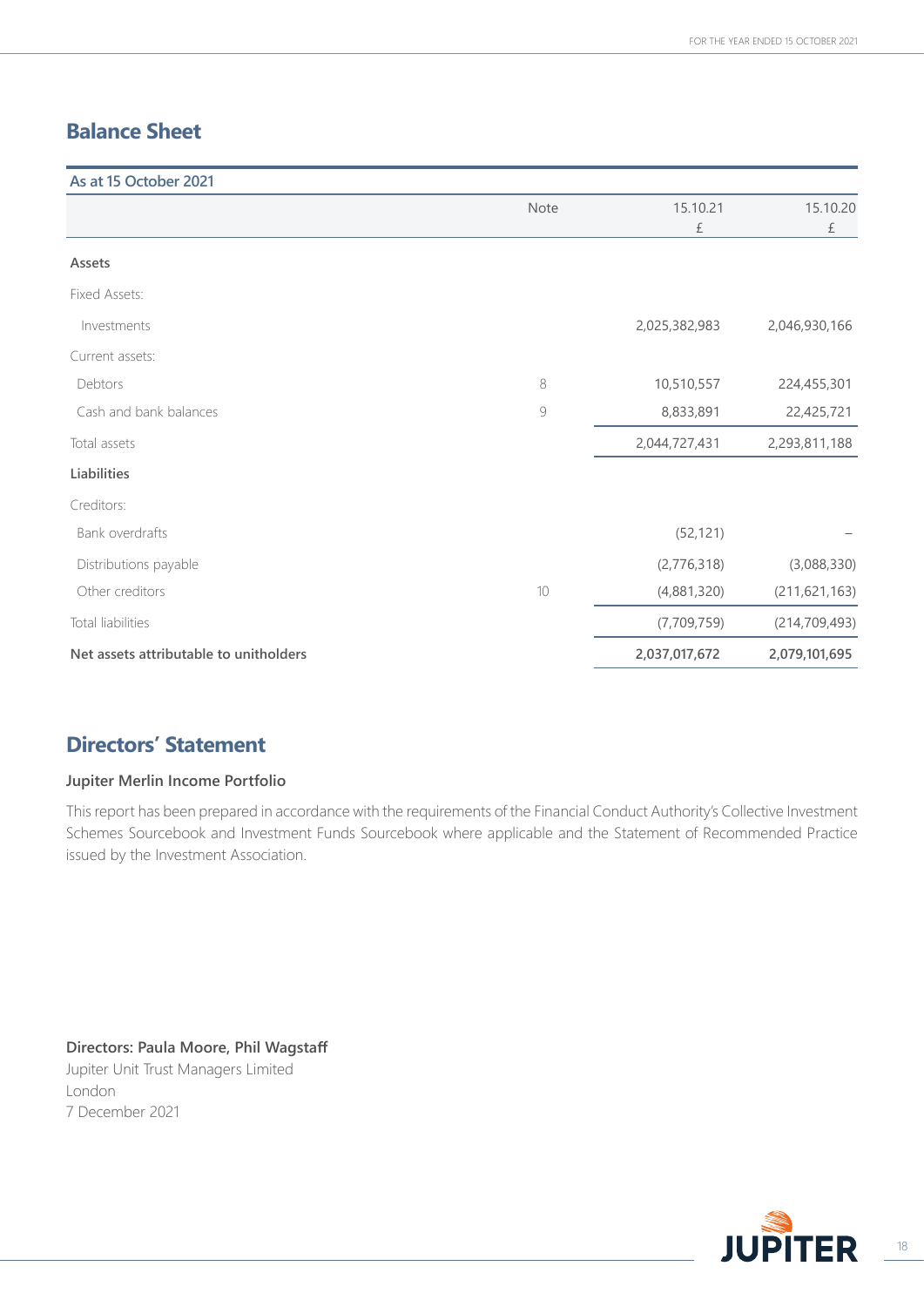## <span id="page-21-0"></span>**Notes to the Financial Statements**

### **1. Significant Accounting Policies**

### **(a) Basis of Accounting**

The financial statements have been prepared under the historical cost basis, as modified by the revaluation of investments, in compliance with the Financial Conduct Authority's Collective Investment Schemes Sourcebook. They have been prepared in accordance with FRS 102 and the Statement of Recommended Practice for Financial Statements of UK Authorised Funds issued by The Investment Management Association (now referred to as the Investment Association) in May 2014 (the 2014 SORP) and amended in June 2017.

As stated in the Statement of Authorised Fund Managers' Responsibilities in relation to the Financial Statements of the Scheme on page 11, the Manager continues to adopt the going concern basis in the preparation of the financial statements of the Fund.

The accounting policies outlined below have been applied on a consistent basis throughout the year.

### **(b) Revenue**

All dividends and interest from underlying funds declared ex-dividend during the year ended 15 October 2021 are included in revenue, net of any attributable tax.

Any reported revenue from an offshore fund in excess of any distributions is recognised as revenue after the end of the reporting period, not later than the date when the reporting fund makes this information available.

Bank interest are accrued up to the year end date.

The Fund holds units or shares in other Collective Investment Schemes and funds (underlying funds). Any management fee rebates from underlying funds are recognised on an accruals basis. Where it is the policy of the underlying fund to charge its management fee to capital in determining its distribution, the Fund has recognised any such rebates as capital.

#### **(c) Expenses**

All expenses, including overdraft interest, but excluding those relating to the purchase and sale of investments, are charged against the revenue of the Fund. All of the Fund's expenses are recognised on an accruals basis.

With effect from 29 May 2020, the fees charged to the Fund by the Manager have changed. Under the new simplified fee structure, the Manager will combine the Registration Fee and the Other Operational Charges into a new fixed fee called the Aggregate Operating Fee (AOF). The Manager will pay the Other Operational Charges (including fees charged by Trustee and Auditors) out of the AOF. The Fund will not have to pay any further amounts for its administration and operation. The AOF will not include transaction costs, the costs to trade the underlying stocks and shares, which will continue to be paid by the Fund.

#### **(d) Valuation of Investments**

The investments of the Fund have been valued using bid market values ruling on international stock exchanges at Close of Business on 15 October 2021, being the last valuation point of the year. Market value is defined by the SORP as fair value which is generally the bid value of each security.

The investments of the Fund in other Jupiter Unit Trusts which are single priced have been valued at the single price at Close of Business on 15 October 2021. For investments in other Collective Investment Schemes, they are valued at the bid price for dual priced funds and at the single price for single priced funds as defined by the SORP as being their respective fair value.

Where a stock is unlisted or where there is a non liquid market, a valuation for this stock has been obtained from market makers where possible, and suspended stocks are normally valued at their suspension price. However, where the Manager believes that these prices do not reflect a fair value, or where no reliable price exists for a security, it is valued at a price which in the opinion of the Manager reflects a fair and reasonable price for that investment.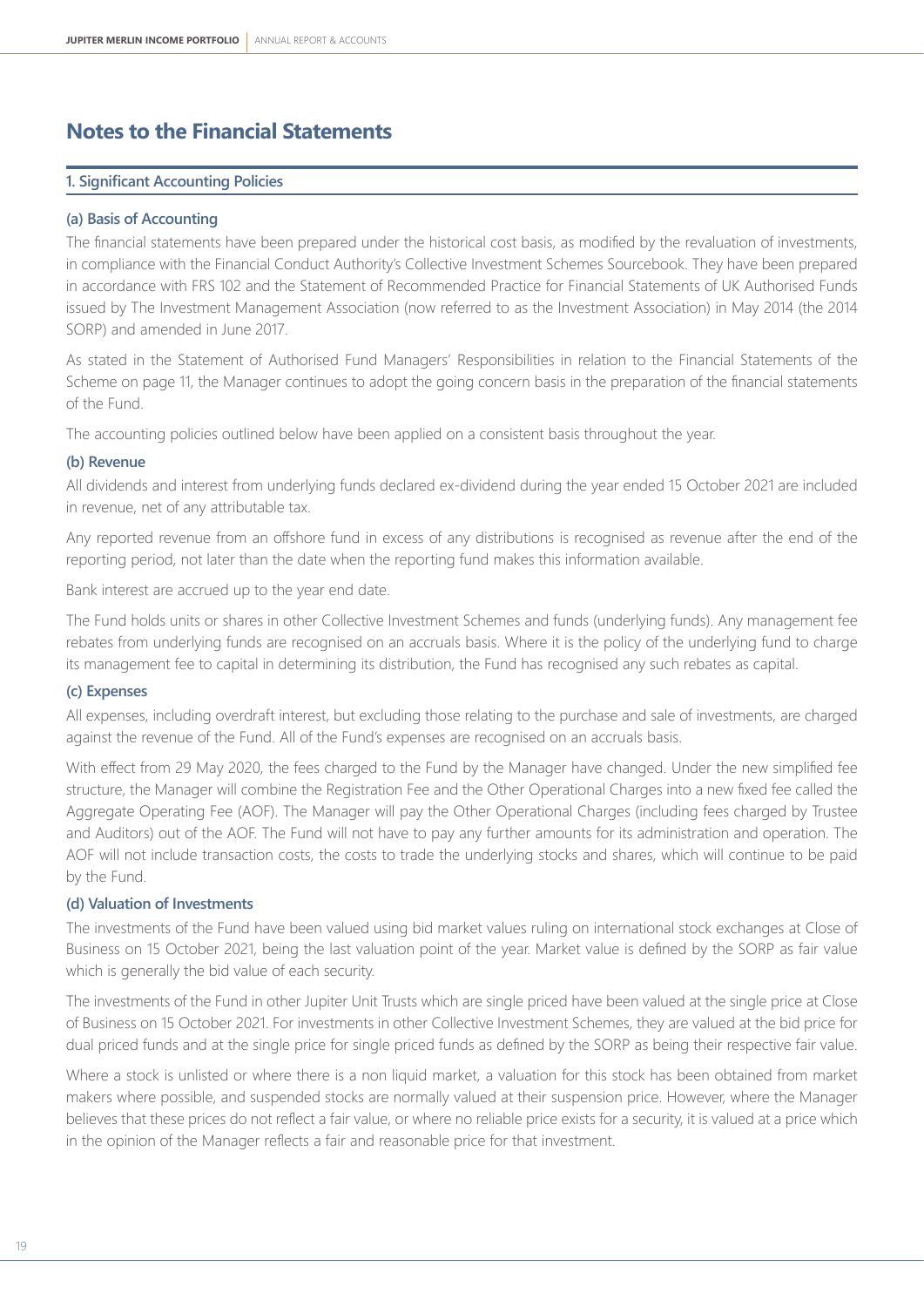### **1. Significant Accounting Policies** *(continued)*

### **(d) Valuation of Investments** *(continued)*

A Valuation and Pricing Committee (VPC) of the Investment Manager is responsible for approving unquoted prices. The VPC meets on a quarterly basis and consists of representatives from various parts of the Investment Manager who act as an independent party, segregated from the fund management function to review and approve fair value pricing decisions and pricing models on a regular basis.

### **(e) Foreign Exchange**

Transactions in foreign currencies are translated into Sterling at the rates ruling at the dates of the transactions. Assets and liabilities expressed in foreign currencies are translated at the rates ruling at Close of Business on 15 October 2021, being the last valuation point of the year.

### **(f) Taxation**

Corporation Tax is provided at 20% on revenue, other than UK dividends and overseas dividends, after deduction of expenses. Where overseas tax has been deducted from overseas revenue that tax can, in some instances, be set off against Corporation Tax payable, by way of double taxation relief.

The charge for tax is based on the profit for the year and takes into account deferred taxation because of timing differences between the treatment of certain items for taxation and accounting purposes. Deferred Tax is provided using the liability method on all timing differences, calculated at the rate at which it is anticipated the timing differences will reverse. Deferred Tax assets are recognised only when, on the basis of available evidence, it is more likely than not that there will be taxable profits in the future against which the Deferred Tax can be offset.

### **(g) Equalisation**

Equalisation received from underlying funds is treated as capital of the Fund.

### **2. Distribution Policies**

#### **(a) Basis of Distribution**

All of the net revenue available for distribution at the end of the final accounting period will be distributed to unitholders as a dividend distribution. In order to achieve a controlled dividend flow to unitholders, interim distributions may be made at the Manager's discretion, up to a maximum of the distributable revenue available for the period. Should expenses and taxation together exceed revenue, there will be no distribution and the shortfall will be met from capital.

If, in respect of a particular accounting period, the average income allocation to unitholders (disregarding, for this purpose, any units held by the Manager or Trustee or their associates) would be less than £25, the Manager reserves the right (with the agreement of the Trustee) not to make any income allocation and, in such an event, the amount of net revenue remaining for that period will be credited to capital and reflected in the value of units.

### **(b) Distribution Dates**

Net revenue, if any, will be distributed or accumulated to unitholders as a dividend distribution, quarterly on 15 March (1st quarter), 15 June (interim), 15 September (3rd quarter) and 15 December (final) in respect of the accounting periods ending 15 January (1st quarter), 15 April (interim), 15 July (3rd quarter) and 15 October (final).

### **(c) Expenses Charged to Capital for Distribution Purposes**

The Manager's annual management charge and all other expenses, which were initially charged to revenue, are deducted from the capital of the Fund for the purpose of calculating any distribution.

### **(d) Unclaimed Distribution**

Distributions which have remained unclaimed by Unitholders for more than six years are credited to the capital property of the Fund.

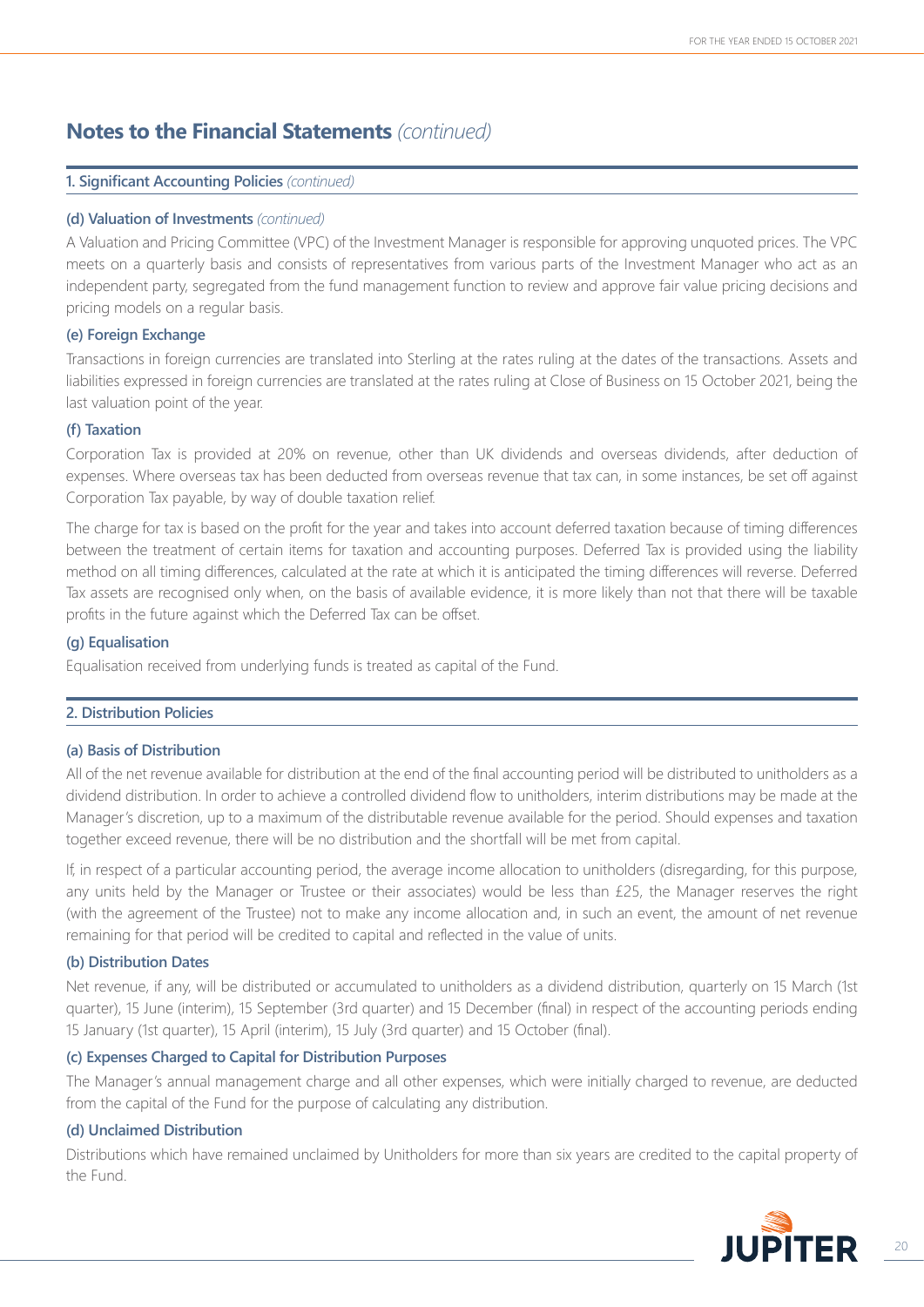### **3. Net Capital Gains**

The net gains on investments during the year comprise:

|                                                              | 15.10.21<br>£  | 15.10.20<br>£  |
|--------------------------------------------------------------|----------------|----------------|
| Currency gains                                               | 138,799        | 1,267,194      |
| Transaction charges                                          |                | (1,408)        |
| Gains on non-derivative securities*                          | 173,893,072    | 10,163,031     |
| Gains/(losses) on forward currency contracts (see Note 13)** | 380            | (11, 632, 979) |
| Management fee rebates                                       | 4,725,660      | 4,430,014      |
| Net capital gains                                            | 178,757,911    | 4,225,852      |
|                                                              |                |                |
| *Gains on non-derivative securities                          | £              | £              |
| Realised gains                                               | 187,647,962    | 98,762,466     |
| Unrealised losses                                            | (13, 754, 890) | (88, 599, 435) |
|                                                              | 173,893,072    | 10,163,031     |
|                                                              |                |                |
| ** Gains/(losses) on forward foreign currency contracts      | £              | £              |
| Realised gains/(losses)                                      | 380            | (11, 632, 979) |
|                                                              | 380            | (11, 632, 979) |

Where realised gains/losses include gains/losses arising in previous periods, a corresponding gain/loss is included in unrealised gains/losses.

| 4. Revenue                                                           |               |            |
|----------------------------------------------------------------------|---------------|------------|
|                                                                      | 15.10.21<br>£ | 15.10.20   |
| UK dividends (franked) from authorised collective investment schemes | 27,540,394    | 20,655,710 |
| Interest distributions from authorised ICVCs and unit trusts         | 11,577,335    | 24,577,320 |
| Offshore distributions from collective investment schemes            | 10,598        |            |
| Bank interest                                                        | 6             | 37,754     |
| Management fee rebates                                               | 4,742,531     | 5,487,390  |
| Distributions from property unit trusts                              | 4,468,893     | 3,410,378  |
| Total revenue                                                        | 48,339,757    | 54,168,552 |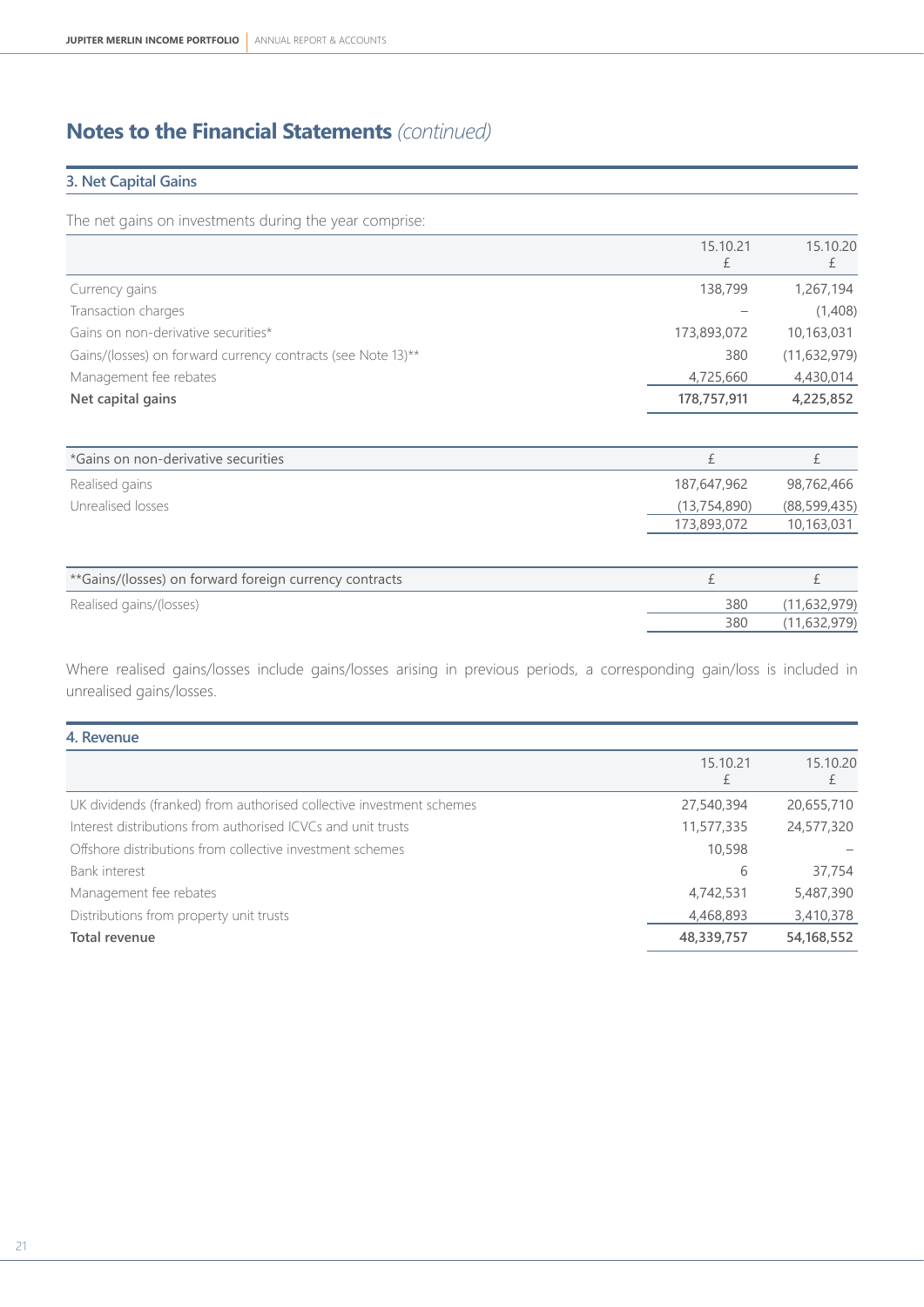| 5. Expenses                                                                        |               |               |
|------------------------------------------------------------------------------------|---------------|---------------|
|                                                                                    | 15.10.21<br>£ | 15.10.20<br>£ |
| Payable to the Manager, associates of the Manager and agents of either<br>of them: |               |               |
| Annual management charge                                                           | 21,072,979    | 21,808,533    |
| Registration fees                                                                  |               | 2,790,016     |
|                                                                                    | 21,072,979    | 24,598,549    |
| Payable to the Trustee, associates of the Trustee and agents of either<br>of them: |               |               |
| Trustee's fee                                                                      |               | 81,555        |
| Safe custody charges                                                               |               | (9,603)       |
|                                                                                    |               | 71,952        |
| Other expenses:                                                                    |               |               |
| Audit fee*                                                                         |               | 9,241         |
| Financial Conduct Authority fee                                                    |               | 70            |
| Aggregate Operating Fee                                                            | 4,573,923     | 1,768,889     |
|                                                                                    | 4,573,923     | 1,778,200     |
| <b>Total expenses</b>                                                              | 25,646,902    | 26,448,701    |

\*The audit fee (excluding VAT) incurred during the year was £12,677 (15.10.20: £12,130). The current year amount is borne by the Manager as it is paid out of the Aggregate Operating Fee.

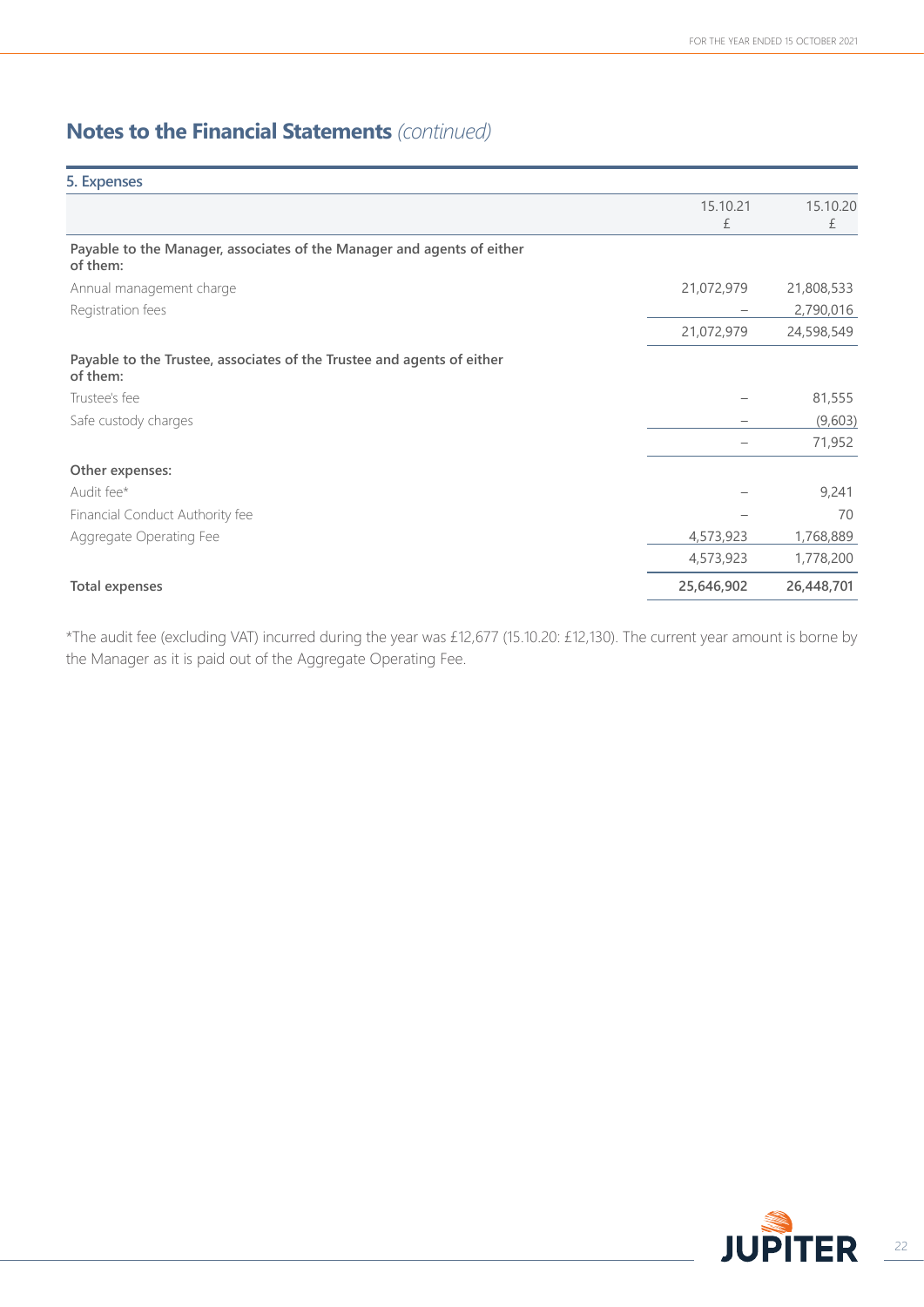## **6. Taxation (a) Analysis of charge in the year:** 15.10.21 15.10.20

|                               | .                        | .         |
|-------------------------------|--------------------------|-----------|
| Corporation tax               | $\qquad \qquad -$        | 2,485,520 |
| Total tax charge for the year | $\overline{\phantom{a}}$ | 2,485,520 |

### **(b) Factors affecting current tax charge for the year:**

The tax assessed for the year is lower (2020: lower) than the standard rate of Corporation Tax in the UK for an authorised unit trust. The differences are explained below:

|                                    | 15.10.21<br>£ | 15.10.20<br>£ |
|------------------------------------|---------------|---------------|
| Net revenue before taxation        | 22,687,529    | 27,719,821    |
| Corporation tax of 20% (2020: 20%) | 4,537,506     | 5,543,964     |
| Effects of:                        |               |               |
| Current year expenses not utilised | 152,756       |               |
| Revenue not subject to taxation    | (5,635,394)   | (3,944,447)   |
| Taxable revenue in capital         | 945,132       | 886,003       |
| Current tax charge for the year    |               | 2,485,520     |

Authorised unit trusts are exempt from tax on capital gains, therefore any capital return is not included in the above reconciliation.

### **(c) Provision for Deferred Tax**

At 15 October 2021, there are surplus management expenses of £763,781 (15.10.20: £nil). It is unlikely the Fund will generate sufficient taxable profits in the future to utilise this amount and therefore a Deferred Tax asset of £152,756 (15.10.20: £nil) has not been recognised.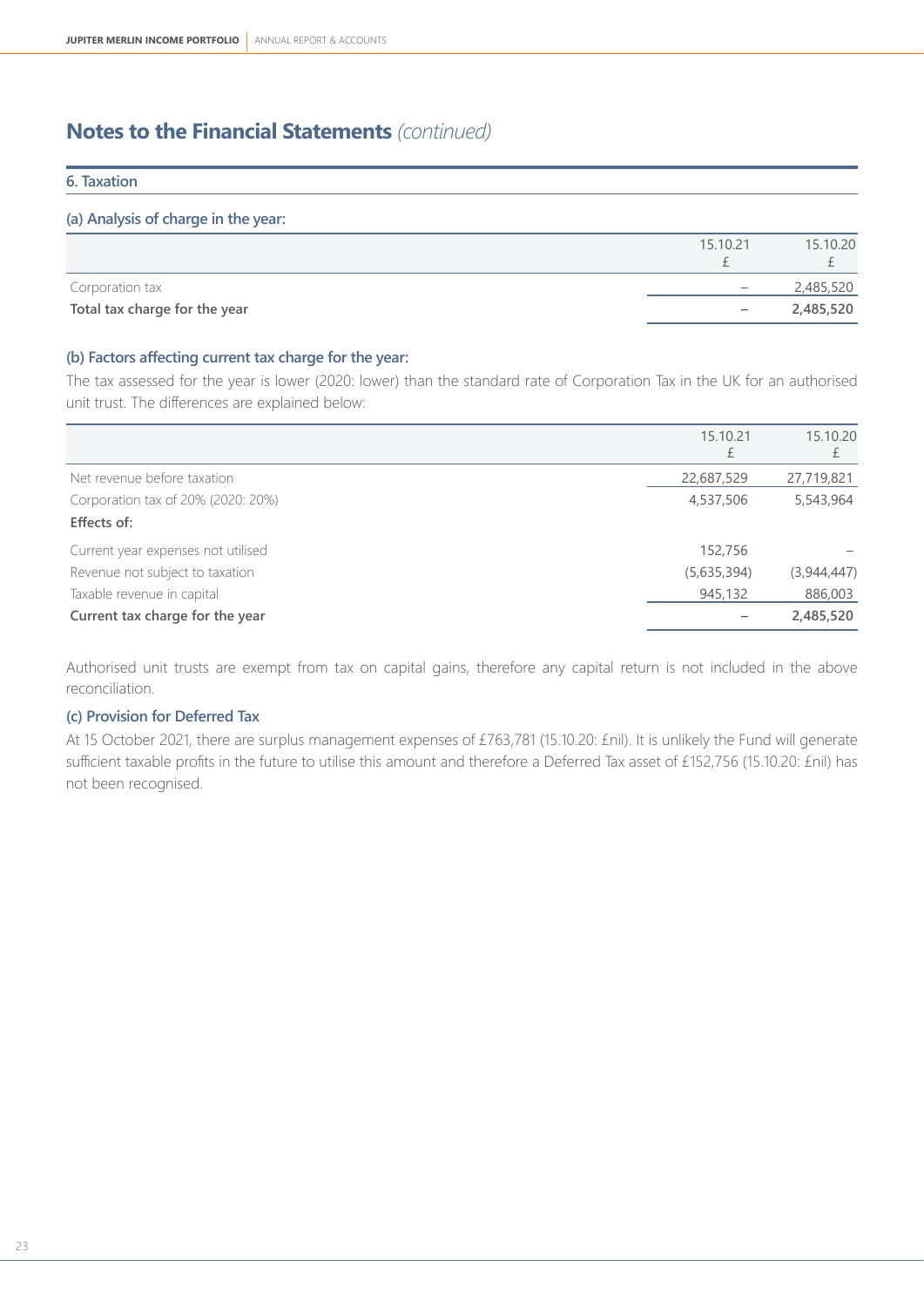### **7. Distributions**

The distributions take account of amounts received on the issue of units and deducted on the cancellation of units and comprise:

|                                                                | 15.10.21<br>£ | 15.10.20<br>£ |
|----------------------------------------------------------------|---------------|---------------|
| 1st interim distribution                                       | 7,212,523     | 15,111,208    |
| 2nd interim distribution                                       | 13,372,082    | 10,592,187    |
| 3rd interim distribution                                       | 11,559,541    | 8,680,412     |
| Final distribution                                             | 11,446,549    | 12,466,957    |
|                                                                | 43,590,695    | 46,850,764    |
| Amounts received on issue of units                             | (29, 879)     | (65, 536)     |
| Amounts paid on cancellation of units                          | 617,032       | 493,976       |
| Net distributions for the year                                 | 44,177,848    | 47,279,204    |
| Reconciliation of net revenue after taxation to distributions: |               |               |
| Net revenue after taxation                                     | 22,687,529    | 25,234,301    |
| Charges borne by capital                                       | 25,646,902    | 26,448,703    |
| Tax relief on capitalised expenses                             | (4, 156, 688) | (4,403,738)   |
| Equalisation on conversions                                    | (9)           | (31)          |
| Net movement in revenue account                                | 114           | (31)          |
| Net distributions for the year                                 | 44,177,848    | 47,279,204    |

Details of the distributions in pence per unit are shown in the Distribution Tables on pages 34 to 41.

| 8. Debtors                            | 15.10.21   | 15.10.20    |
|---------------------------------------|------------|-------------|
| Accrued revenue                       | 7,753,268  | 12,425,715  |
| Amounts receivable for issue of units | 104,395    | 379,173     |
| Management fee rebates receivable     | 2,031,414  | 1,294,033   |
| Sales awaiting settlement             | —          | 210,159,900 |
| Corporation tax receivable            | 621,480    | 196,480     |
| <b>Total debtors</b>                  | 10,510,557 | 224,455,301 |
|                                       |            |             |

| 9. Cash and Bank Balances    |           |            |
|------------------------------|-----------|------------|
|                              | 15.10.21  | 15.10.20   |
| Cash and bank balances       | 8,833,891 | 22,425,721 |
| Total cash and bank balances | 8.833.891 | 22,425,721 |

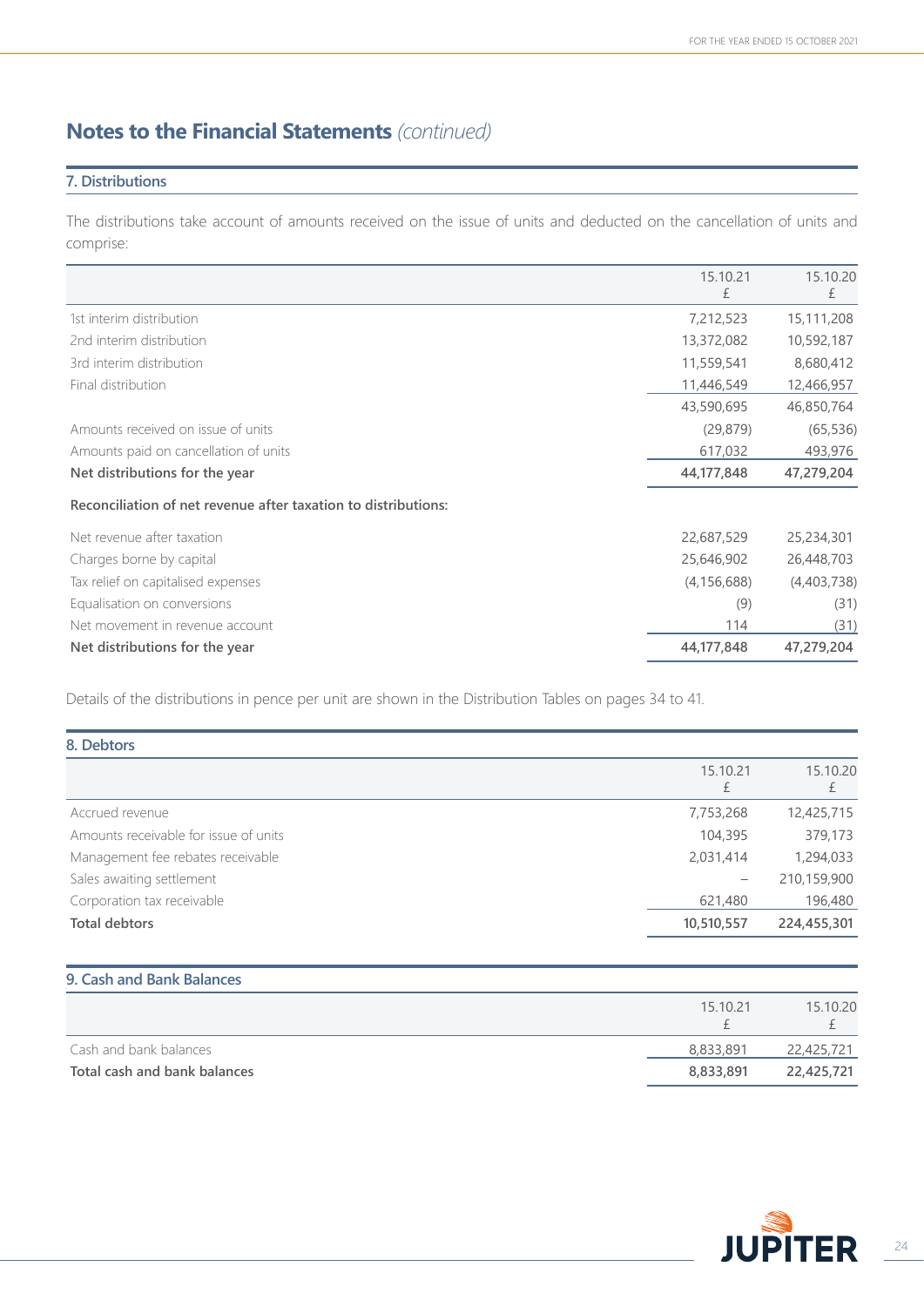| <b>10. Other Creditors</b>                |           |             |
|-------------------------------------------|-----------|-------------|
|                                           | 15.10.21  | 15.10.20    |
| Accrued expenses                          | 1,515,612 | 1,539,564   |
| Amounts payable for cancellation of units | 3,365,708 | 2,935,049   |
| Purchases awaiting settlement             |           | 207,146,550 |
| <b>Total other creditors</b>              | 4,881,320 | 211,621,163 |

### **11. Contingent Assets, Liabilities and Capital Commitments**

The Fund had no contingent assets, liabilities or capital commitments at the balance sheet date (15.10.20: £nil).

### **12. Related Party Transactions**

Jupiter Unit Trust Managers Limited (JUTM), as Manager, is a related party in respect of their dealings with the Fund. JUTM acts as principal in respect of all transactions of units in the Fund. The aggregate monies received through issue and paid on cancellation are disclosed in the Statement of Change in Net Assets Attributable to Unitholders and, if applicable, in Note 7 (Distributions).

Amounts receivable/(payable) from JUTM in respect of issues/cancellations are disclosed in the Statement of Change in Net Assets Attributable to Unitholders. At the year end, a net balance of £3,261,313 was payable to JUTM (15.10.20: £2,555,876 payable to JUTM). These amounts are included in amounts receivable for issue of units in Note 8 (Debtors) and amounts payable for cancellation of units in Note 10 (Other Creditors).

Any amounts due to or from JUTM at the end of the accounting year are disclosed in Notes 8 and 10. Amounts paid to JUTM in respect of fund management and if any rebates/expense waiver received are included in Note 5 (Expenses). At the year end, £1,515,612 (15.10.20: £1,256,127) was payable to JUTM. This amount is included as part of accrued expenses in Note 10.

Holdings in other Jupiter products at the year-end, which are shown in the portfolio statement on page pages 19 to 33 are valued at £424,059,300 (15.10.20: £398,457,950). There were no outstanding trade transaction at year end (15.10.20: £nil).

Dividends received from Jupiter products during the year totalled £9,849,324 (15.10.20: £14,883,681). At the year end, dividend receivable amounted to £1,261,350 (15.10.20: £882,922). This amount is included as part of accrued revenue in Note 8.

Where investments are held in other Jupiter products, a rebate could be paid into the Fund. Amounts received from other Jupiter products as management fee rebates are included in Note 3 (Net Capital Gains) and Note 4 (Revenue). At the year end, £2,031,414 (15.10.20: £1,294,033) was receivable from other Jupiter products. This amount is included as management fee rebates receivable in Note 8.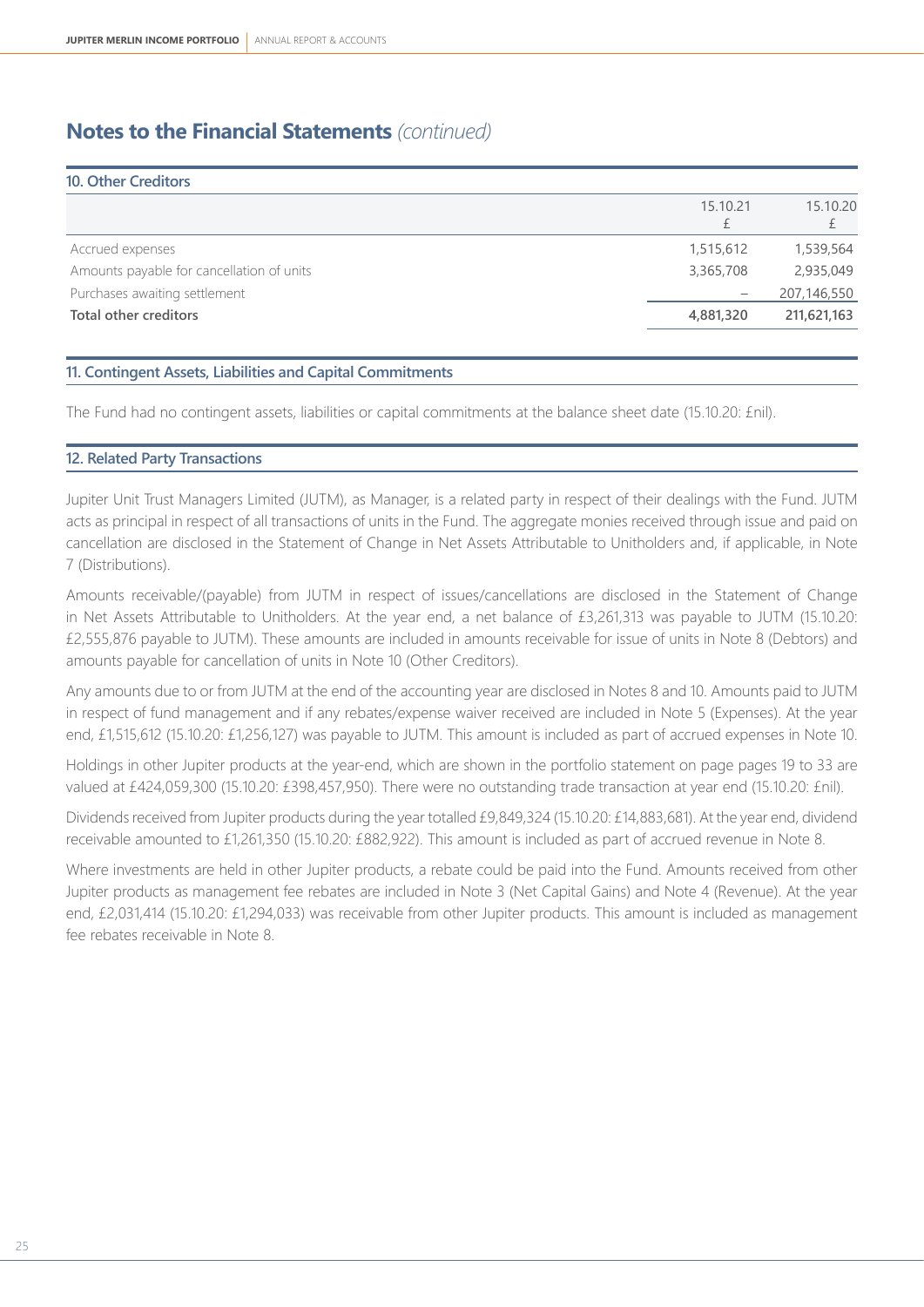### **13. Financial Instruments**

In pursuing its investment objectives, the Fund invests in other funds, which in turn, will invest in a number of financial instruments. The Fund, and the underlying funds, can also invest in securities and other investments and hold cash balances, bank overdrafts and debtors and creditors that arise directly from its operations, for example, in respect of sales and purchases awaiting settlement, amounts receivable from issues and payable for cancellations and debtors for accrued revenue.

The Fund may enter into derivative transactions, the purpose of which will only be for efficient management of the Fund and not for investment purposes.

The Fund has little exposure to counterparty, liquidity and cash flow risk. These risks are not significant at current levels. The main risks it faces from its financial instruments are market price, foreign currency, interest rate and credit risk. The Manager reviews policies for managing these risks in pursuance of the Investment Objective and Policy as set out on page 2 and they are summarised later. These risks remain unchanged from the prior year.

Adherence to investment guidelines and to investment and borrowing powers set out in the Trust Deed, Scheme Particulars and in the rules of the Collective Investment Schemes Sourcebook mitigates the risk of excessive exposure to any particular type of security or issuer. Further information on the investment portfolio is set out in the Investment Report and Portfolio Statement.

### **Leverage**

In accordance with the requirements under the Alternative Investments Fund Managers Directive (AIFMD), the leverage employed by the Fund as at 15 October 2021 was 1:1 (15 October 2020: 0.99:1) as determined using the Gross method and 1:1 (15 October 2020: 1:1) as determined using the Commitment method.

Average leverage on a gross exposure basis is calculated by taking the sum of the notional values of the derivatives used by the Fund, without netting, and is expressed as a ratio of the Fund's net asset value. Average leverage on a commitment basis is calculated by netting the sum of the notional values of the derivatives and expressing it as a ratio of the Fund's net asset value.

Disclosed in the table below is the level of leverage employed by the Fund.

|                     | Maximum limit | Average leverage employed<br>during the year to 15.10.21 |
|---------------------|---------------|----------------------------------------------------------|
| Gross exposure      |               |                                                          |
| Commitment exposure |               |                                                          |

|                     | Maximum limit | Average leverage employed<br>during the year to 15.10.20 |
|---------------------|---------------|----------------------------------------------------------|
| Gross exposure      |               | 0.99:1                                                   |
| Commitment exposure |               |                                                          |

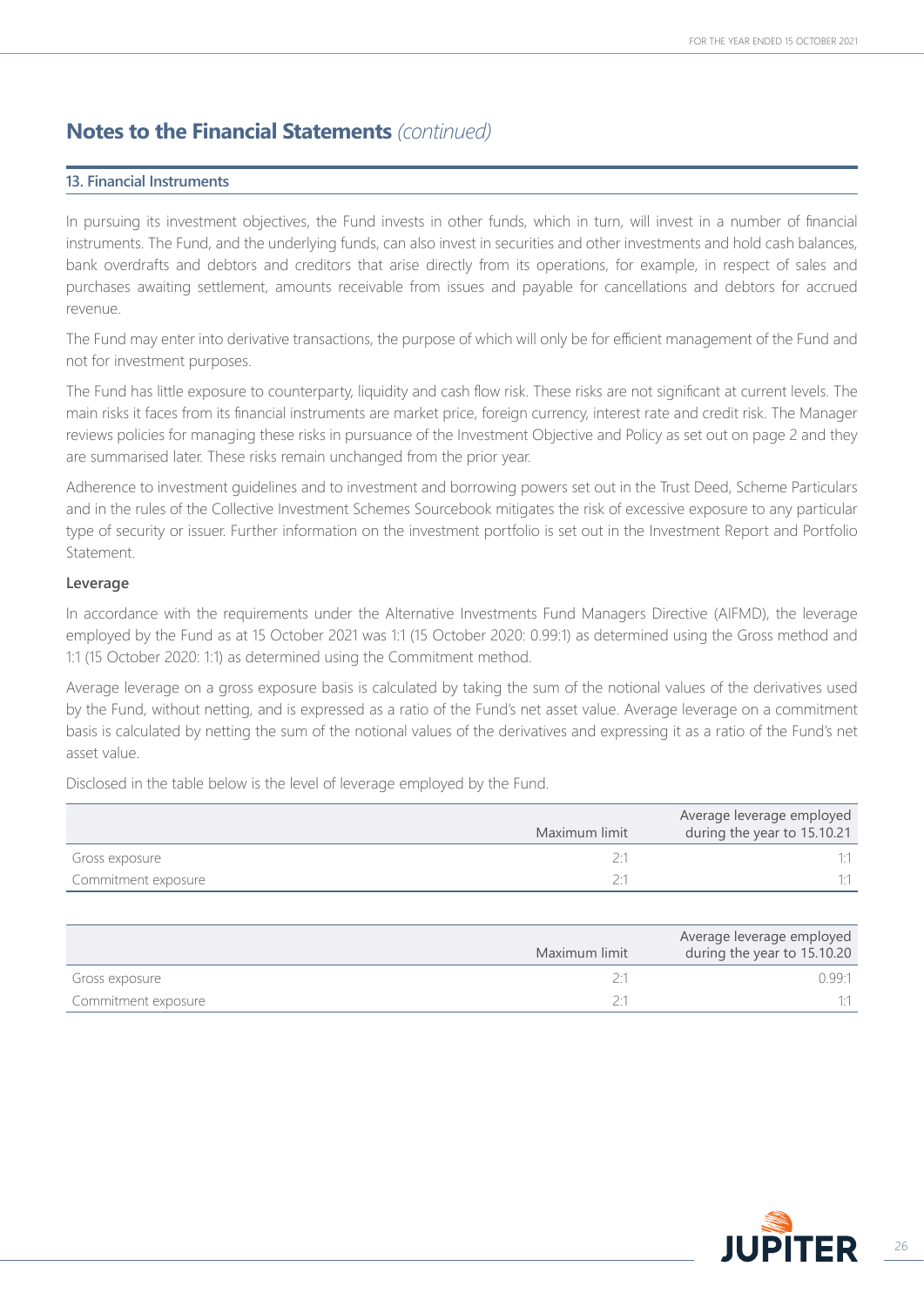#### **13. Financial Instruments** *(continued)*

#### **Market Price Risk**

Market price risk arises mainly from uncertainty about future prices of financial instruments held by the Fund. It represents the potential loss the Fund might suffer through holding market positions which are affected by adverse price movements.

The Manager regularly considers the asset allocation of the portfolio in order to minimise the risk associated with particular markets or industry sectors whilst continuing to follow the Investment Objective and Policy (as set out on page 2).

#### **Price Risk Sensitivity**

A ten per cent increase in the value of the Fund's portfolio would have the effect of increasing the return and net assets by £202,538,298 (15.10.20: £204,693,017). A ten per cent decrease would have an equal and opposite effect.

### **Foreign Currency Risk**

A substantial proportion of the net assets of the Fund is denominated in currencies other than Sterling, with the effect that the balance sheet and total return can be significantly affected by currency movements.

| Currency  | 15.10.21<br>- | 15.10.20    |
|-----------|---------------|-------------|
| US Dollar | 172,860,581   | 243,777,215 |

### **Foreign Currency Risk Sensitivity**

A ten per cent increase in the value of the Fund's foreign currency exposure would have the effect of increasing the return and net assets by £17,286,058 (15.10.20: £24,377,722). A ten per cent decrease would have an equal and opposite effect.

#### **Interest Rate Risk**

The Fund holds various cash positions and any change to the interest rates may result in either revenue increasing or decreasing.

### **Interest Rate Risk Profile of Financial Assets and Financial Liabilities**

The interest rate risk profile of the Fund's financial assets and liabilities at 15 October was:

| Currency  | <b>Floating Rate</b><br>financial assets<br>£ | <b>Fixed Rate</b><br>financial assets | Financial assets<br>not carrying interest | Total<br>£    |
|-----------|-----------------------------------------------|---------------------------------------|-------------------------------------------|---------------|
| 15.10.21  |                                               |                                       |                                           |               |
| US Dollar |                                               |                                       | 172,912,702                               | 172,912,702   |
| Sterling  | 8,833,891                                     |                                       | 1,862,980,838                             | 1,871,814,729 |
| Total     | 8,833,891                                     |                                       | 2,035,893,540                             | 2,044,727,431 |
| 15.10.20  |                                               |                                       |                                           |               |
| US Dollar |                                               |                                       | 243,777,215                               | 243,777,215   |
| Sterling  | 22,425,721                                    |                                       | 2,027,608,252                             | 2,050,033,973 |
| Total     | 22,425,721                                    |                                       | 2,271,385,467                             | 2,293,811,188 |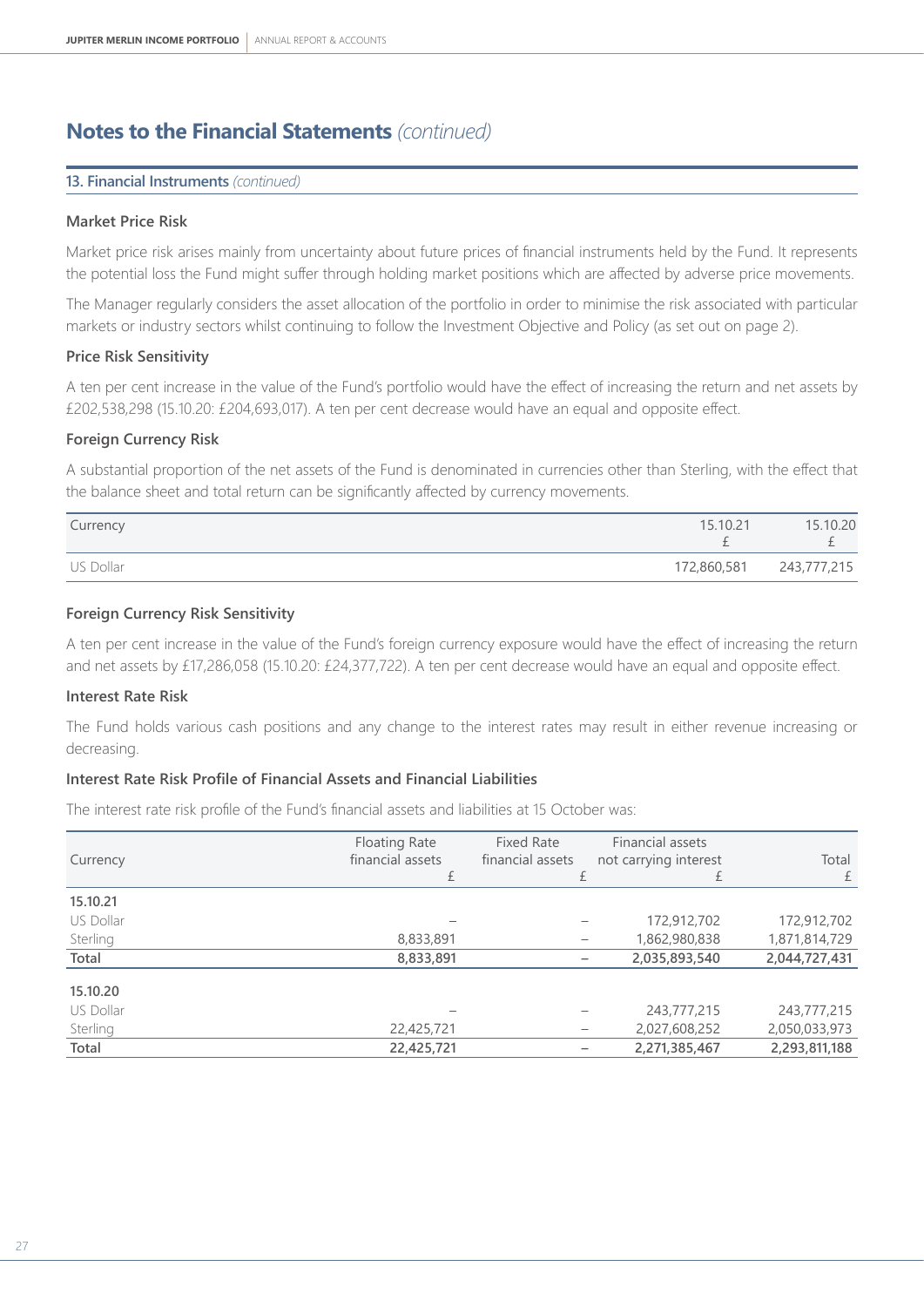### **13. Financial Instruments** *(continued)*

| Currency         | Floating Rate<br>financial liabilities<br>£ | <b>Fixed Rate</b><br>financial liabilities | <b>Financial liabilities</b><br>not carrying interest | Total<br>£  |
|------------------|---------------------------------------------|--------------------------------------------|-------------------------------------------------------|-------------|
| 15.10.21         |                                             |                                            |                                                       |             |
| <b>US Dollar</b> | 52,121                                      |                                            |                                                       | 52,121      |
| Sterling         |                                             |                                            | 7,657,638                                             | 7,657,638   |
| Total            | 52,121                                      |                                            | 7,657,638                                             | 7,709,759   |
| 15.10.20         |                                             |                                            |                                                       |             |
| Sterling         |                                             |                                            | 214,709,493                                           | 214,709,493 |
| Total            | $\hspace{0.1mm}-\hspace{0.1mm}$             |                                            | 214,709,493                                           | 214,709,493 |

There are no material amounts of non interest-bearing financial assets, which do not have maturity dates, other than equities, and therefore no sensitivity analysis has been disclosed in these financial statements.

The floating rate financial assets and liabilities include bank balances and overdrafts that bear interest. Interest rates on Sterling and overseas bank balances as supplied by the custodian may vary in line with market conditions and the size of deposit. Overdraft interest is calculated at the current Bank of England base rate plus 1.00%.

### **Credit Risk**

Credit risk arises as the investment returns produced by the Fund's holdings in fixed interest funds are dependant on the issuer of the underlying bond contracts maintaining due payment of interest and capital. The 'Mixed Investment 20%-60% Shares' Investment Association sector requires the Fund to hold a minimum of 30% (maximum of 80%) of its total holdings in fixed interest funds or securities or in cash. The Manager aims to reduce this credit risk by holding a well diversified range of securities.

### **Use of Derivatives**

The Manager made use of the following derivatives during the year under review:

### **Forward Foreign Currency Contracts**

The Manager made use of forward foreign currency contracts during the year in order to hedge out some of the currency exposure in the Fund. This resulted in realised gains of £380 to the Fund during the year (15.10.20: realised losses of £11,632,979). All contracts were undertaken with Northern Trust as counterparty during the year.

There were no forward foreign currency contracts held at the end of the year.

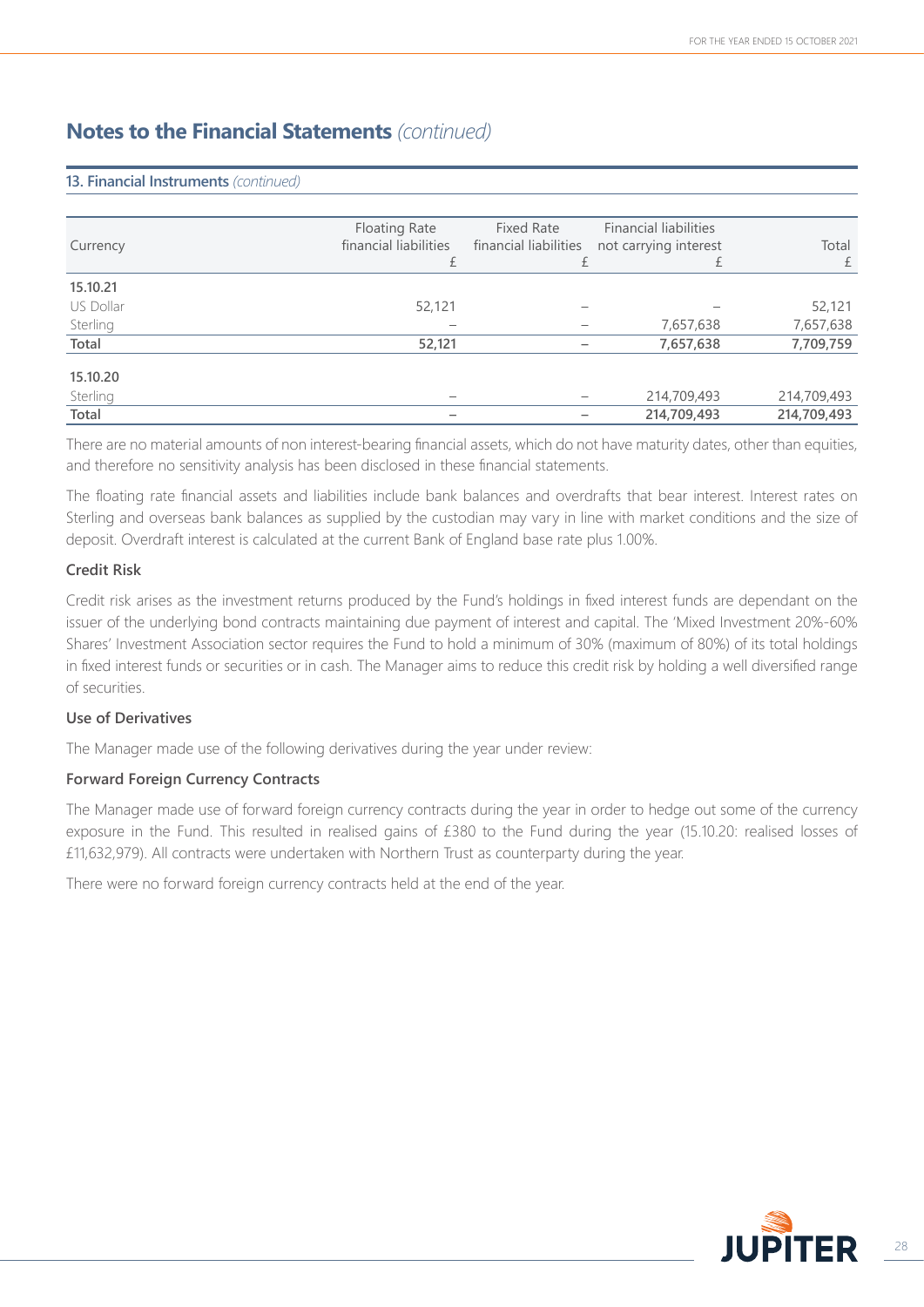### **14. Fair Value of Financial Assets and Financial Liabilities**

There is no material difference between the value of the financial assets and liabilities, as shown in the balance sheet, and their fair value.

### **The fair value of investments has been determined using the following hierarchy:**

Level 1: Unadjusted quoted price in an active market for an identical instrument;

Level 2: Valuation techniques using observable inputs other than quoted prices within level 1;

Level 3: Valuation techniques using unobservable inputs.

| Basis of valuation | Assets        | Liabilities       |
|--------------------|---------------|-------------------|
| 15.10.21           |               |                   |
| Level 1            | 36,523,540    |                   |
| Level 2            | 1,873,483,862 | $\hspace{0.05cm}$ |
| Level 3            | 115,375,581   | $\hspace{0.05cm}$ |
| Total              | 2,025,382,983 |                   |

| Basis of valuation | Assets        | Liabilities              |
|--------------------|---------------|--------------------------|
| 15.10.20           |               |                          |
| Level 1            | 243,777,215   | $\overline{\phantom{a}}$ |
| Level 2            | 1,700,047,910 | $\overline{\phantom{a}}$ |
| Level 3            | 103,105,041   | $\overline{\phantom{a}}$ |
| Total              | 2,046,930,166 |                          |

The majority of financial instruments are classified as level 1: Quoted prices. Instruments classified as level 3: Unobservable data mainly comprise non-market traded and unquoted securities.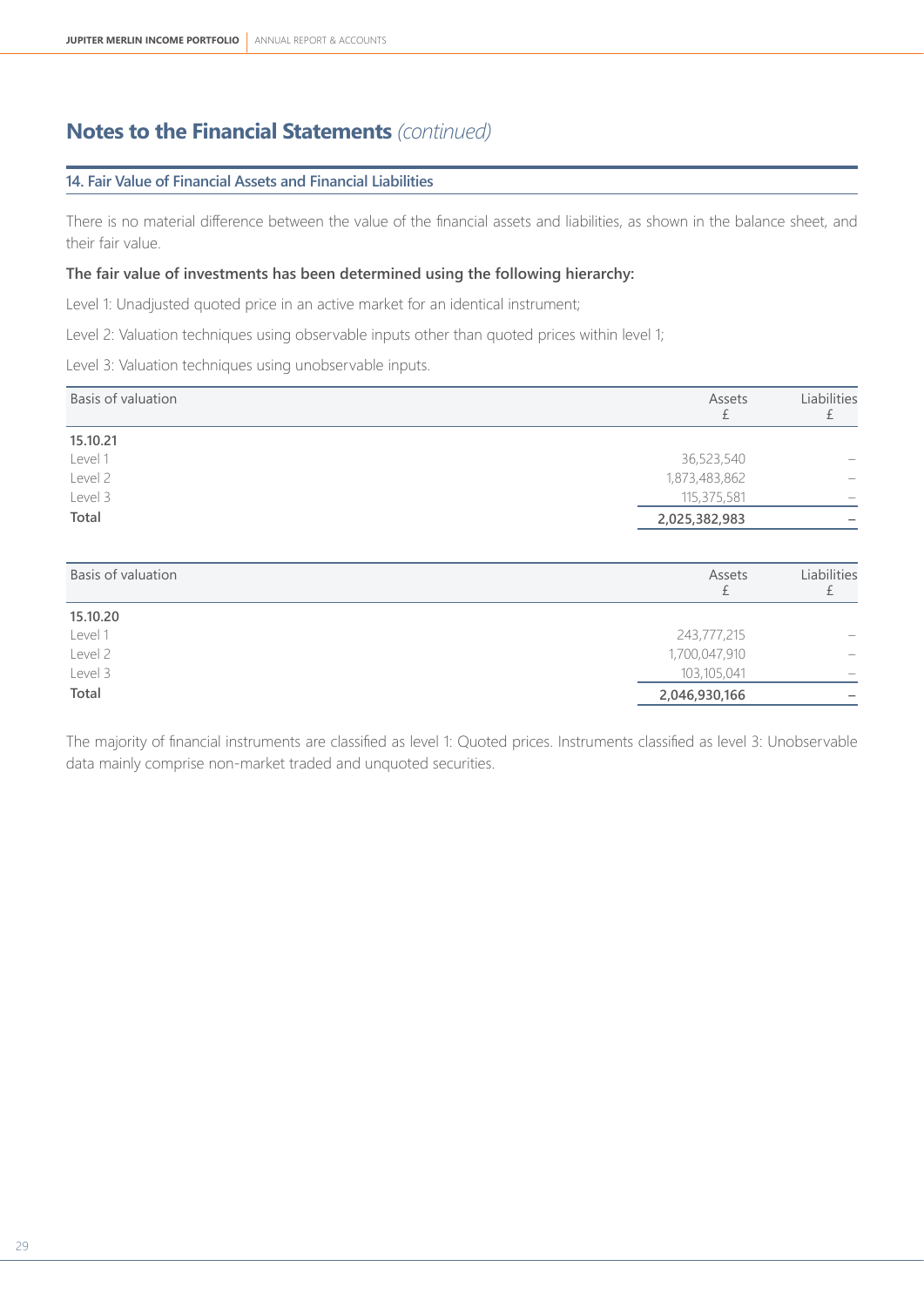### **14. Fair Value of Financial Assets and Financial Liabilities** *(continued)*

Generally for the non-market traded and unquoted securities, where there is no price source from an active market for an investment, the Manager has applied judgement in determining the fair value. The Manager has used several valuation methodologies as prescribed in the International Private Equity and Venture Capital valuation guidelines to arrive at their best estimate of fair value. Valuation techniques used by the Manager are set out in Accounting Policies note 1(d). The fair value is established by using measures of value such as:

- **Price of recent transactions** Management determine the fair value based on the price of recent transactions made by management or a third party.
- **Milestone analysis** Management assess the investment company's progress against milestones expected at the time of investment in order to determine whether an adjustment is required to the transaction price to determine fair value.
- **Multiples**  Earnings or Revenue multiples are selected from comparable public companies based on geographic location, industry, size, risk profile, earnings growth prospects, target markets and other factors that management consider reasonable. A discount for lack of liquidity may then be applied to represent the adjustment to comparable company multiples to reflect the illiquidity of the portfolio companies relative to the comparable peer group. Management determines the discount for lack of liquidity based on its judgement, after considering market liquidity conditions and company specific factors such as the development stage of the portfolio company. One of the most common forms of multiples used for cash generating companies are EV/EBITDA multiples as EBITDA is generally seen to represent a good proxy for free cash flow. These are applied where appropriate based on the development of underlying portfolio companies but other multiples such as EV/Revenue may also be considered.

 **Net assets** — Management determine the fair value based on the net asset value of the underlying portfolio company. In applying the above valuation techniques in arriving at the fair value the Manager has assessed any further information

available from internal and external sources to arrive at an estimated fair value, which includes but is not limited to the following:

- Reference to listed securities of the same company.
- Consideration of seniority of the securities held and terms of repayment upon realisation.
- Consideration of any trading restrictions on the investment company's shares that would limit Manager's ability to realise its holding.
- **Consideration of any outstanding payments to be made by Manager.**
- Industry statistics or events (such as mergers and acquisitions).

The fair value of the Fund's investment in Mayfair Capital Commercial Property Trust is determined using Fund Manager's estimation of liquidation process and any potential recovery thereon, and taking into account where applicable any factors which may warrant adjustment to the net asset value as part of a robust governance process involving the Valuation and Pricing Committee.

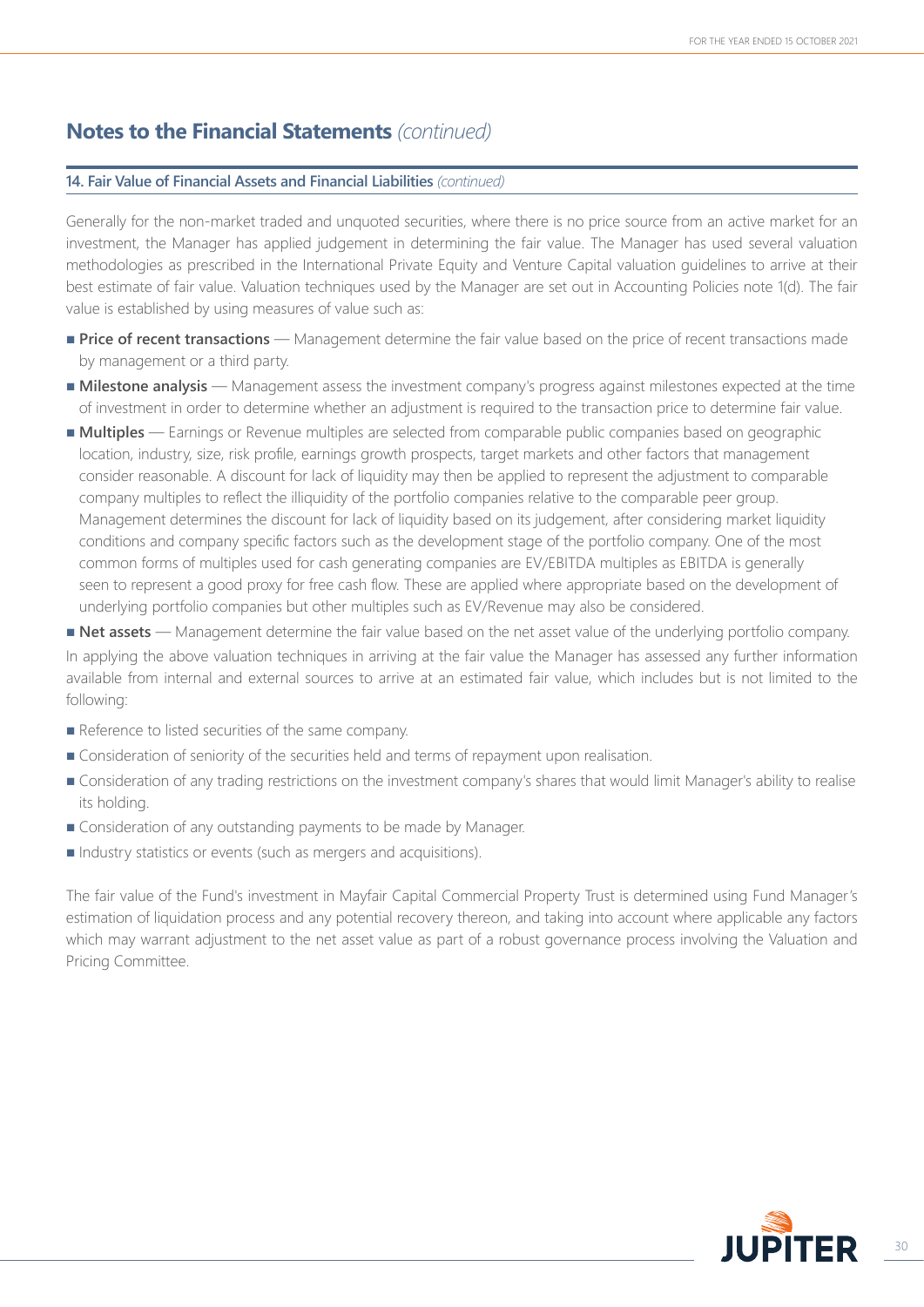### **15. Portfolio Transaction Costs**

For the year ended 15 October 2021

|                                            | Funds<br>£  | $\%$ | Total<br>£  |
|--------------------------------------------|-------------|------|-------------|
| 15.10.21                                   |             |      |             |
| Analysis of total purchases costs          |             |      |             |
| Purchases in year before transaction costs | 540,657,193 |      | 540,657,193 |
| Commissions                                |             |      |             |
|                                            |             |      |             |
| Purchases including transaction costs      | 540,657,193 |      | 540,657,193 |
| Analysis of total sales costs              |             |      |             |
| Sales in year before transaction costs     | 731,487,677 |      | 731,487,677 |
| Commissions                                | (48, 226)   | 0.01 | (48, 226)   |
|                                            | (48, 226)   |      | (48, 226)   |
| Sales net of transaction costs             | 731,439,451 |      | 731,439,451 |

Commissions and expenses and other charges as % of average net assets:

| Commissions                | 0.00%    |
|----------------------------|----------|
| Expenses and other charges | $0.00\%$ |

The average portfolio dealing spread as at the balance sheet date was 0.58%.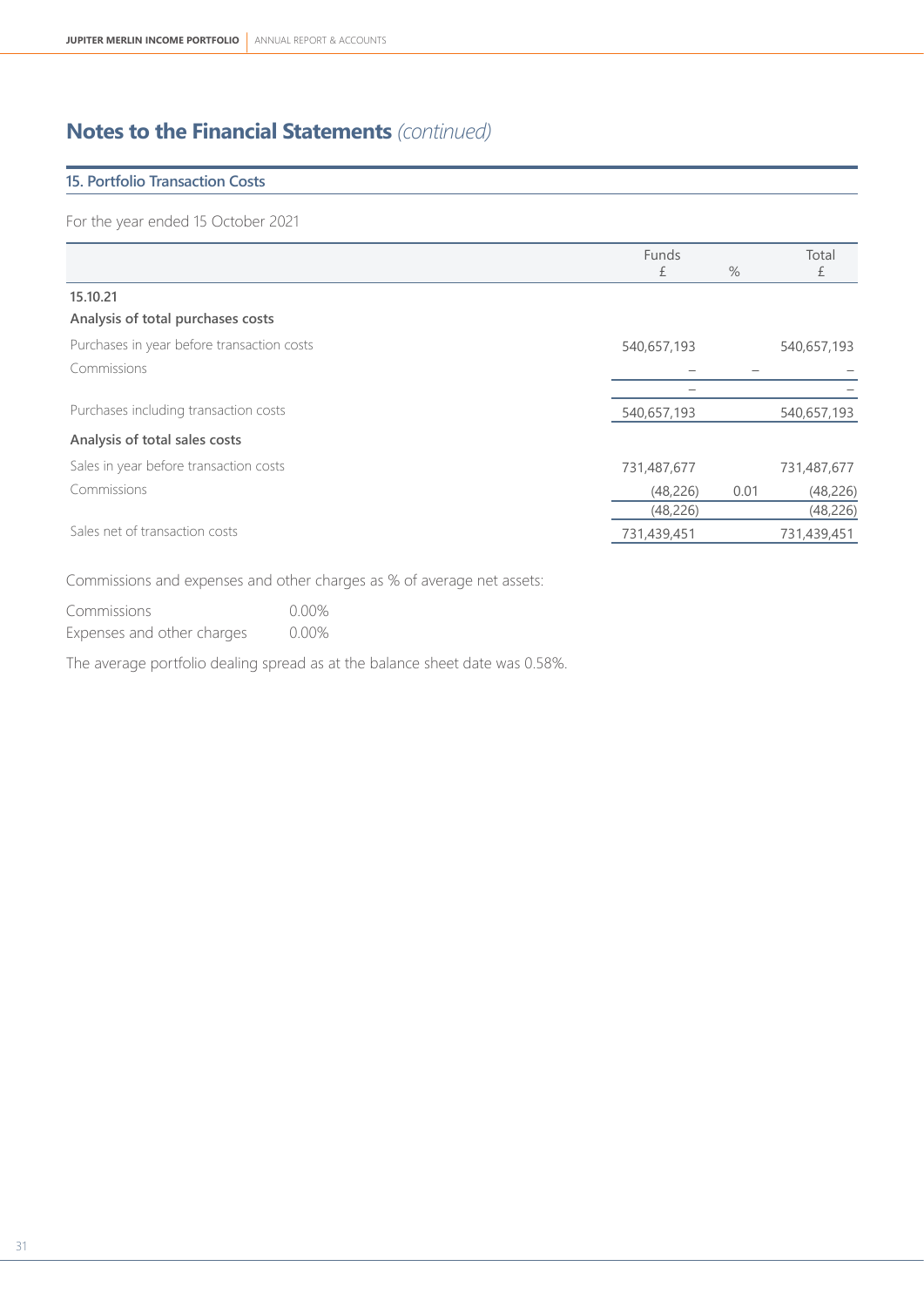### **15. Portfolio Transaction Costs** *(continued)*

For the year ended 15 October 2020

|                                            | Funds       |      | Total       |
|--------------------------------------------|-------------|------|-------------|
|                                            | £           | $\%$ | £           |
| 15.10.20                                   |             |      |             |
| Analysis of total purchases costs          |             |      |             |
| Purchases in year before transaction costs | 738,226,721 |      | 738,226,721 |
| Commissions                                | 31,394      |      | 31,394      |
|                                            | 31,394      |      | 31,394      |
| Purchases including transaction costs      | 738,258,115 |      | 738,258,115 |
| Analysis of total sales costs              |             |      |             |
| Sales in year before transaction costs     | 930,474,090 |      | 930,474,090 |
| Commissions                                | (27, 517)   |      | (27, 517)   |
|                                            | (27, 517)   |      | (27, 517)   |
| Sales net of transaction costs             | 930,446,573 |      | 930,446,573 |

Commissions and expenses and other charges as % of average net assets:

| Commissions                | 0.00%    |
|----------------------------|----------|
| Expenses and other charges | $0.00\%$ |

The average portfolio dealing spread as at the balance sheet date was 0.03%.

### **16. Unitholders' Funds**

The Fund has the following unit classes in issue, with the following charges and minimum initial investment levels:

| Unit Class     | Initial Charge | Aggregate<br>Operating<br>Fee | Annual<br>Management<br>Charge | <b>Minimum</b><br>Initial<br>Investment |
|----------------|----------------|-------------------------------|--------------------------------|-----------------------------------------|
| L-Class* Units | $0.00\%$       | $0.22\%$                      | 1.50%                          | £500                                    |
| I-Class Units  | $0.00\%$       | 0.22%                         | 0.75%                          | £1,000,000                              |
| J-Class Units  | $0.00\%$       | 0.22%                         | 1.20%                          | £500                                    |

*\*With effect from 15 February 2021, Retail Units have been re-named as L-Class Units.*

Revenue and other expenses, not included in the table above, are allocated each day pro rata to the value of the assets attributable to each unit class and taxation is calculated by reference to the net revenue after expenses attributable to each unit class. Due to the varying expenses, the level of net revenue after expenses attributable to each unit class and the distributable revenue is likely to differ.

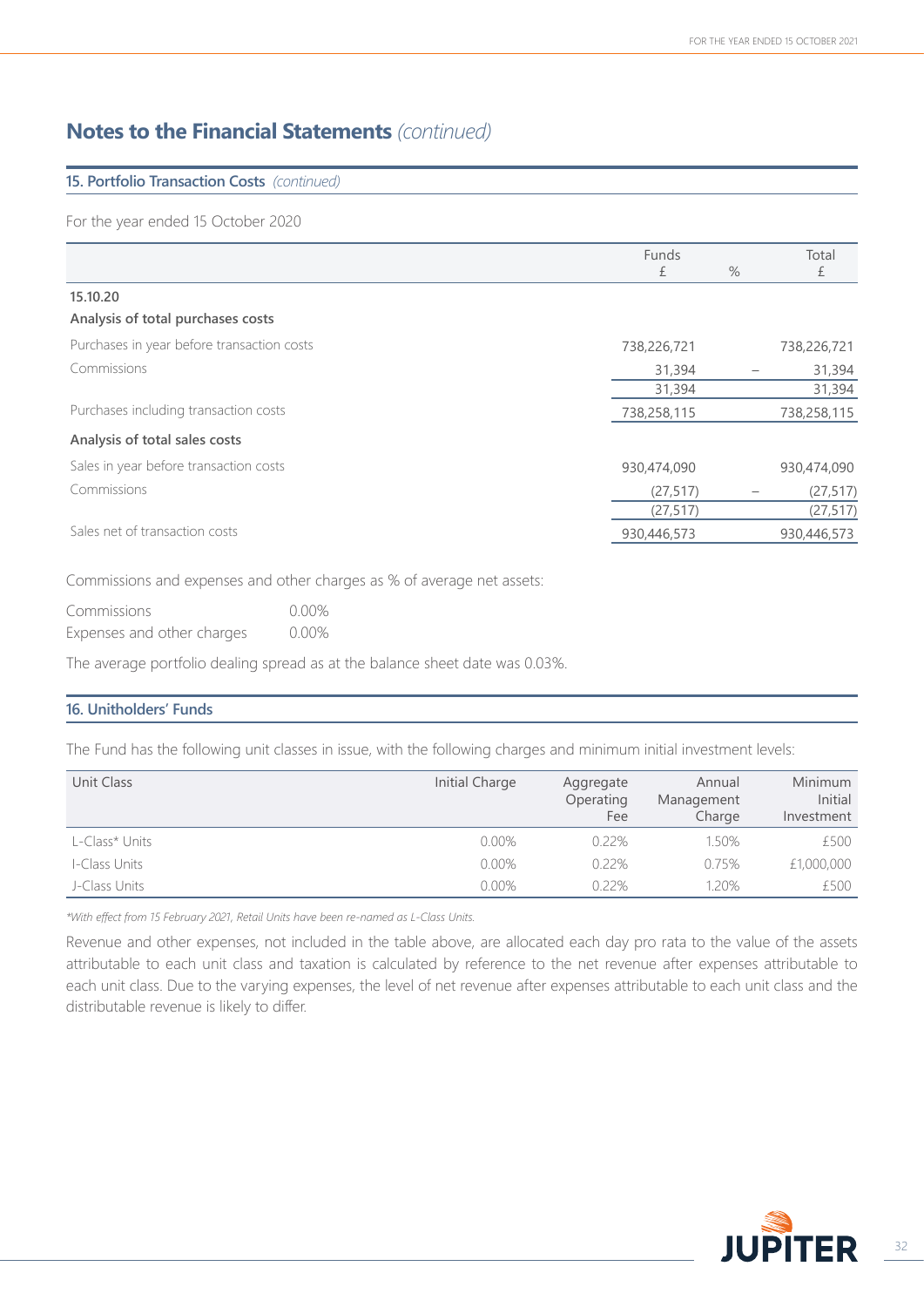### **16. Unitholders' Funds** *(continued)*

The Net Asset Value per unit and the number of units in each class are given in the Comparative Tables on page 6 and 7. All unit classes have the same rights on winding up.

| Reconciliation of Units                    | L-Class<br>$Income*$ | L-Class<br>Accumulation* | I-Class<br>Income | I-Class<br>Accumulation |
|--------------------------------------------|----------------------|--------------------------|-------------------|-------------------------|
| Opening number of units at 16 October 2020 | 113,737,973          | 176,018,719              | 244,932,564       | 289,105,542             |
| Units issued in year                       | 1,850,196            | 177,368                  | 2,793,169         | 1,047,293               |
| Units cancelled in year                    | (15,019,489)         | (19,385,863)             | (30, 127, 178)    | (30, 885, 760)          |
| Units converted in year                    | (1,500,756)          | (3,263,045)              | 574,003           | 1,249,210               |
| Closing number of units at 15 October 2021 | 99,067,924           | 153,547,179              | 218,172,558       | 260,516,285             |

| Reconciliation of Units                    | J-Class    | J-Class      |
|--------------------------------------------|------------|--------------|
|                                            | Income     | Accumulation |
| Opening number of units at 16 October 2020 | 7,062,714  | 8,420,431    |
| Units issued in year                       | 376,474    | 156,077      |
| Units cancelled in year                    | (423, 974) | (654, 718)   |
| Units converted in year                    | 918,493    | 1,922,810    |
| Closing number of units at 15 October 2021 | 7,933,707  | 9,844,600    |
|                                            |            |              |

*\*With effect from 15 February 2021, Retail Units have been re-named as L-Class Units.*

### **17. Unit Price Movement since the Balance Sheet date (Non-adjusting post balance sheet event)**

Since the last day of dealing of the period on 15 October 2021, the Fund's quoted prices in pence have moved as follows:

|                       | Price as at<br>15.10.21 | Price as at<br>01.12.21 | % Change |
|-----------------------|-------------------------|-------------------------|----------|
| L-Class Income*       | 145.65                  | 145.47                  | (0.12)   |
| L-Class Accumulation* | 351.21                  | 352.74                  | 0.44     |
| I-Class Income        | 155.38                  | 155.31                  | (0.05)   |
| I-Class Accumulation  | 372.90                  | 374.82                  | 0.51     |
| J-Class Income        | 146.14                  | 146.01                  | (0.09)   |
| J-Class Accumulation  | 352.39                  | 354.03                  | 0.47     |

*\*With effect from 15 February 2021, Retail Units have been re-named as L-Class Units.*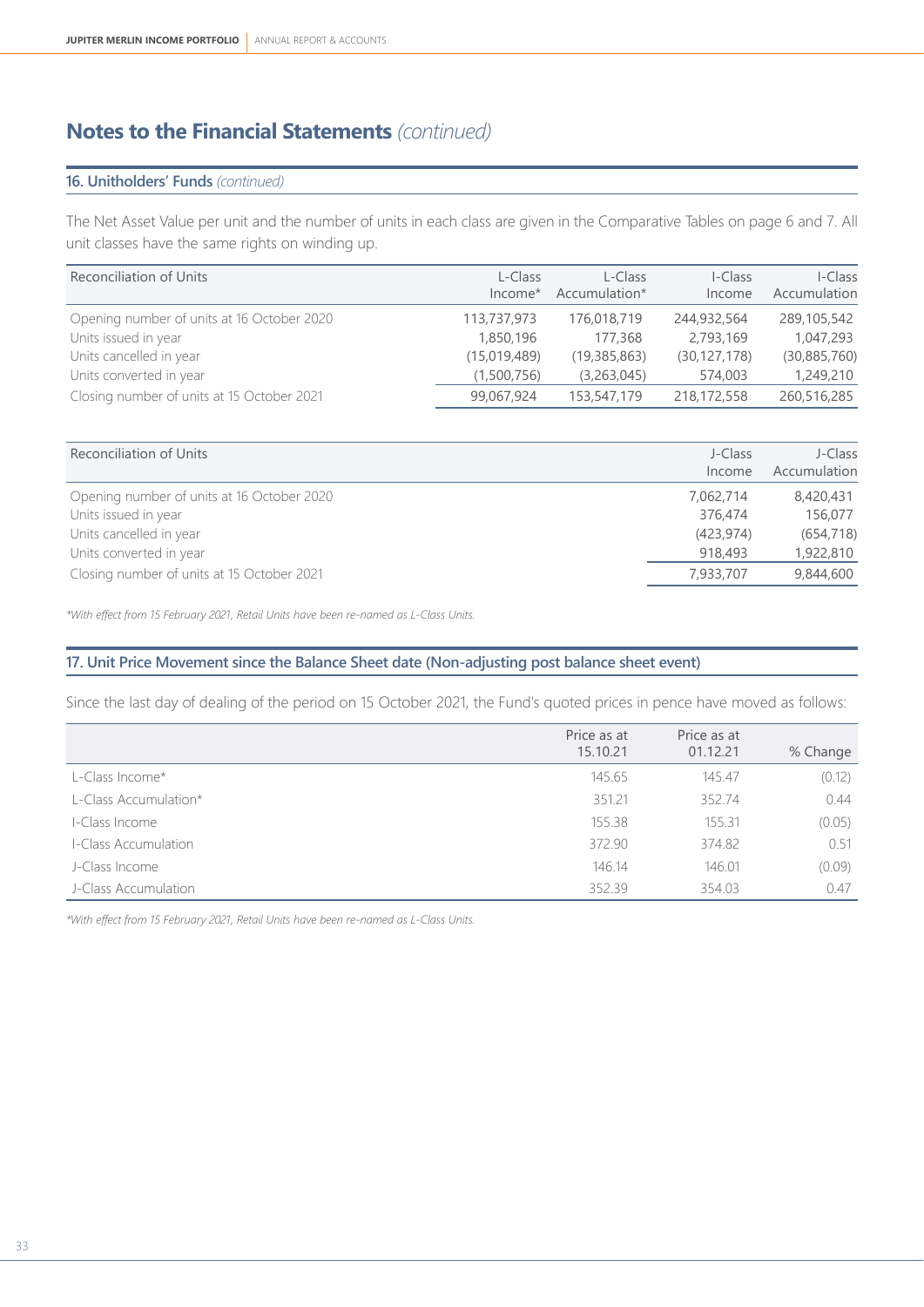## <span id="page-36-0"></span>**Distribution Tables**

### **For the quarter ended 15 January 2021**

### **FIRST INTERIM**

Group 1: Units purchased prior to 16 October 2020

Group 2: Units purchased on or after 16 October 2020 to 15 January 2021

|                             | Income   | Equalisation             | Distribution     | Distribution     |
|-----------------------------|----------|--------------------------|------------------|------------------|
|                             |          |                          | paid<br>15.03.21 | paid<br>13.03.20 |
| L-Class Income*             | pence    | pence                    | pence            | pence            |
| Units                       | per unit | per unit                 | per unit         | per unit         |
| Group 1                     | 0.4797   | $\overline{\phantom{0}}$ | 0.4797           | 0.9390           |
| Group 2                     | 0.2078   | 0.2719                   | 0.4797           | 0.9390           |
|                             |          |                          |                  |                  |
|                             | Income   | Equalisation             | Distribution     | Distribution     |
|                             |          |                          | accumulated      | accumulated      |
|                             |          |                          | 15.03.21         | 13.03.20         |
| L-Class Accumulation*       | pence    | pence                    | pence            | pence            |
| Units                       | per unit | per unit                 | per unit         | per unit         |
| Group 1                     | 1.1390   | $\overline{\phantom{0}}$ | 1.1390           | 2.1815           |
| Group 2                     | 0.7739   | 0.3651                   | 1.1390           | 2.1815           |
|                             |          |                          |                  |                  |
|                             | Income   | Equalisation             | Distribution     | Distribution     |
|                             |          |                          | paid             | paid             |
|                             |          |                          | 15.03.21         | 13.03.20         |
| I-Class Income              | pence    | pence                    | pence            | pence            |
| Units                       | per unit | per unit                 | per unit         | per unit         |
| Group 1                     | 0.5092   | $\overline{\phantom{0}}$ | 0.5092           | 0.9900           |
| Group 2                     | 0.2786   | 0.2306                   | 0.5092           | 0.9900           |
|                             | Income   | Equalisation             | Distribution     | Distribution     |
|                             |          |                          | accumulated      | accumulated      |
|                             |          |                          | 15.03.21         | 13.03.20         |
| <b>I-Class Accumulation</b> | pence    | pence                    | pence            | pence            |
| Units                       | per unit | per unit                 | per unit         | per unit         |
| Group 1                     | 1.2030   | $\qquad \qquad -$        | 1.2030           | 2.2894           |
| Group 2                     | 0.8677   | 0.3353                   | 1.2030           | 2.2894           |
|                             |          |                          |                  |                  |
|                             | Income   | Equalisation             | Distribution     | Distribution     |
|                             |          |                          | paid             | paid             |
|                             |          |                          | 15.03.21         | 13.03.20         |
| J-Class Income**            | pence    | pence                    | pence            | pence            |
| Units                       | per unit | per unit                 | per unit         | per unit         |
| Group 1                     | 0.4800   | $\overline{\phantom{0}}$ | 0.4800           | n/a              |
| Group 2                     | 0.4458   | 0.0342                   | 0.4800           | n/a              |
|                             |          |                          |                  |                  |
|                             | Income   | Equalisation             | Distribution     | Distribution     |
|                             |          |                          | accumulated      | accumulated      |
|                             |          |                          | 15.03.21         | 13.03.20         |
| J-Class Accumulation**      | pence    | pence                    | pence            | pence            |
| Units                       | per unit | per unit                 | per unit         | per unit         |
| Group 1                     | 1.1382   |                          | 1.1382           | n/a              |
| Group 2                     | 0.7349   | 0.4033                   | 1.1382           | n/a              |

*\*With effect from 15 February 2021, Retail Units have been re-named as L-Class Units.*

*\*\*There are no comparative figures as the units were launched on 29 May 2020.*

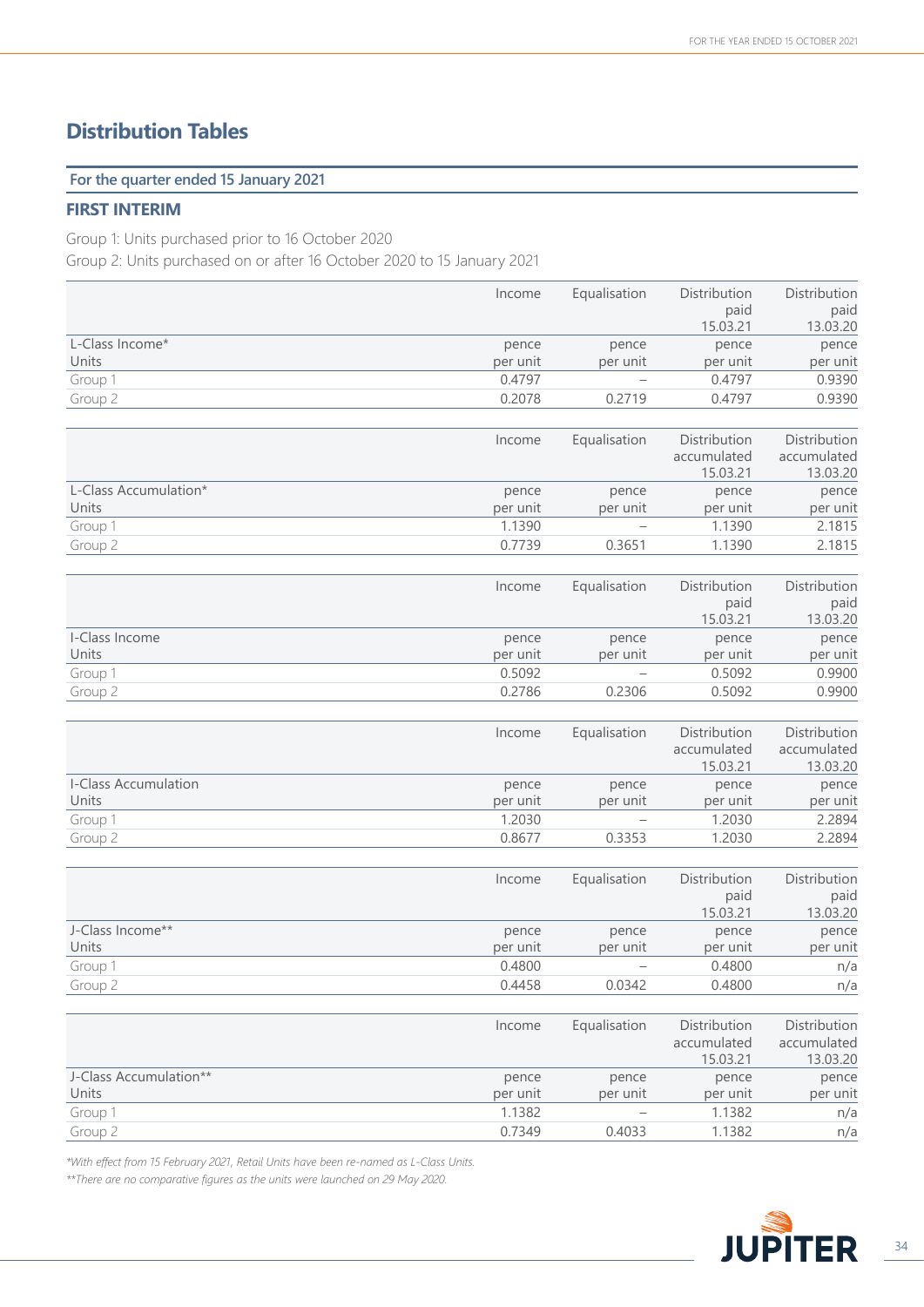### **For the quarter ended 15 January 2021**

### **All Unit Types**

The relevant information required by a corporate unitholder is as follows:

- Franked investment income 100.00%
- Annual payment 0.00%

(non-foreign element)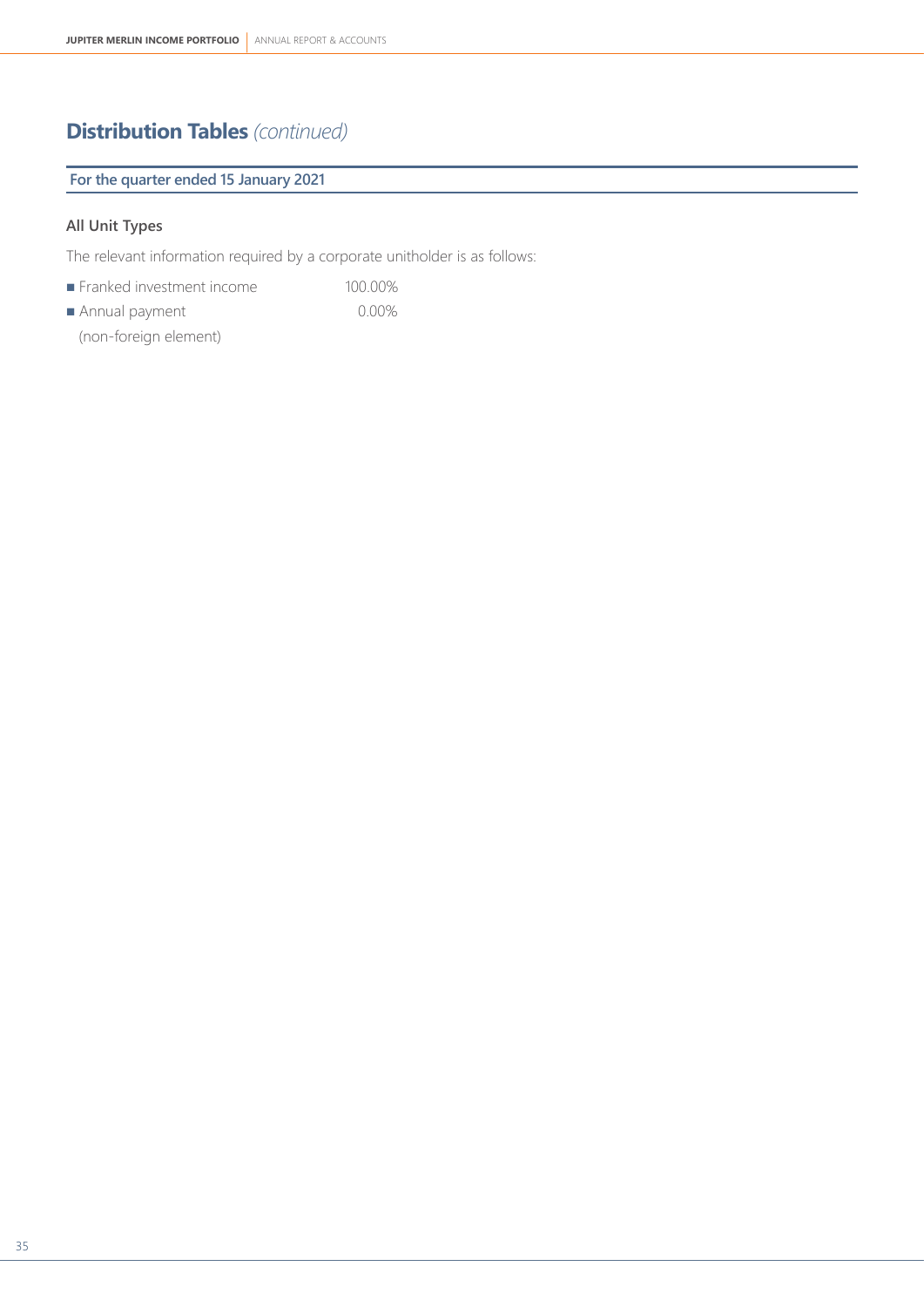### **For the quarter ended 15 April 2021**

### **SECOND INTERIM**

Group 1: Units purchased prior to 16 January 2021

Group 2: Units purchased on or after 16 January 2021 to 15 April 2021

|                             | Income             | Equalisation             | Distribution      | Distribution      |
|-----------------------------|--------------------|--------------------------|-------------------|-------------------|
|                             |                    |                          | paid              | paid              |
|                             |                    |                          | 15.06.21          | 15.06.20          |
| L-Class Income*<br>Units    | pence              | pence                    | pence<br>per unit | pence             |
|                             | per unit<br>0.9170 | per unit                 | 0.9170            | per unit          |
| Group 1                     |                    | $\overline{\phantom{0}}$ |                   | 0.6724            |
| Group 2                     | 0.6603             | 0.2567                   | 0.9170            | 0.6724            |
|                             | Income             | Equalisation             | Distribution      | Distribution      |
|                             |                    |                          | accumulated       | accumulated       |
|                             |                    |                          | 15.06.21          | 15.06.20          |
| L-Class Accumulation*       | pence              | pence                    | pence             | pence             |
| Units                       | per unit           | per unit                 | per unit          | per unit          |
| Group 1                     | 2.1850             | $\qquad \qquad -$        | 2.1850            | 1.5722            |
| Group 2                     | 1.1942             | 0.9908                   | 2.1850            | 1.5722            |
|                             |                    |                          |                   |                   |
|                             | Income             | Equalisation             | Distribution      | Distribution      |
|                             |                    |                          | paid              | paid              |
|                             |                    |                          | 15.06.21          | 15.06.20          |
| I-Class Income              | pence              | pence                    | pence             | pence             |
| Units                       | per unit           | per unit                 | per unit          | per unit          |
| Group 1                     | 0.9747             | $\qquad \qquad -$        | 0.9747            | 0.7103            |
| Group 2                     | 0.3649             | 0.6098                   | 0.9747            | 0.7103            |
|                             | Income             | Equalisation             | Distribution      | Distribution      |
|                             |                    |                          | accumulated       | accumulated       |
|                             |                    |                          | 15.06.21          | 15.06.20          |
| <b>I-Class Accumulation</b> | pence              | pence                    | pence             | pence             |
| Units                       | per unit           | per unit                 | per unit          | per unit          |
| Group 1                     | 2.3117             | $\qquad \qquad -$        | 2.3117            | 1.6531            |
| Group 2                     | 1.1309             | 1.1808                   | 2.3117            | 1.6531            |
|                             |                    |                          |                   |                   |
|                             | Income             | Equalisation             | Distribution      | Distribution      |
|                             |                    |                          | paid              | paid              |
|                             |                    |                          | 15.06.21          | 15.06.20          |
| J-Class Income**<br>Units   | pence              | pence                    | pence             | pence<br>per unit |
|                             | per unit           | per unit                 | per unit          |                   |
| Group 1                     | 0.9187             | $\qquad \qquad -$        | 0.9187            | n/a               |
| Group 2                     | 0.4500             | 0.4687                   | 0.9187            | n/a               |
|                             | Income             | Equalisation             | Distribution      | Distribution      |
|                             |                    |                          | accumulated       | accumulated       |
|                             |                    |                          | 15.06.21          | 15.06.20          |
| J-Class Accumulation**      | pence              | pence                    | pence             | pence             |
| Units                       | per unit           | per unit                 | per unit          | per unit          |
| Group 1                     | 2.1891             | $\qquad \qquad -$        | 2.1891            | n/a               |

Group 2 1.1461 1.0430 2.1891 1.1891 1.1891 1.1461 1.0430 2.1891 1.1891 1.1891 1.1891 1.1891 1.1891 1.1891 1.18

*\*With effect from 15 February 2021, Retail Units have been re-named as L-Class Units.*

*\*\*There are no comparative figures as the units were launched on 29 May 2020.*

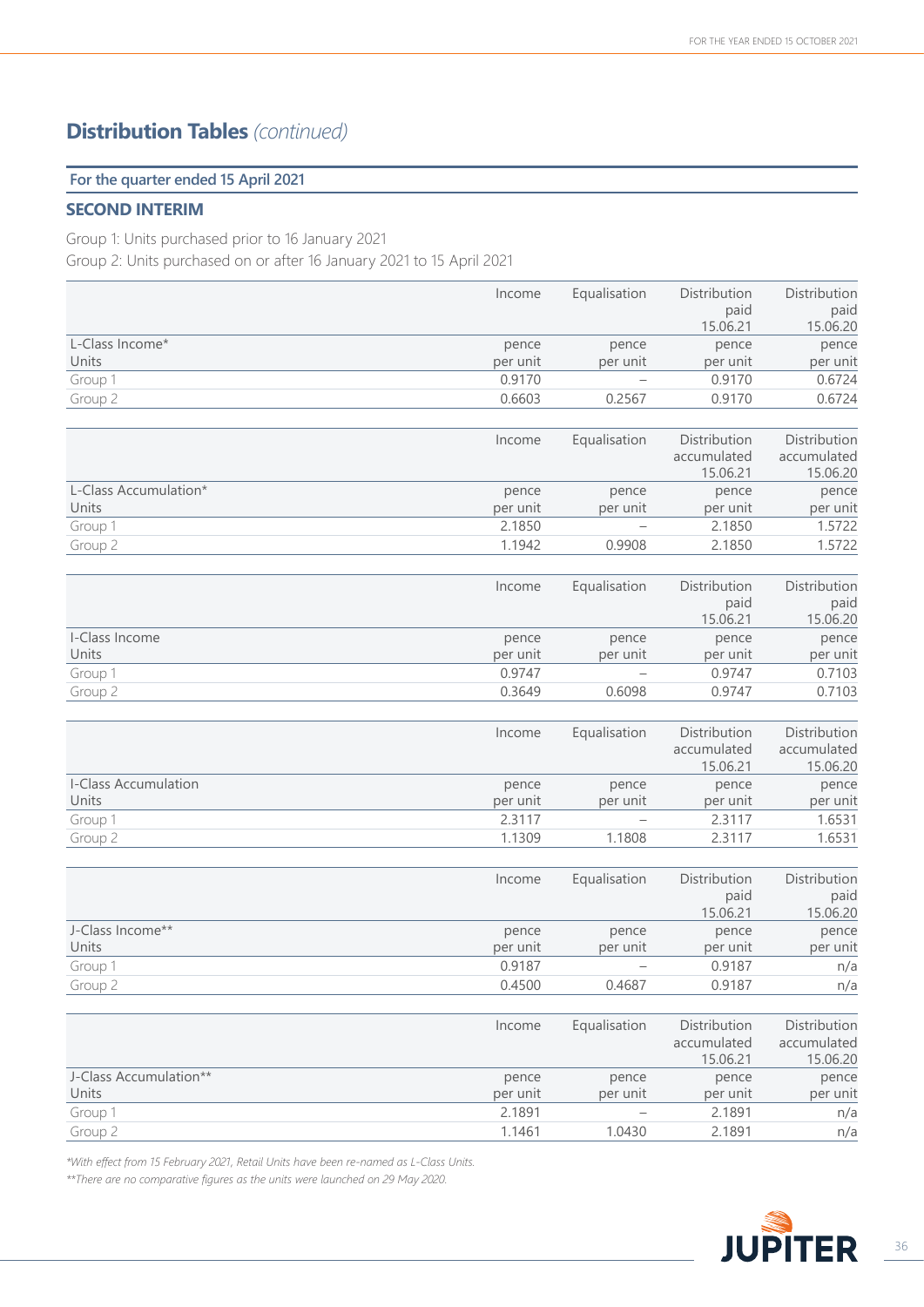### **For the quarter ended 15 April 2021**

### **All Unit Types**

The relevant information required by a corporate unitholder is as follows:

- Franked investment income 82.11%
- Annual payment 17.89%

(non-foreign element)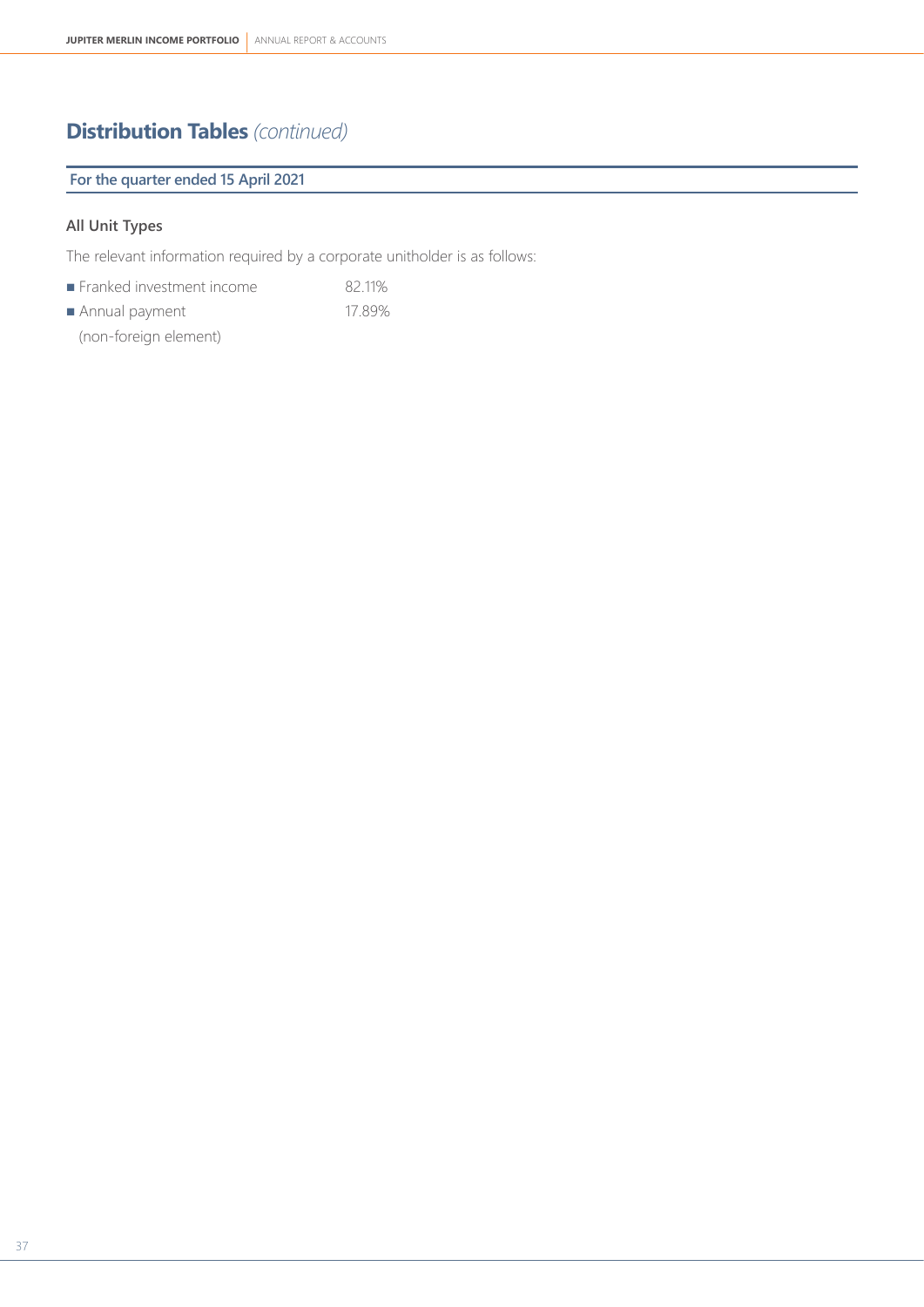### **For the quarter ended 15 July 2021**

### **THIRD INTERIM**

Group 1: Units purchased prior to 16 April 2021

Group 2: Units purchased on or after 16 April 2021 to 15 July 2021

|                       | Income            | Equalisation             | Distribution      | Distribution      |
|-----------------------|-------------------|--------------------------|-------------------|-------------------|
|                       |                   |                          | paid              | paid              |
|                       |                   |                          | 15.09.21          | 15.09.20          |
| L-Class Income*       | pence             | pence                    | pence             | pence             |
| Units                 | per unit          | per unit                 | per unit          | per unit          |
| Group 1               | 0.8100            | $\qquad \qquad -$        | 0.8100            | 0.5564            |
| Group 2               | 0.3218            | 0.4882                   | 0.8100            | 0.5564            |
|                       |                   |                          |                   |                   |
|                       | Income            | Equalisation             | Distribution      | Distribution      |
|                       |                   |                          | accumulated       | accumulated       |
|                       |                   |                          | 15.09.21          | 15.09.20          |
| L-Class Accumulation* | pence             | pence                    | pence             | pence             |
| Units                 | per unit          | per unit                 | per unit          | per unit          |
| Group 1               | 1.9424            | $\qquad \qquad -$        | 1.9424            | 1.3078            |
| Group 2               | 0.9833            | 0.9591                   | 1.9424            | 1.3078            |
|                       |                   |                          |                   |                   |
|                       | Income            | Equalisation             | Distribution      | Distribution      |
|                       |                   |                          | paid<br>15.09.21  | paid<br>15.09.20  |
| I-Class Income        |                   |                          |                   |                   |
| Units                 | pence<br>per unit | pence<br>per unit        | pence<br>per unit | pence<br>per unit |
| Group 1               | 0.8622            | $\qquad \qquad -$        | 0.8622            | 0.5884            |
|                       | 0.4486            | 0.4136                   | 0.8622            | 0.5884            |
| Group 2               |                   |                          |                   |                   |
|                       | Income            | Equalisation             | Distribution      | Distribution      |
|                       |                   |                          | accumulated       | accumulated       |
|                       |                   |                          | 15.09.21          | 15.09.20          |
| I-Class Accumulation  | pence             | pence                    | pence             | pence             |
| Units                 | per unit          | per unit                 | per unit          | per unit          |
| Group 1               | 2.0578            | $\overline{\phantom{0}}$ | 2.0578            | 1.3765            |
| Group 2               | 1.1221            | 0.9357                   | 2.0578            | 1.3765            |
|                       |                   |                          |                   |                   |
|                       | Income            | Equalisation             | Distribution      | Distribution      |
|                       |                   |                          | paid              | paid              |
|                       |                   |                          | 15.09.21          | 15.09.20          |
| J-Class Income        | pence             | pence                    | pence             | pence             |
| Units                 | per unit          | per unit                 | per unit          | per unit          |
| Group 1               | 0.8117            | $\qquad \qquad -$        | 0.8117            | 0.5519            |
| Group 2               | 0.4531            | 0.3586                   | 0.8117            | 0.5519            |
|                       | Income            | Equalisation             | Distribution      | Distribution      |
|                       |                   |                          | accumulated       | accumulated       |
|                       |                   |                          | 15.09.21          | 15.09.20          |
| J-Class Accumulation  | pence             | pence                    | pence             | pence             |
| Units                 | per unit          | per unit                 | per unit          | per unit          |
| Group 1               | 1.9468            |                          | 1.9468            | 1.2971            |
| Group 2               | 0.8973            | 1.0495                   | 1.9468            | 1.2971            |
|                       |                   |                          |                   |                   |

*\*With effect from 15 February 2021, Retail Units have been re-named as L-Class Units.*

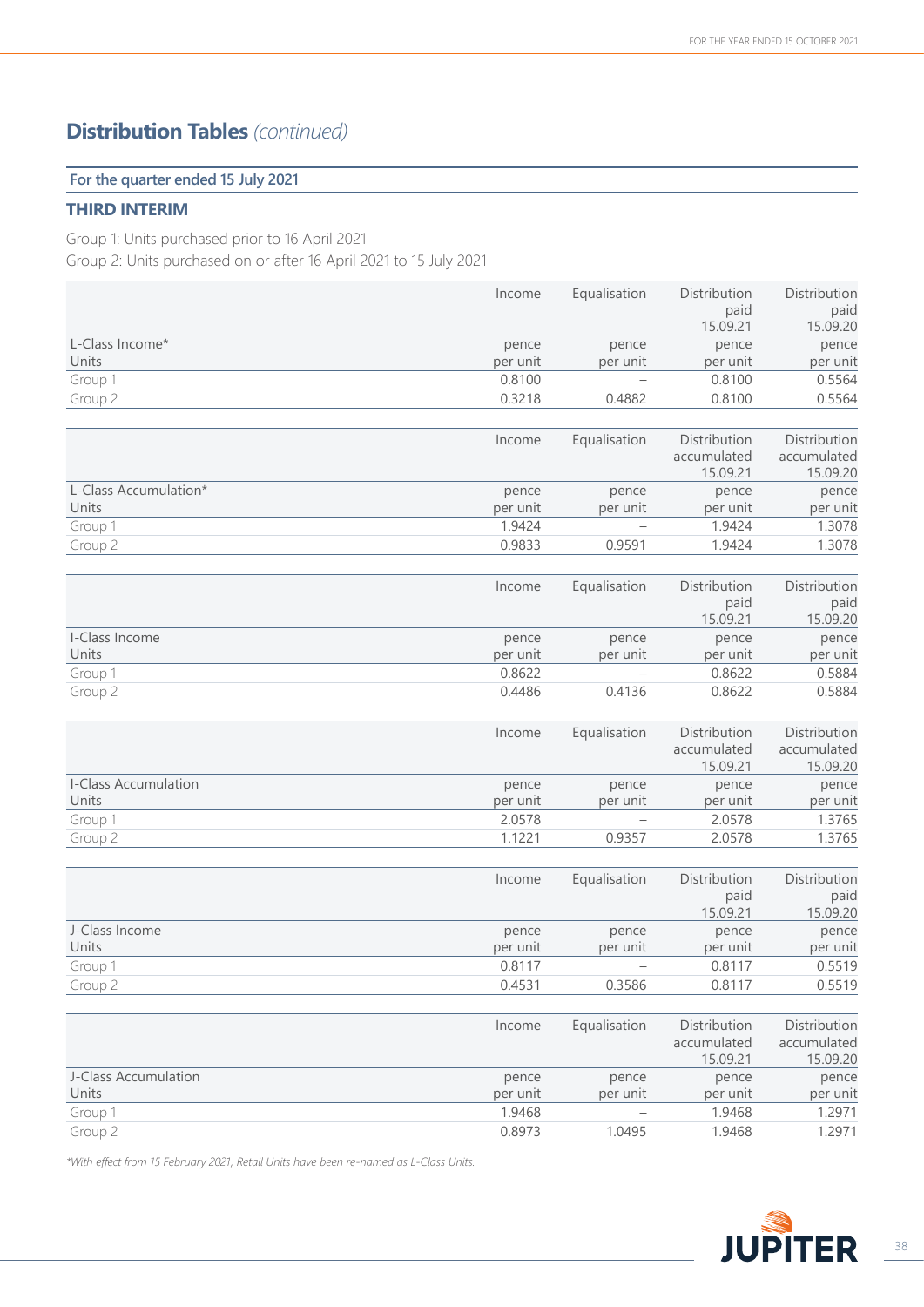### **For the quarter ended 15 July 2021**

### **All Unit Types**

The relevant information required by a corporate unitholder is as follows:

- Franked investment income 100.00%
- Annual payment 0.00%

(non-foreign element)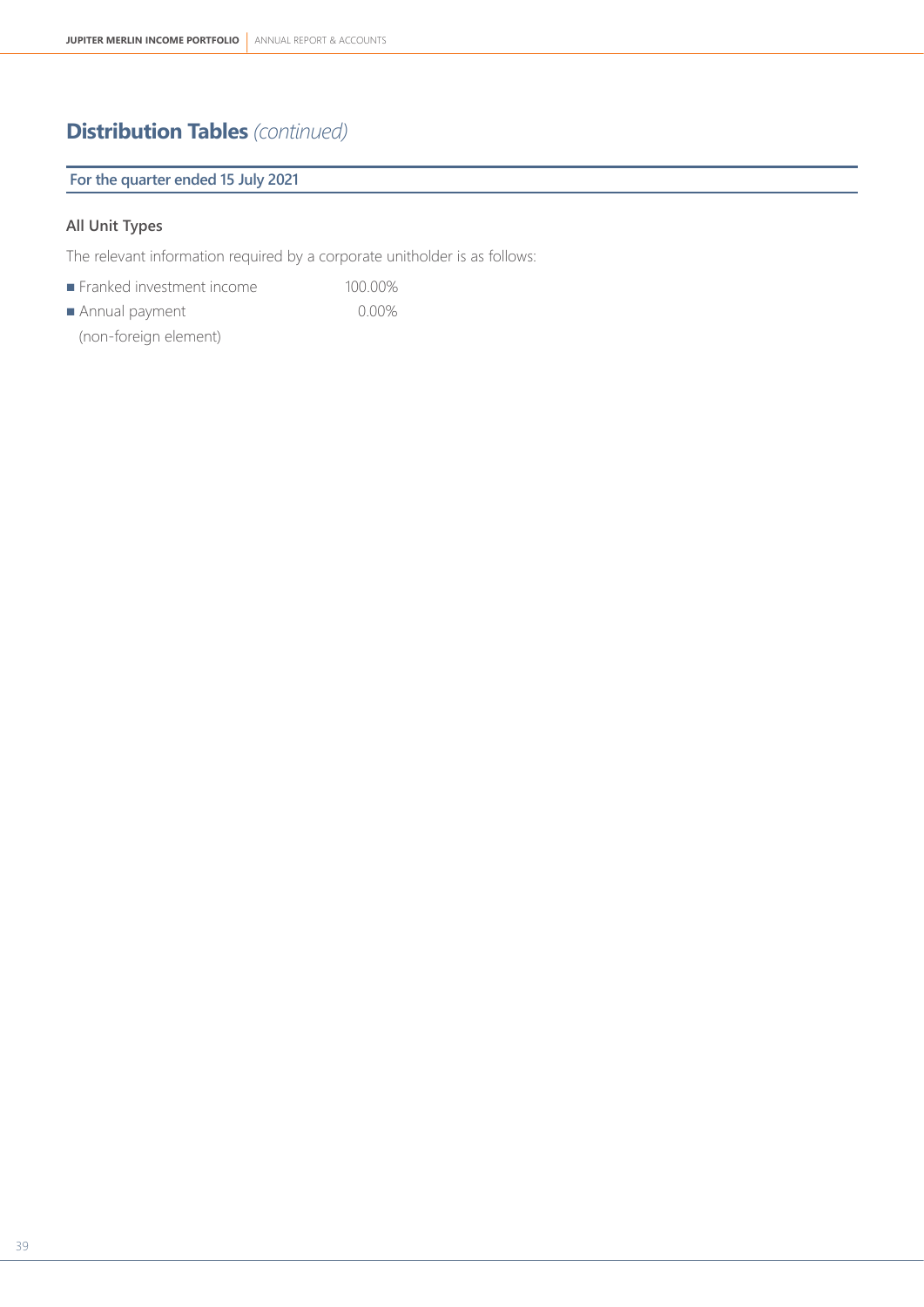### **For the year ended 15 October 2021**

### **FINAL**

Group 1: Units purchased prior to 16 July 2021

Group 2: Units purchased on or after 16 July 2021 to 15 October 2021

|                 | Income   | Equalisation | <b>Distribution</b> | Distribution |
|-----------------|----------|--------------|---------------------|--------------|
|                 |          |              | payable             | paid         |
|                 |          |              | 15.12.21            | 15.12.20     |
| L-Class Income* | pence    | pence        | pence               | pence        |
| Units           | per unit | per unit     | per unit            | per unit     |
| Group 1         | 0.8175   |              | 0.8175              | 0.8120       |
| Group 2         | 0.2269   | 0.5906       | 0.8175              | 0.8120       |
|                 | Income   | Equalisation | Distribution to     | Distribution |

|                       |          |                          | be accumulated<br>15.12.21 | accumulated<br>15.12.20 |
|-----------------------|----------|--------------------------|----------------------------|-------------------------|
| L-Class Accumulation* | pence    | pence                    | pence                      | pence                   |
| Units                 | per unit | per unit                 | per unit                   | per unit                |
| Group 1               | 1.9713   | $\overline{\phantom{m}}$ | 1.9713                     | 1.9165                  |
| Group 2               | 0.9884   | 0.9829                   | 1.9713                     | 1.9165                  |

|                | Income   | Equalisation             | <b>Distribution</b> | Distribution |
|----------------|----------|--------------------------|---------------------|--------------|
|                |          |                          | payable             | paid         |
|                |          |                          | 15.12.21            | 15.12.20     |
| I-Class Income | pence    | pence                    | pence               | pence        |
| Units          | per unit | per unit                 | per unit            | per unit     |
| Group 1        | 0.8715   | $\overline{\phantom{0}}$ | 0.8715              | 0.8604       |
| Group 2        | 0.4492   | 0.4223                   | 0.8715              | 0.8604       |

|                      | Income   | Equalisation | Distribution to | Distribution |
|----------------------|----------|--------------|-----------------|--------------|
|                      |          |              | be accumulated  | accumulated  |
|                      |          |              | 15.12.21        | 15.12.20     |
| I-Class Accumulation | pence    | pence        | pence           | pence        |
| Units                | per unit | per unit     | per unit        | per unit     |
| Group 1              | 2.0915   | —            | 2.0915          | 2.0213       |
| Group 2              | 1.0542   | 1.0373       | 2.0915          | 2.0213       |

|                | Income   | Equalisation    | <b>Distribution</b> | Distribution |
|----------------|----------|-----------------|---------------------|--------------|
|                |          |                 | payable             | paid         |
|                |          |                 | 15.12.21            | 15.12.20     |
| J-Class Income | pence    | pence           | pence               | pence        |
| Units          | per unit | per unit        | per unit            | per unit     |
| Group 1        | 0.8201   | $\qquad \qquad$ | 0.8201              | 0.8124       |
| Group 2        | 0.2750   | 0.5451          | 0.8201              | 0.8124       |

|                      | Income   | Equalisation | Distribution to | Distribution |
|----------------------|----------|--------------|-----------------|--------------|
|                      |          |              | be accumulated  | accumulated  |
|                      |          |              | 15.12.21        | 15.12.20     |
| J-Class Accumulation | pence    | pence        | pence           | pence        |
| Units                | per unit | per unit     | per unit        | per unit     |
| Group 1              | 1.9773   | -            | 1.9773          | 1.9184       |
| Group 2              | 0.8516   | 1.1257       | 1.9773          | 1.9184       |

*\*There are no comparative figures as the units were launched on 29 May 2021.*

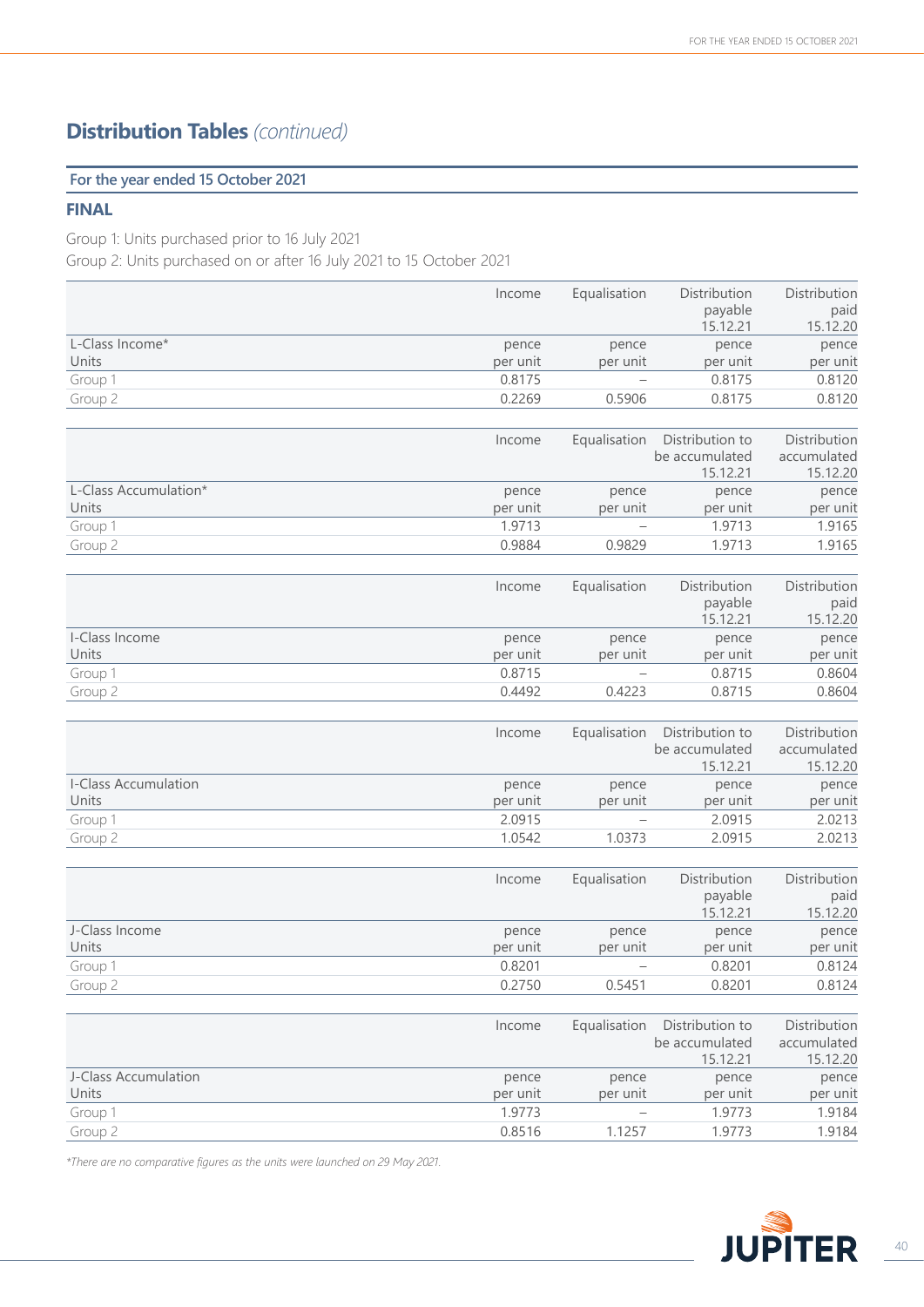### **For the year ended 15 October 2021**

### **All Unit Types**

The relevant information required by a corporate unitholder is as follows:

|  |  | ■ Franked investment income |  | 100.00% |  |  |
|--|--|-----------------------------|--|---------|--|--|
|--|--|-----------------------------|--|---------|--|--|

Annual payment 0.00%

(non-foreign element)

Equalisation applies only to units purchased during the distribution period (Group 2 units). It is the average amount of revenue included in the purchase price of all Group 2 units and is refunded to holders of these units as a return of capital. Being capital, it is not liable to Income Tax but must be deducted from the cost of units for Capital Gains Tax purposes.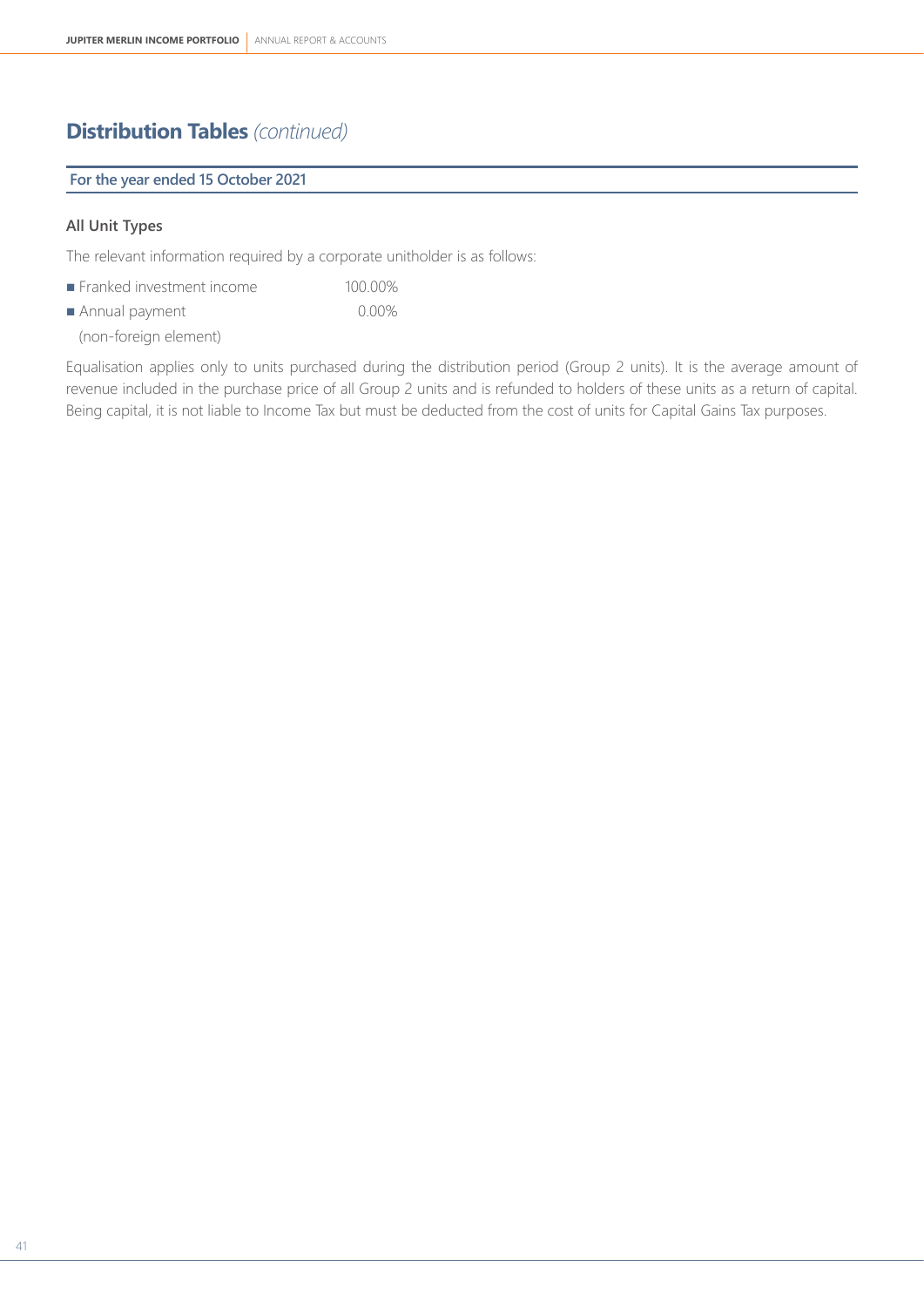## <span id="page-44-0"></span>**General Information (unaudited)**

### **Remuneration**

Under the requirements of the Alternative Investment Fund Managers Directive ('AIFMD'), Jupiter Unit Trust Managers Limited ('JUTM') (part of the Jupiter Group, which comprises Jupiter Fund Management plc and all of its subsidiaries ('Jupiter')) is required to comply with certain disclosure and reporting obligations for funds that are considered to be Alternative Investment Funds. This includes the Jupiter Merlin Income Portfolio (the 'Fund').

Jupiter operates a Group-wide remuneration policy, which applies to all employees across the Group. All employees are incentivised in a similar way and are rewarded according to personal performance and Jupiter's success. Details of the remuneration policy, including the applicable financial and non-financial criteria, are set out in the detailed remuneration policy disclosures available via the following link:

### **https://www.jupiteram.com/board-and-governance/#risk-management**

Remuneration decisions are governed by Jupiter's Remuneration Committee (the 'Committee'), which meets on a regular basis to consider remuneration matters across the Group. In order to avoid conflicts of interest, the Committee comprises independent non-executive directors, and no individual is involved in any decisions regarding their own remuneration. Implementation of the remuneration policy for the Group is subject to an annual independent review by Jupiter's internal audit department. No material outcomes or irregularities were identified as a result of the most recent independent review, which took place in 2020.

JUTM's Board includes two independent Non-Executive Directors who are remunerated directly by the company. No other members of the Board receive remuneration from JUTM and are instead remunerated directly by their employing entity in the Jupiter Group. JUTM does not employ any other staff. In the interests of transparency, Jupiter has apportioned the total employee remuneration paid to all its 510 staff (including Non-Executive Directors) in respect of JUTM's AIFMD duties performed for the AIFs on a "number of funds" basis. It has estimated that the total amount of employee remuneration paid in respect of duties for the Fund is £1,034,861, of which £407,704 is fixed remuneration and £627,157 is variable remuneration.

The aggregate total remuneration paid to AIFMD Identified Staff that is attributable to duties for the Fund is £554,981 of which £133,533 is paid to Senior Management and £421,448 is paid to Other Identified Staff. It should be noted that the aforementioned Identified Staff also provide services to other companies within Jupiter and its clients. They are included because their professional activities are considered to have a material impact on the risk profile of the Fund.

### **Tax Information Reporting**

UK tax legislation requires fund managers to provide information to HMRC on certain investors who purchase units in unit trusts. Accordingly, the Fund may have to provide information annually to HMRC on the tax residencies of those unitholders that are tax resident out with the UK, in those countries that have signed up to the OECD's ('Organisation for Economic Cooperation and Development') Common Reporting Standard for Automatic Exchange of Financial Account Information (the 'Common Reporting Standard'), or the United States (under the Foreign Account Tax Compliance Act, 'FATCA').

All new unitholders that invest in the Fund must complete a certification form as part of the application form. Existing unitholders may also be contacted by the Registrar should any extra information be needed to correctly determine their tax residence.

Failure to provide this information may result in the account being reported to HMRC.

For further information, please see HMRC's Quick Guide: Automatic Exchange of Information – **information for account holders: gov.uk/government/publications/exchange-of-information-account-holders.** 

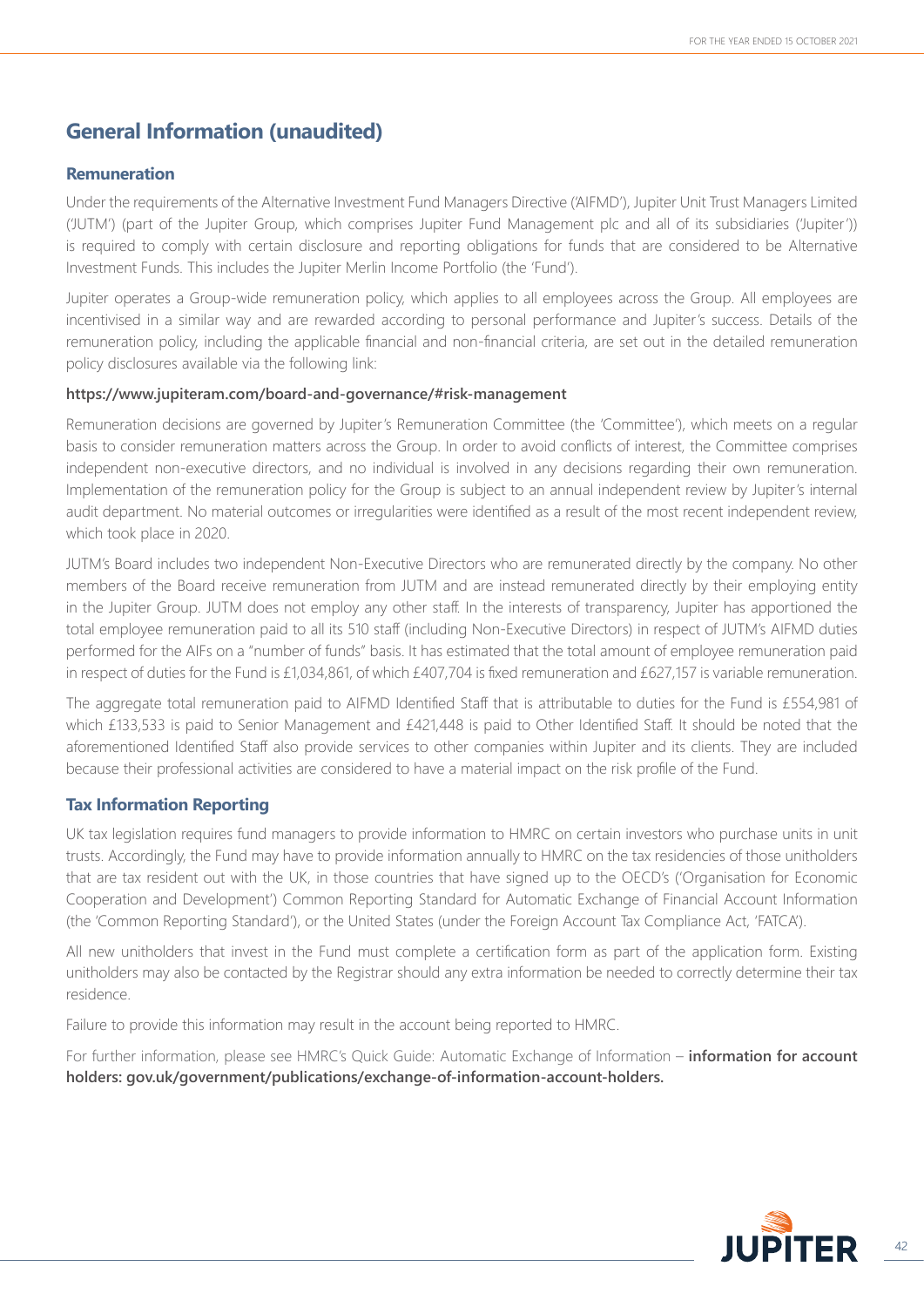## **General Information (unaudited)** *(continued)*

### **Value Assessment**

The Assessment of Value report for Jupiter Merlin Income Portfolio, contained within a Composite Report on each of Jupiter's Unit Trusts is published annually on the Document Library at **www.jupiteram.com** within 4 months of the reference date 31 March.

### **Advice to Unitholders**

In recent years investment related scams have become increasingly sophisticated and difficult to spot. We are therefore warning all our unitholders to be cautious so that they can protect themselves and spot the warning signs.

Fraudsters will often:

- contact you out of the blue
- **apply pressure to invest quickly**
- **downplay the risks to your money**
- **promise tempting returns that sound too good to be true**
- say that they are only making the offer available to you
- ask you to not tell anyone else about it

You can avoid investment scams by:

- **Rejecting unexpected offers**  Scammers usually cold call but contact can also come by email, post, word of mouth or at a seminar. If you have been offered an investment out of the blue, chances are it's a high risk investment or a scam.
- **Checking the FCA Warning List** Use the FCA Warning List to check the risks of a potential investment. You can also search to see if the firm is known to be operating without proper FCA authorisation.
- **Getting impartial advice** Before investing get impartial advice and don't use an adviser from the firm that contacted you.

If you are suspicious, report it:

- You can report the firm or scam to the FCA by contacting their Consumer Helpline on **0800 111 6768** or using their online reporting form.
- If you have lost money in a scam, contact **Action Fraud** on **0300 123 2040** or **www.actionfraud.police.uk**

For further helpful information about investment scams and how to avoid them please visit **www.fca.org.uk/scamsmart**

Jupiter continues to monitor developments in the Brexit negotiations and Jupiter's overarching aim is to ensure continuity of its business for all of its clients, and plans are in place to manage risks associated with Brexit, both 'hard' and 'soft'.

### **Responsible Stewardship**

Jupiter believes that responsible stewardship is an important issue and aims to act in the best interests of all its stakeholders by engaging with the companies that it invests in, and by exercising its voting rights with care. We believe companies with high standards of corporate responsibility, governance and sustainable business practices create an appropriate culture to enhance good investment performance. **Jupiter's Corporate Governance and Voting Policy** and its compliance with the **UK Stewardship Code**, together with supporting disclosure reports are available at **www.jupiteram.com**.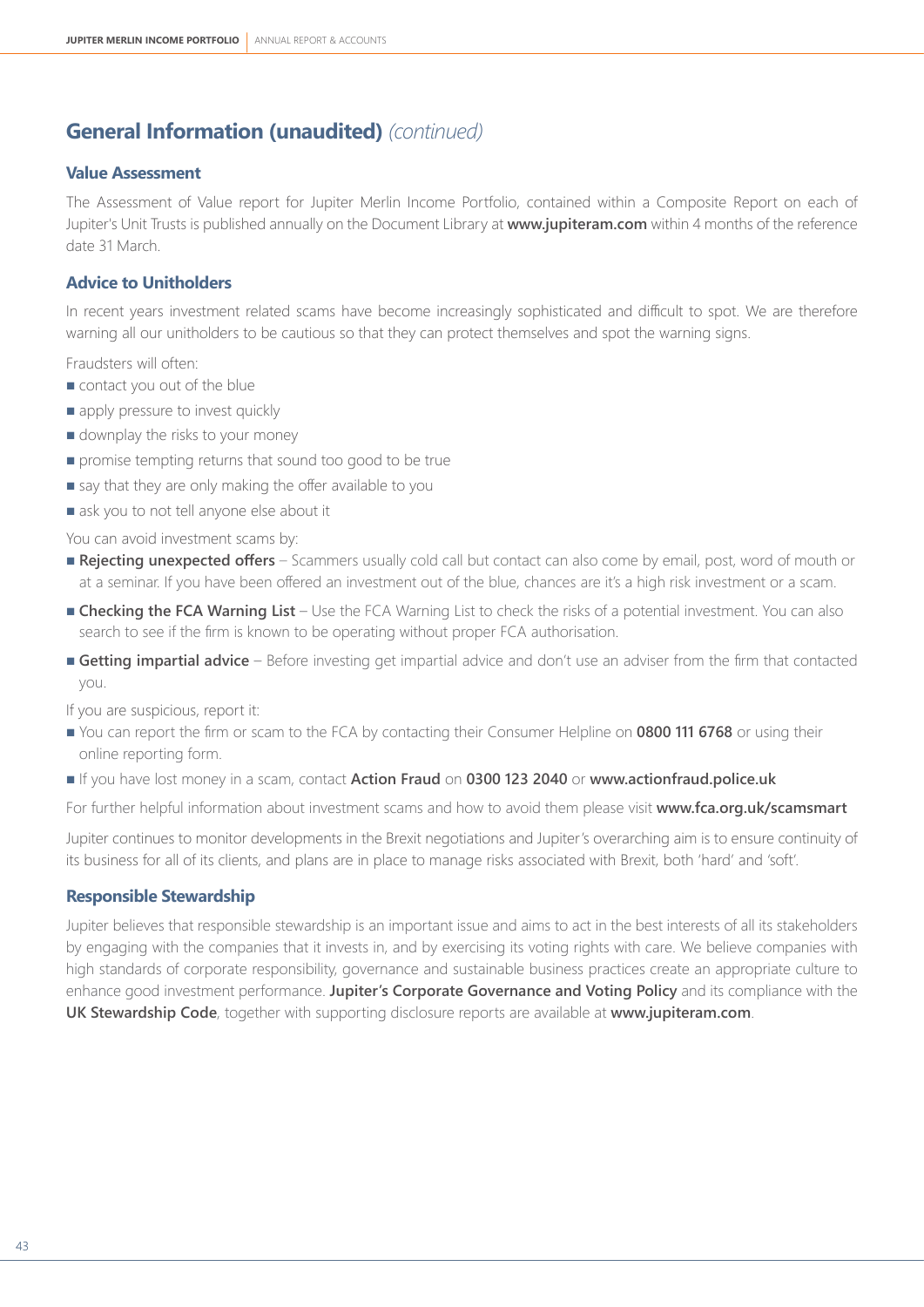

44